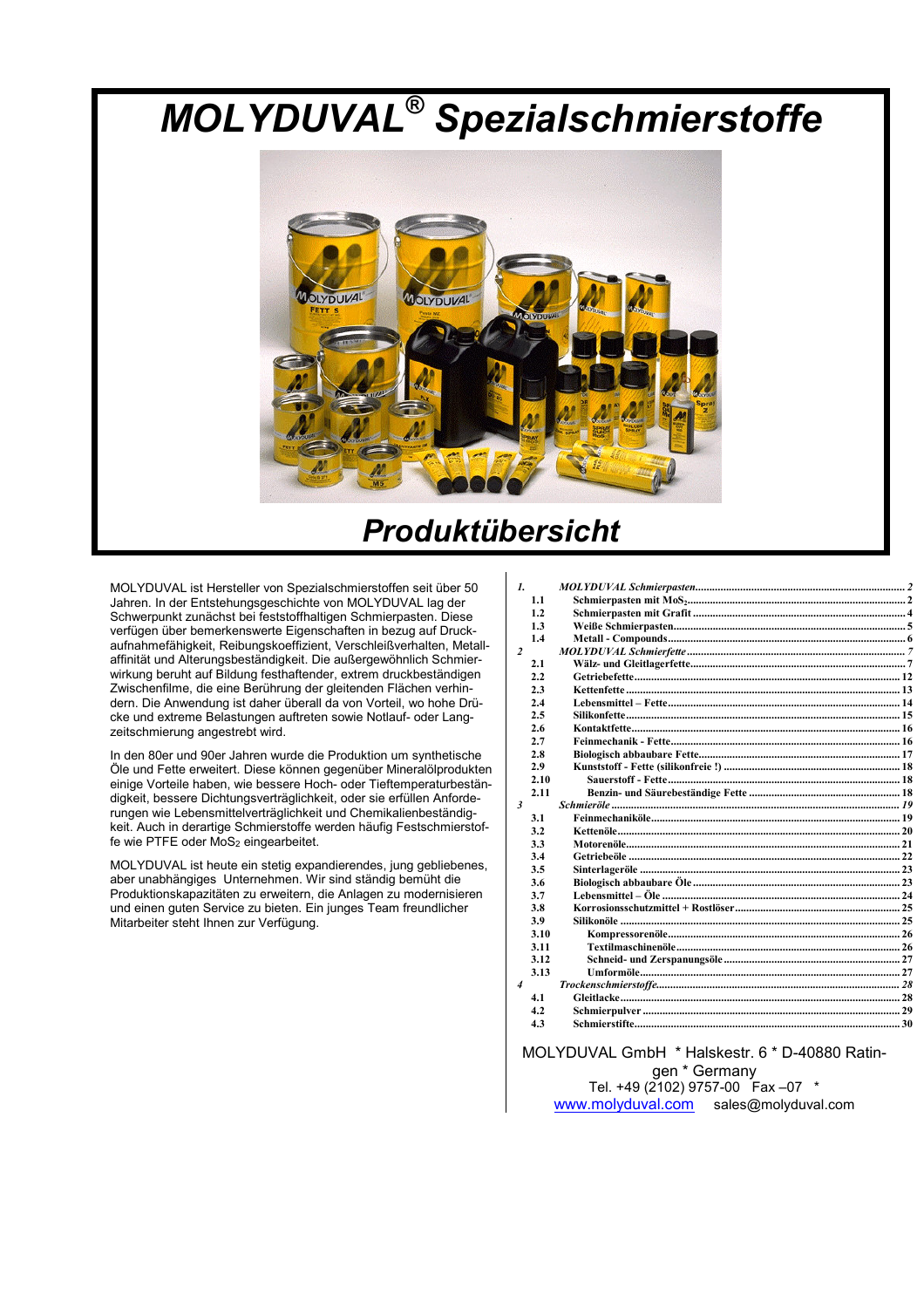# 1. MOLYDUVAL Schmierpasten

## 1.1 Schmierpasten mit MoS<sub>2</sub>

Das natürliche Molybdändisulfid hat die Ursache seiner guten Schmierfähigkeit in seinem eigenartigen Gefügeaufbau. Die MoS<sub>2</sub>-Kristalle bilden besondere Formen. Jede Schicht der Verbindung besteht aus einer Lage von Molybdän - Atomen, die an jeder Seite eine Schicht Schwefel - Atome gebunden halten. Molybdändisulfid ist äußerlich dem Grafit ähnlich, hat ein spezifisches Gewicht von etwa 4,9 g/cm<sup>3</sup>, ist jedoch etwas weicher. Hinsichtlich der Reibung ist Molybdändisulfid beträchtlich vorteilhafter als Grafit; den Reibungswerten von 0,11 bis 0,19 bei Grafit stehen bei MoS<sub>2</sub> Werte von nur 0,05 bis 0,095 gegenüber. Der Reibungskoeffizient eines Filmes von Molybdändisulfid nimmt sogar bei steigender Druckbelastung ab, weil die Zahl der gleichartig orientierten Plättchen bei Drucksteigerung zunimmt. Schmierpasten mit MoS<sub>2</sub> sind Montage- und Mehrbereichspasten für verschiedenste Anwendungen. MoS<sub>2</sub> zeichnet sich dabei durch einen abnehmenden Reibungskoeffizienten bei steigenden Drücken aus. Hauptanwendungsgebiete von Schmierpasten sind das Montieren und Einpressen von Presssitzpassungen an Gleitlagern, Wälzlagern oder zum Aufpressen von Zahn- oder Kettenrädern sowie die Schmierung von Schraubverbindungen. Schmierung bei extremen Drücken und hohen Temperaturen, Not-



laufschmierung und verbesserte Einlaufbedingungen werden gewährleistet, die Demontage wird erleichtert, Festfressen wird verhindert.

#### Anwendungsgebiet Einpressen von Gleitlagerbüchsen

Werden Gleitlagerbüchsen mit den üblichen Gleitmitteln in ihre Gehäuse eingepresst. dann unterliegen sie häufig einem Verzug, und zwar infolge der Ablösung winziger, während des Einbaus losgerissener Metallteilchen. Obwohl ein derartiges Ablösen von Metallteilchen sich bei einem späterem Ausbau lediglich in winzige Riefen auf der Oberfläche bemerkbar machen wird, kann doch die Wirkung hierdurch beträchtlich sein. Manchmal erweist es sich dann als erforderlich, derartige Lager nach dem Einbau unter erheblichen

Kosten einer Nachbearbeitung unterziehen zu müssen.

Ein illustratives Beispiel stellt sich beim Einbau von Lagern mit Silberüberzug und 100mm Bohrung in einen Rütteltisch. Die Betriebsdrehzahl belief sich auf n= 3600 U/min bei einer Belastung von 11t je Lager, was eine vollkommene hydrodynamische Schmierung erforderlich macht. Das Einpressen dieses dünnwandigen Lagers in sein Gehäuse zeigte ein Verziehen um 17,8 µm. Dies geschah trotz des verhältnismäßig niedrigen errechneten Druckes von 68 kg/cm<sup>2</sup> innerhalb des Presssitzes. Die Lager wurden ausgebaut, gereinigt und wieder montiert, wobei MoS<sub>2</sub> auf den Presssitzflächen eingerieben wurde; das Verziehen ließ sich durch auf die Bearbeitungstoleranz von 5.08 um reduzieren.

#### Anwendungsgebiet Einpressen von Wälzlagerringen

Viele Wälzlagerhersteller empfehlen zum Einbau der Lager in Maschinenteile MoS<sub>2</sub> Schmier - bzw. Gleitmittel, um dem Verformen bzw. Verziehen der Lager entgegenzuwirken, Ein- und Ausbau zu erleichtern sowie den Abrieb auf ein Mindestmaß zu bringen. Das Problem präsentiert sich hier anders als bei Gleitlagern. Das Mitnehmen bei der Drehung der Lagerzapfen kann in diesem Falle vernachlässigt werden, es sei denn, es komme zum Bruch, wobei die MoS<sub>2</sub> Schmiermittel die Beschädigung der Gehäuse usw. herabsetzen werden. Ein niedriger Pressdruck beim Einbau von Wälzlagern mit Presssitz beeinträchtigt keineswegs die Hauptfunktion der Presspassung, nämlich die Beseitigung des Wanderns (Kriechens) der Laufringe auf einer Welle bzw. in einem Gehäuse.





Bei einem Spiel zwischen dem inneren Laufring des Lagers und der Welle von 25 µm beläuft sich das Kriechen zwischen Welle und innerem Laufring auf 78,74 um je Umdrehung, d.h. auf je 3000 Umdrehungen der Welle macht der innere Laufring nur 2999 Umdrehungen. Diese relative Drehung zueinander hat Abtrieb sowie Verschleiß zur Folge. Der Hauptzweck des Presssitzes ist nun die Beseitigung des Spieles.

Beim Aufpressen von Wälzlagern mit kegeliger Bohrung auf konische Wellenden kann ein ruckweises Aufziehen sehr lästig werden. MOLYDUVAL MoS<sub>2</sub>-Pasten beseitigen diese ruckartige Bewegungen, das Aufziehen kann an dem gewünschten Punkt abgestoppt werden.

#### Anwendungsgebiet Aufpressen von Zahn- und Kettenrädern

Die Haltekraft von Presssitzen genügt in vielen Fällen zur Befestigung von Zahn- und Kettenrädern, Kupplungen, Schwungrädern usw. Im Allgemeinen gelangen jedoch kostspieligere Befestigungsmethoden (Keilnuten usw.) zur Anwendung, weil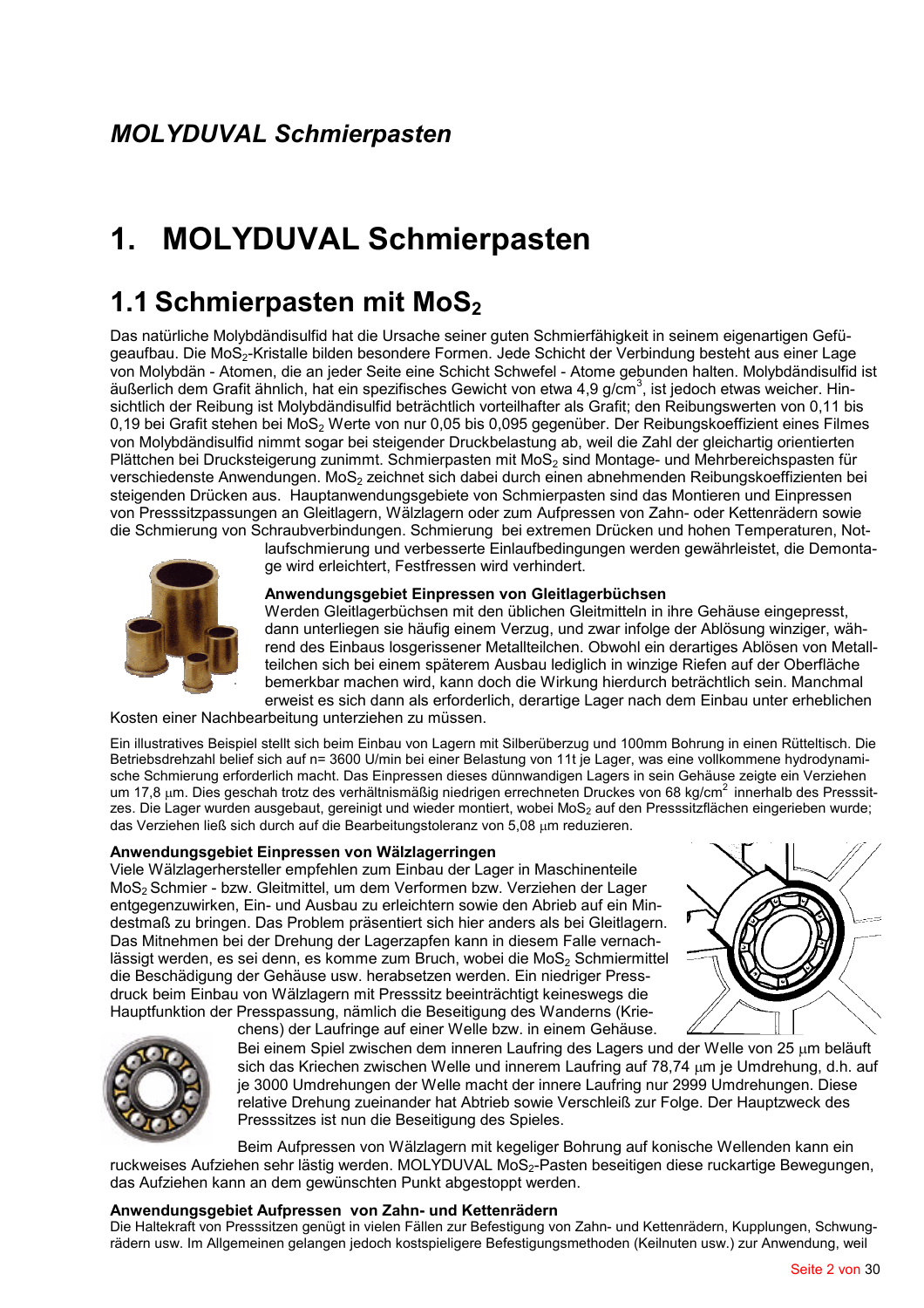### **MOLYDUVAL Schmierpasten**

die übliche Bildung von Passungsrost und das Fressen beim Einbau mit Presssitzpassung den gelegentlichen Ausbau erschweren oder unmöglich machen. Bei Gebrauch von MOLYDUVAL MOS2-Schmierpasten für das Aufpressen lassen sich diese Gefahren umgehen. Bei schwer vorzunehmenden Einbauten - oft mit Hilfe großer Pressen - hat sich die Schmierung mit MoS<sub>2</sub> als nützlich erwiesen, und zwar nicht nur für die Herabsetzung des anfänglichen Pressdruckes, sondern auch zur Verhinderung der großen Belastungszunahme, wie man sie gewöhnlich antrifft, wenn die Passung später wieder auseinander genommen werden muß.



#### Aufbringung von Pasten

Pasten sollten stets als dünne Filme auf die entfetteten und nach Möglichkeit phosphatierten Gleitflächen aufgetragen werden.

#### Aufbringung auf ebene Gleitflächen

Ebene Flächen werden nach dem Entfetten mit einem dünnen, gleichmäßigen Pastenfilm versehen, indem die Paste mit einem dünnen, nicht fasernden Lappen, einer Bürste oder einem Schwamm eingerieben wird. Auf schwer zugängliche oder heiße Stellen kann die Paste auch mittels einer Sprühdose aufgetragen werden.

#### Aufbringung auf Wälzlagerlaufbahnen

Im Falle der Schmierung von Wälzlagern mit Pasten dürfen die Lager nicht überschmiert werden. Die Auftragung erfolgt am besten mit Pinsel, wobei die Paste in den freien Räumen des Wälzlagers auf die Laufbahn getupft wird. Anschließend das Lager drehen, so dass die anderen Teilstücke der Bahn behandelt werden können. Anschließend das Lager langsam drehen, damit die Paste gleichmäßig auf der Laufbahn verteilt wird.

| <b>MOLYDUVAL</b>             | <b>Beschreibung</b>                                                                                                                                                                                                                                                                            | Anwendungen                                                                                                                                                                                                                                                                                                                                     | <b>Technische Daten</b>                                                                                                                                           |
|------------------------------|------------------------------------------------------------------------------------------------------------------------------------------------------------------------------------------------------------------------------------------------------------------------------------------------|-------------------------------------------------------------------------------------------------------------------------------------------------------------------------------------------------------------------------------------------------------------------------------------------------------------------------------------------------|-------------------------------------------------------------------------------------------------------------------------------------------------------------------|
| <b>Quick</b><br><b>Paste</b> | Schmier- und Montagepaste für<br>Gleitflächen und Verschraubungen<br>mit hohem Anteil MoS <sub>2</sub> . Bewirkt<br>verbesserte Einlaufbedingungen,<br>niedrigere Reibung, guten Ver-<br>schleißschutz, leichtere Demonta-<br>ge auch nach längeren Betriebs-<br>zeiten. Niedrigster Reibwert. | • zur Vorbehandlung / Schmierung von Gewinden,<br>Schrauben. Zahnflanken<br>• zur Instandhaltung bei Führungen und Gleitlagern<br>• zum Einpassen und Aufziehen von Rädern, Lagern,<br>Scheiben, Bolzen und Flanschen (keine Riefen, leich-<br>te Demontage)<br>• bei der Kaltverformung in kritischen Zonen (Tiefzie-<br>hen, Stanzen, Biegen) | $-35^{\circ}$ C bis $+450^{\circ}$ C<br>bei geringem Luft-<br>zutritt bis 640 <sup>°C</sup><br>Mineralöl<br>+ Syntheseöl<br>Auch als Spray:<br><b>Quick Spray</b> |
| Quick                        | Die MoS <sub>2</sub> - Tieftemperaturpaste<br>bis -70°C. Das Grundöl hat einen<br>sehr niedrigen Stockpunkt.                                                                                                                                                                                   | • Anwendungen wie oben, jedoch bei niedrigen Tempe-<br>raturen<br>• z.B. Lager, Führungen, Schrauben, Gelenke, Arma<br>turen in der Luft- und Raumfahrt, für Radaranlagen,<br>Instrumente                                                                                                                                                       | $-70^{\circ}$ C bis $+450^{\circ}$ C<br>Syntheseöl                                                                                                                |
| Quick<br>PG                  | Die MoS <sub>2</sub> - Hochtemperaturpaste<br>auf synthetischer Basis für höchste<br>Temperaturen. Auch über 450 <sup>o</sup> C<br>keine Verkokungsrückstände und<br>kein Festbrennen. Sehr gute Be-<br>ständigkeit gegen Chemikalien<br>und Lösungsmittel.                                    | • für sehr heiße Schraubverbindungen z.B. in Kraftwer-<br>ken, Raffinerien, Hüttenwerken, Gießereien, Walzwer-<br>ken und in der chemischen Industrie, auch für Edel-<br>stahlschrauben.<br>• für Maschinenelemente, die nicht mineralölbeständig<br>sind, z.B. Kunststoffe und Gummi<br>• zur Vorbehandlung von Wälzlagern                     | $-40^{\circ}$ C bis $+700^{\circ}$ C<br>Syntheseöl                                                                                                                |
| Quick<br><b>VL</b>           | Wie Quick Paste, jedoch in einer<br>feineren Körnung, besser für<br>feinstbearbeitete Oberflächen mit<br>niedrigen Rauheiten.                                                                                                                                                                  | • für feinmechanische und optische Geräte, Haushalt-<br>geräte, Messinstrumente, auch als Dauerschmiermit-<br>tel                                                                                                                                                                                                                               | $-35^{\circ}$ C bis +450 $^{\circ}$ C<br>bei geringem Luft-<br>zutritt bis 640°C                                                                                  |
| <b>Quick</b><br><b>SI</b>    | Wie Quick Paste, jedoch auf Basis<br>Silikon. Besonders geeignet für<br>Gleitflächen bei starken Tempera-<br>turschwankungen und für<br>Kunststoff / Metallpaarungen                                                                                                                           | • zur Schmierung in der Feinmechanik, Elektrotechnik,<br>Kälteindustrie, für Destillationssysteme u.ä.<br>• zur Schmierung von nicht mineralölbeständigen Gleit-<br>paarungen wie Gummi/Gummi, Glas/Gummi, und<br>Kunststoffen                                                                                                                  | $-50^{\circ}$ C bis $+450^{\circ}$ C<br>Silikonöl                                                                                                                 |
| <b>Black</b><br><b>Paste</b> | Sehr weiche, fettartige Mehr-<br>zweckpaste für die Depot- und<br>Nachschmierung. Leichtes Auftra-<br>gen wegen der fettartigen Konsis-<br>tenz. Es ist die MoS <sub>2</sub> -<br>Schmierpaste für die regelmäßige<br>Nachschmierung.                                                          | • für Gleitlager, Gleitführungen, Zahnräder, Zahnstan-<br>gen, Schraubenräder, Schalt-, Schnecken- und Kegel-<br>räder, für Kugel- und Kardangelenke<br>• zur Vorbehandlung und zur Dauerschmierung von<br>Wälzlagern in Temperaturbereichen > 300°C (häufig<br>nachschmieren!)                                                                 | $-35^{\circ}$ C bis $+450^{\circ}$ C<br>bei geringem Luft-<br>zutritt bis 640°C                                                                                   |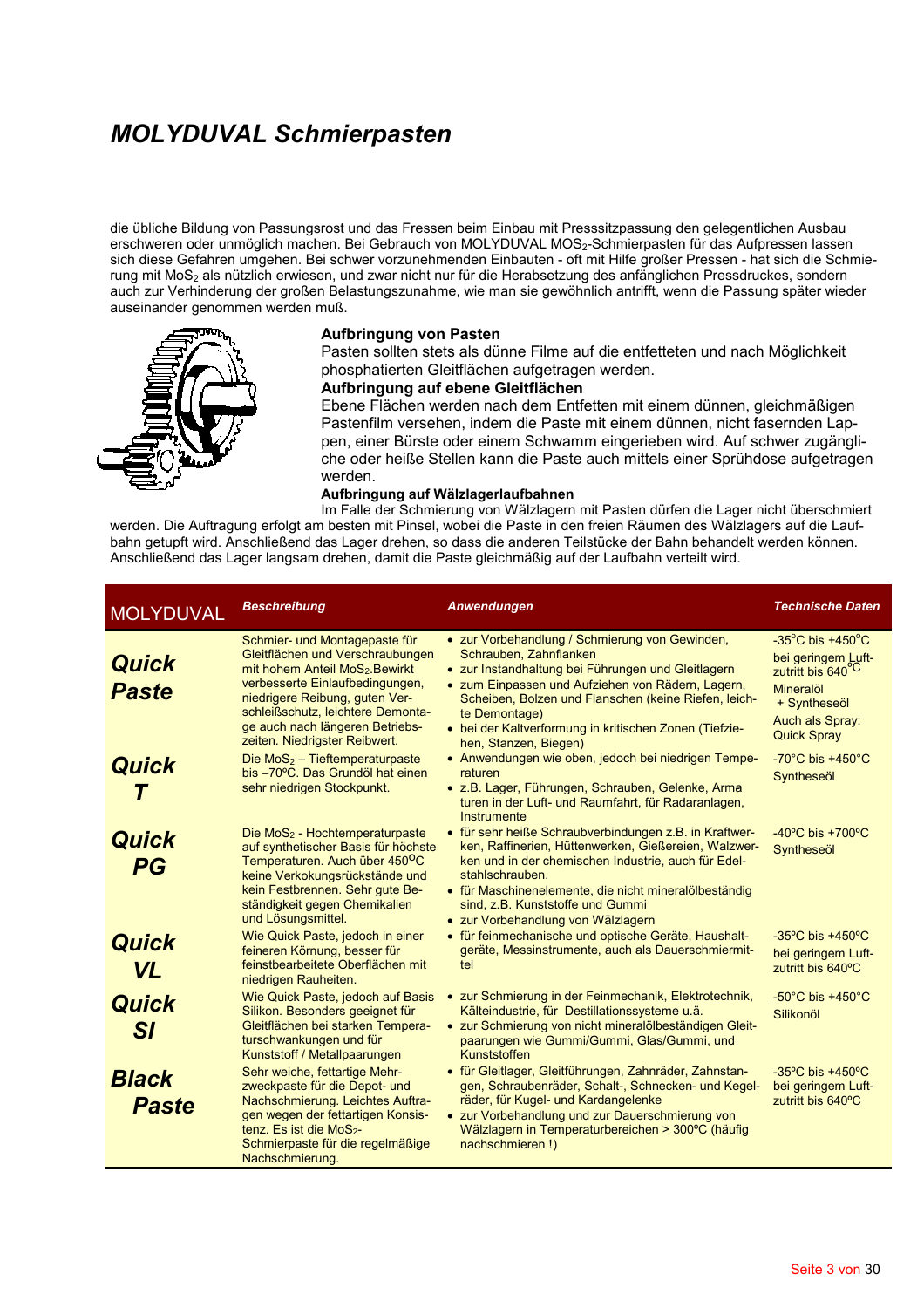## **MOLYDUVAL Schmierpasten**

1.2 Schmierpasten mit Grafit<br>Reine Grafitpasten zeichnen sich durch eine erhöhte Temperaturbeständigkeit auch bei feuchten Umgebungseinflüssen<br>aus. Die Zersetzung des Grafits bei höchsten Temperaturen erfolgt rückstandslos ragende Schmierwirkung, vor allem auch in feuchter Umgebung.

| <b>MOLYDUVAL</b> | <b>Beschreibung</b>                                                                                                                                                                                                                                                                  | Anwendungen                                                                                                                                                                                                                                                                                                                                                                                                                                                                                                                                                                                                                                                                                              | <b>Technische Daten</b>                                                                                                   |
|------------------|--------------------------------------------------------------------------------------------------------------------------------------------------------------------------------------------------------------------------------------------------------------------------------------|----------------------------------------------------------------------------------------------------------------------------------------------------------------------------------------------------------------------------------------------------------------------------------------------------------------------------------------------------------------------------------------------------------------------------------------------------------------------------------------------------------------------------------------------------------------------------------------------------------------------------------------------------------------------------------------------------------|---------------------------------------------------------------------------------------------------------------------------|
| <b>Quick GM</b>  | Grafitpaste mit besonders<br>schmierwirksamem, reinem<br>Feinstgrafit, höchstdruckauf-<br>nahmefähig, wasserabwei-<br>send, oxidationsbeständig und<br>rostschützend.                                                                                                                | • für Gleitbahnen, Führungen, Gelenke im Maschi-<br>nenbau bei niedrigen Gleitgeschwindigkeiten,<br>höchsten Temperaturen<br>• als Schmiermittel in Gießereien und an Öfen<br>• zur Werkzeugpräparierung im Hochtemperaturbe-<br>reich                                                                                                                                                                                                                                                                                                                                                                                                                                                                   | $-20^{\circ}$ C bis $+700^{\circ}$ C<br>Mineralölbasis                                                                    |
| <b>Quick GS</b>  | Grafitpaste auf Syntheseölba-<br>sis. Höhere Reinheit, geringere<br>Verkohlungsneigung, schwe-<br>fel-, kupfer- und zinkfrei                                                                                                                                                         | • wie bei Quick GM<br>• als Trenn- und Schmierpaste beim Strangpressen<br>von LM u.ä.                                                                                                                                                                                                                                                                                                                                                                                                                                                                                                                                                                                                                    | <b>NLGI Klasse 0-1</b><br>$-40^{\circ}$ C bis $+700^{\circ}$ C<br>Syntheseöl                                              |
| <b>Quick GN</b>  | feststoffhaltige Hochtempera-<br>tur - Schraubenpaste, die<br>hochtemperaturbelasteten<br>Maschinenelementen hervor-<br>ragende Trenn- und Schmier-<br>eigenschaften verleiht. Verhin-<br>dert Festbrennen und Festros-<br>ten und erleichtert das Lösen<br>der Schraubverbindungen. | • Als Schraubentrennmittel für sehr hohe Temperatu-<br>ren, z.B. im Kraftwerksbereich, in Heizungsanla-<br>gen, in chemischen Werken, auch in der Petro-<br>chemie. Erleichtert das Lösen und verhindert Fest-<br>brennen.<br>• Zur Schmierung von Wellen-Naben-Verbindungen,<br>Pass- und Pressverbindungen, Scharnieren, Flan-<br>schen, Federn, Ketten und Bremselementen<br>• als Schmierstoff und Trennmittel in der Metallum-<br>formung, insbesondere zum Umformen und Pres-<br>sen von Aluminium (Schwefelfreiheit)<br>• als Hochdruck- und Hochtemperaturschmiermittel<br>im Maschinenbau für Gleitbahnen, Führungsschie-<br>nen, Spindeln und Gelenke vorwiegend bei lang-<br>samen Bewegungen | <b>NLGI Klasse 2</b><br>$-50^{\circ}$ C bis $+1400^{\circ}$ C<br>Syntheseöl<br>Auch als Spray:<br>M<br><b>Quick Spray</b> |

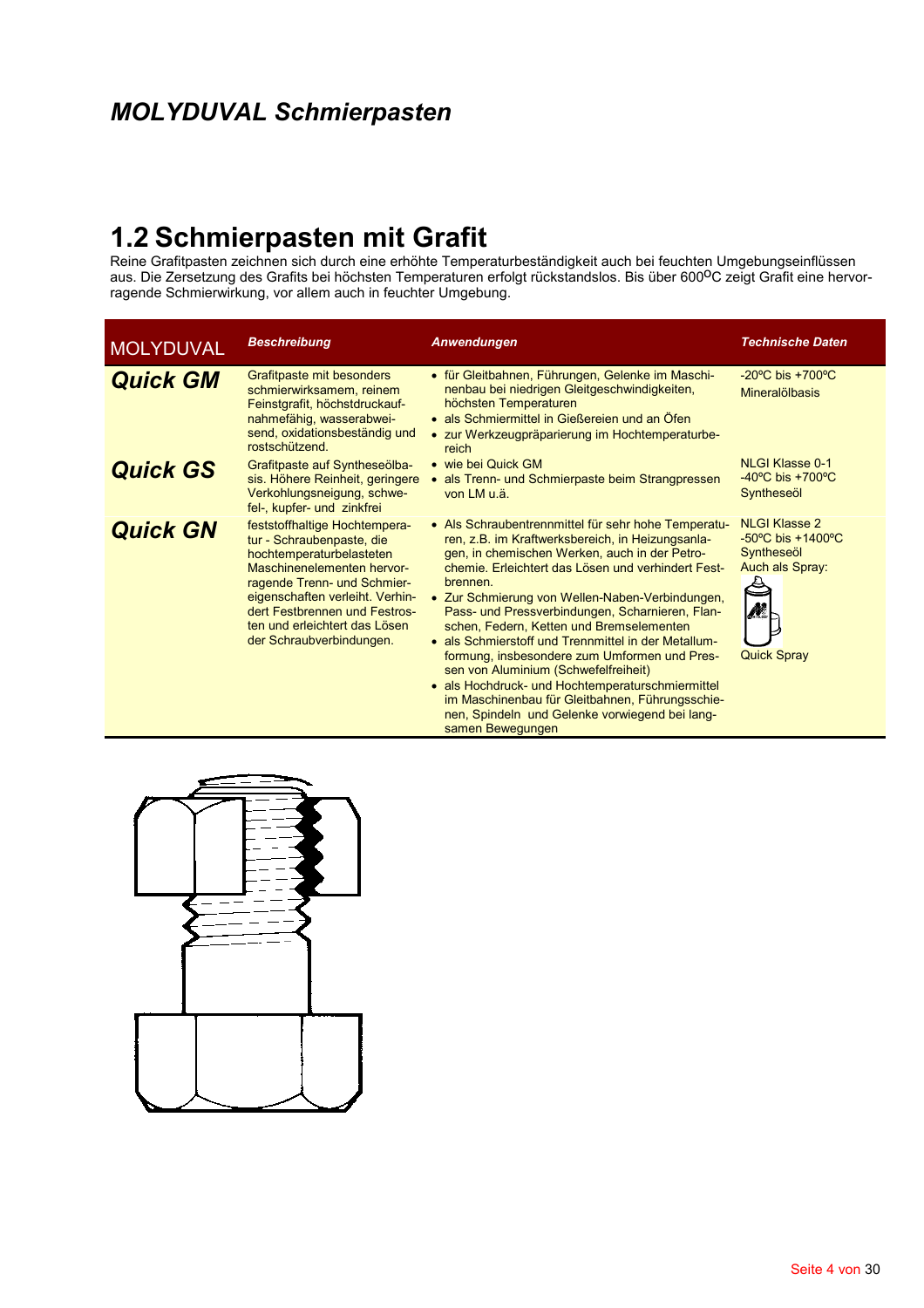## 1.3 Weiße Schmierpasten

Weiße Schmierpasten enthalten PTFE und anorganische Feststoffe. PTFE bietet einen niedrigen Reibungskoeffizienten, ist aber nicht druckbeständig und kann daher zur Schmierung von wenig belasteten Kunststoffgegenständen ver den. PTFE ist gut temperaturbeständig und resistent gegen Sauerstoff und Metalle. Anorganische weiße Festschmierstoffe werden vor allem in extremen Temperaturbereichen z.B. für Lager, Gleitflächen und Spannvorrichtungen verwendet. Sie bieten eine deutliche Erhöhung der Druckbeanspruchung, verringern Tribokorrosion und können mit den Metalloberflächen zu korrosionsschützenden Oberflächen reagieren. In der Lebensmittelindustrie spielen weiße Hochleistungs- - Pasten eine zunehmende Rolle, weil dunkle Schmierpasten aus Gründen der Sauberkeit nicht verwendet werden.

| <b>MOLYDUVAL</b>      | <b>Beschreibung</b>                                                                                                                                                                                                                                                                                                                                                                                                                                                      | <b>Anwendungen</b>                                                                                                                                                                                                                                                                                                                                                                                                                                                                                                                                                                                                               | <b>Technische Daten</b>                                                                                        |
|-----------------------|--------------------------------------------------------------------------------------------------------------------------------------------------------------------------------------------------------------------------------------------------------------------------------------------------------------------------------------------------------------------------------------------------------------------------------------------------------------------------|----------------------------------------------------------------------------------------------------------------------------------------------------------------------------------------------------------------------------------------------------------------------------------------------------------------------------------------------------------------------------------------------------------------------------------------------------------------------------------------------------------------------------------------------------------------------------------------------------------------------------------|----------------------------------------------------------------------------------------------------------------|
| <b>Carat 26</b>       | hellfarbige Mehrzweckpaste mit<br>weißen Festschmierstoffen für<br>Gleitstellen bei hohen Drücken<br>und hohen Temperaturen. Sehr<br>langzeit - und oxidationsstabil. Gut<br>geeignet für den Langzeitkorrosi-<br>onsschutz bei andauernden hohen<br>Temperaturen und Heißdamp-<br>fathmosphäre. Vermindert Rei-<br>bung und Verschleiß und schützt<br>gegen Korrosion, vor allem vor<br>Passungsrost (Tribokorrosion).<br>Verhindert Ruckgleiten, ist sehr<br>haftfest. | • zur Schmierung von Lagern und Gleitflächen in Textil-<br>, Verpackungs-, Büro- und Haushaltsmaschinen, in<br>der Elektrotechnik, Feinmechanik und Optik, in der<br>Papier- und Lebensmittelindustrie<br>• zur Montageerleichterung, für die saubere Montage<br>von Teilen aller Art<br>• bei oszillierender Bewegung<br>• bei der Kaltverformung von Metallen, bei der Warm-<br>verformung von Kunststoffen<br>• für Spannvorrichtungen aller Art, z.B. Spannfutter und<br><b>Keilverbindungen</b><br>• zur Schmierung von Gleit- und Wälzlagern, Schlös-<br>sern, Fenstermechanismen, Federn, Lagern, Schar-<br>nieren u.s.w. | $-30^{\circ}$ C bis $+150^{\circ}$ C<br><b>Mineralölbasis</b><br>auch als Spray:<br><b>Carat Spray</b>         |
| <b>Carat 11</b>       | Hellfarbige Schmierpaste auf<br>Basis eines biologisch abbauba-<br>ren, synthetischen Grundöls. Sehr<br>haftfähig. Für die Langzeit-<br>schmierung bei hohen und niedri-<br>gen Drücken. Vermindert Reibung<br>und Verschleiß und schützt sehr<br>gut gegen Passungsrost (Tribokor-<br>rosion).                                                                                                                                                                          | • als Zahnrad - Schmierstoff<br>· zur Schmierung von hochdruckbelasteten Lagern,<br>Gleitflächen, wenn Schmierpaste in die Umwelt gelan-<br>gen könnte<br>• für Einstellkeile, Bolzen, Kerbverzahnungen, Keilwel-<br>len, Aufkeilungen und andere Antriebselemente<br>• zum Einsetzen von Buchsen, Press- und Lagersitze,<br>Bolzenverbindungen, weiches Einpressen ohne<br>Fressgefahr, macht die Demontage leichter                                                                                                                                                                                                            | $-20^{\circ}$ C bis $+120^{\circ}$ C<br>Syntheseöl                                                             |
| <b>Paste Z</b>        | Weiße Hochtemperaturpaste für<br>die Warmverformung. Vermindert<br>den Verschleiß der Gesenke und<br>begünstigt den Fließprozess. Auch<br>als Trennmittel bei höchsten<br>Temperaturen zu verwenden.                                                                                                                                                                                                                                                                     | • für alle Warmverformungen (Gesenkschmieden,<br>Warmfließpressen, Warmwalzen)<br>• für das Abkanten und Warmbiegen von Stahl (weni-<br>ger Werkzeugverschleiß und keine Riefenbildung)                                                                                                                                                                                                                                                                                                                                                                                                                                          | $-30^{\circ}$ C bis $+1160^{\circ}$ C<br><b>NLGI 2-3</b><br>Syntheseöl                                         |
| <b>Paste ZLE</b><br>2 | Weiße, feststoffhaltige Spezial-<br>paste zur Verhinderung von Kor-<br>rosion und zur Reibungsverminde-<br>rung. Dann einzusetzen, wenn<br>dunkle Pasten nicht gewünscht<br>sind.                                                                                                                                                                                                                                                                                        | · durch die Vorbehandlung der Gleitflächen an Lagern,<br>Achsen, Drehgelenken können Einlaufschäden ver-<br>hindert werden, z.B. für Keilspalte an hydraulischen<br>Steinspaltgeräten<br>• zur Schmierung von Lagern unter extremen Bedin-<br>gungen, z.B. Lager unter hoher Fliehkrafteinwirkung<br>an Drahtwickelmaschinen<br>• für die Montage von Wellen-Naben-Verbindungen<br>(Rädern, Wälzlagern, Scheiben, Bolzen, Flansche<br>u.ä.), zum Aufziehen von Presssitzen, Lagern, Pas-<br>sungen                                                                                                                               | $-30^{\circ}$ C bis $+250^{\circ}$ C<br><b>NLGI2</b><br>Syntheseöl<br>auch als Spray:<br><b>Carat Z Spray</b>  |
| <b>Titus ZKG</b>      | Weiße Schmierpaste auf Kera-<br>mikbasis für Gleitflächen und<br>Verschraubungen bei sehr extre-<br>men Temperaturen. Demontage<br>auch nach langen Betriebszeiten<br>wird möglich                                                                                                                                                                                                                                                                                       | • zur Schmierung für Gleitflächen und Verschrau-<br>bungen bei höchsten Temperaturen<br>• zur Instandhaltung (Montage)<br>• bei der Kaltverformung (Tiefziehen, Stanzen)                                                                                                                                                                                                                                                                                                                                                                                                                                                         | $-30^{\circ}$ C bis $+1200^{\circ}$ C<br><b>NLGI2</b><br>Syntheseöl<br>auch als Spray:<br><b>Carat K Spray</b> |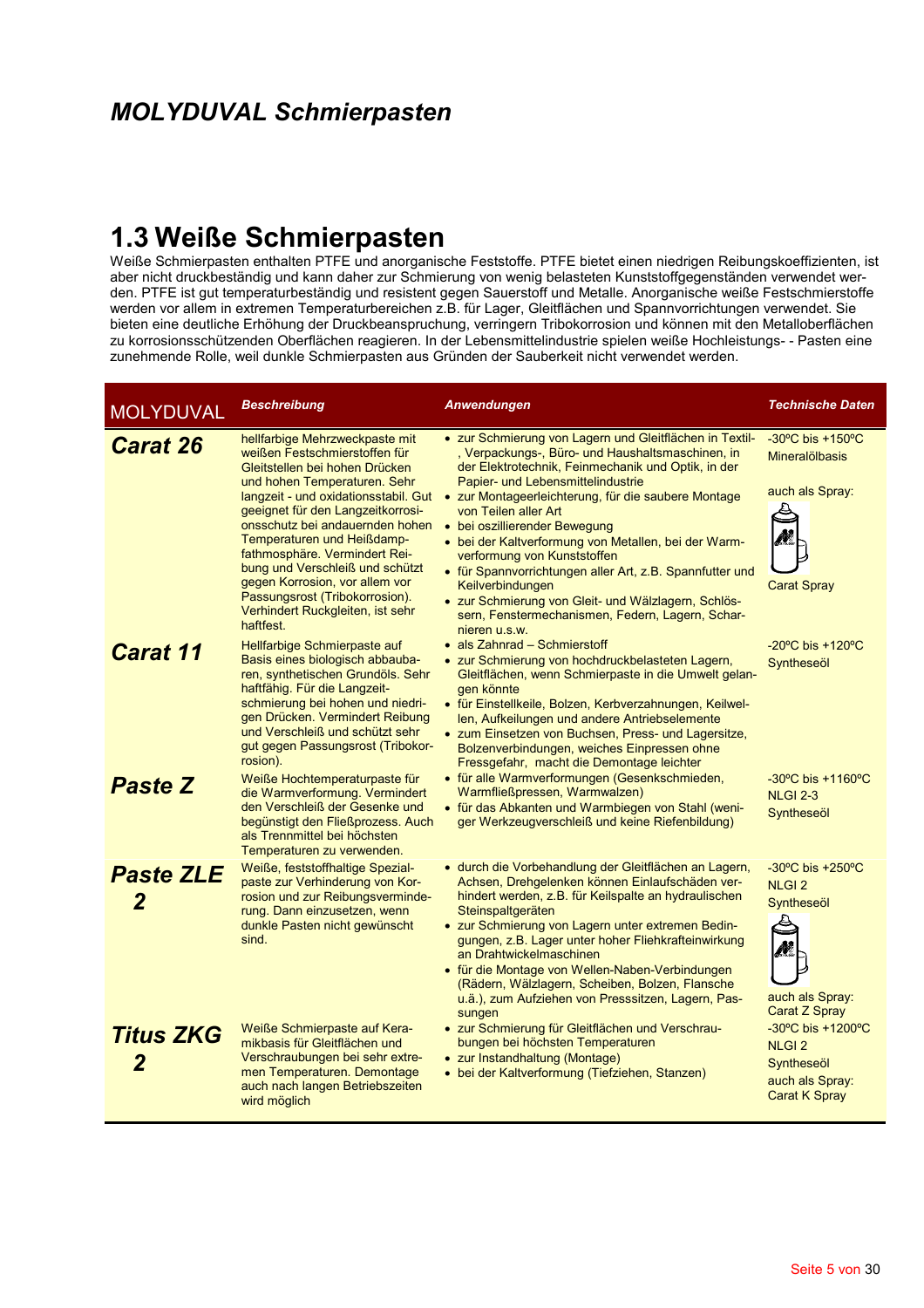## **MOLYDUVAL Schmierpasten**

1.4 Metall - Compound - Pasten enthalten einen hohen Anteil an weichen Metallpulvern. Sie sind in erster Linie zur Schmierung<br>von Gleitflächen und Schraubverbindungen bei höchsten Temperaturen geeignet, zeichnen sich dabei aufnahmefähigkeit und niedrige Reibungswerte aus. Metall - Compound - Pasten leiten Wärme sehr gut ab.

| <b>MOLYDUVAL</b>                             | <b>Beschreibung</b>                                                                                                                                                                                                                                                                                                                          | Anwendungen                                                                                                                                                                                                                                                                                                                                                                                                                                                                                                                                                                                                                                                                                                                                                                                      | <b>Technische Daten</b>                                                                                                                  |
|----------------------------------------------|----------------------------------------------------------------------------------------------------------------------------------------------------------------------------------------------------------------------------------------------------------------------------------------------------------------------------------------------|--------------------------------------------------------------------------------------------------------------------------------------------------------------------------------------------------------------------------------------------------------------------------------------------------------------------------------------------------------------------------------------------------------------------------------------------------------------------------------------------------------------------------------------------------------------------------------------------------------------------------------------------------------------------------------------------------------------------------------------------------------------------------------------------------|------------------------------------------------------------------------------------------------------------------------------------------|
| <b>Ciric</b><br>A                            | Silberfarbige Hochtemperaturpas-<br>te mit sehr niedrigen Reibungs-<br>koeffizienten für hochtemperatur-<br>belastete Schmierstellen. Gute<br>Wasserbeständigkeit, guter Kor-<br>rosionsschutz. Verhindert Fest-<br>brennen und Festrosten. Keine<br>Verharzung und Verkokung.                                                               | • Zur Schmierung von heißen Schraubverbindungen<br>und Gewinden, z.B. an Turbinen, Auspuffrohren,<br>Zahnrädern, Ventilen, Ketten, Gleitbahnen und Wel-<br>len, die z.B. in der Petrochemie, in Kraftwerken u.ä.<br>vorhanden sind.<br>• Für Schraubverbindungen unter aggressiver chemi-<br>scher Umgebung<br>• Als Bohrstangengewindefett z.B. für Flachbohranla-<br>gen<br>• Zur Vorbehandlung von heißen Bolzen, Stiften, Flan-<br>schen, Kupplungen, Gelenken und Scharnieren<br>· für heiße Gleitflächen und Lager z.B. Kalanderlager,<br>Gleitflächen an Bremsen<br>• als Trenn- und Schlichtmittel in Gießereien z.B. für<br>Gießlöffel.<br>• bei der Montage und Demontage, wenn bei hohen<br>Drücken und niedrigen Relativgeschwindigkeiten ein<br>Festfressen verhindert werden soll. | -70°C bis 1200°C<br>Syntheseöl<br>silberfarbig<br>auch als Spray:<br><b>Ciric A Spray</b>                                                |
| <b>Ciric</b><br><b>B</b> 271<br><b>B</b> 272 | Goldfarbener Metall Compound für • Wie Ciric A<br>sehr hohe Temperaturen. Niedri-<br>ger Reibwert, verhindert Fest-<br>brennen und Festrosten von<br>Schrauben, Passungen und Gleit-<br>flächen. Gute Wasser- und Korro-<br>sionsbeständigkeit, gute Abdich-<br>tungseigenschaften, gute Wärme-<br>ableitung, verharzt und verkokt<br>nicht. |                                                                                                                                                                                                                                                                                                                                                                                                                                                                                                                                                                                                                                                                                                                                                                                                  | $-40^{\circ}$ C bis $+1200^{\circ}$ C<br>kupferfarben<br>NLGI 1 für B 271<br>NLGI 2 für B 272<br>auch als Spray:<br><b>Ciric B Spray</b> |
| <b>Ciric</b><br><b>SO</b>                    | Graufarbener Metallcompound mit • Wie Ciric A<br>Wolfram, Anti - Festbrenn Paste<br>für die Hochtemperaturschmie-<br>rung von Gleitflächen und<br>Schraubverbindungen bei beson-<br>ders hohen Drücken und Tempe-<br>raturen.                                                                                                                |                                                                                                                                                                                                                                                                                                                                                                                                                                                                                                                                                                                                                                                                                                                                                                                                  | $-200^{\circ}$ C bis $+1200^{\circ}$ C<br>grau                                                                                           |
| <b>Meißel-</b><br>paste                      | Spezialpaste für Einsteckwerk-<br>zeuge und Verschleißbuchsen von<br>Druckluft- und Hydraulikhämmern.<br>Verhindert das Verklemmen des<br>Meißels, erhöht die Lebensdauer<br>und bietet ausgezeichneten Ver-<br>schleißschutz, auch bei Tempera-<br>turen bis +1100°C. Basiert auf<br>biologisch abbaubaren Grundölen.                       | • für Verschleißbuchsen an Druckluft- und Hydraulik-<br>hämmern, Krupp, Indeco, Rammer, Montabert, für<br>Hammergewichte bis 6000 kg, vermindert den Ver-<br>schleiß um bis zu 30%<br>• zur Verschleißminderung an Einsteckwerkzeugen wie<br>Flach- und Spitzmeißel, Spaten, Rammglocken usw.<br>• auch unter Wasser verwendbar                                                                                                                                                                                                                                                                                                                                                                                                                                                                  | $-40^{\circ}$ C bis $+1200^{\circ}$ C<br>kupferfarben<br><b>NLGI1</b>                                                                    |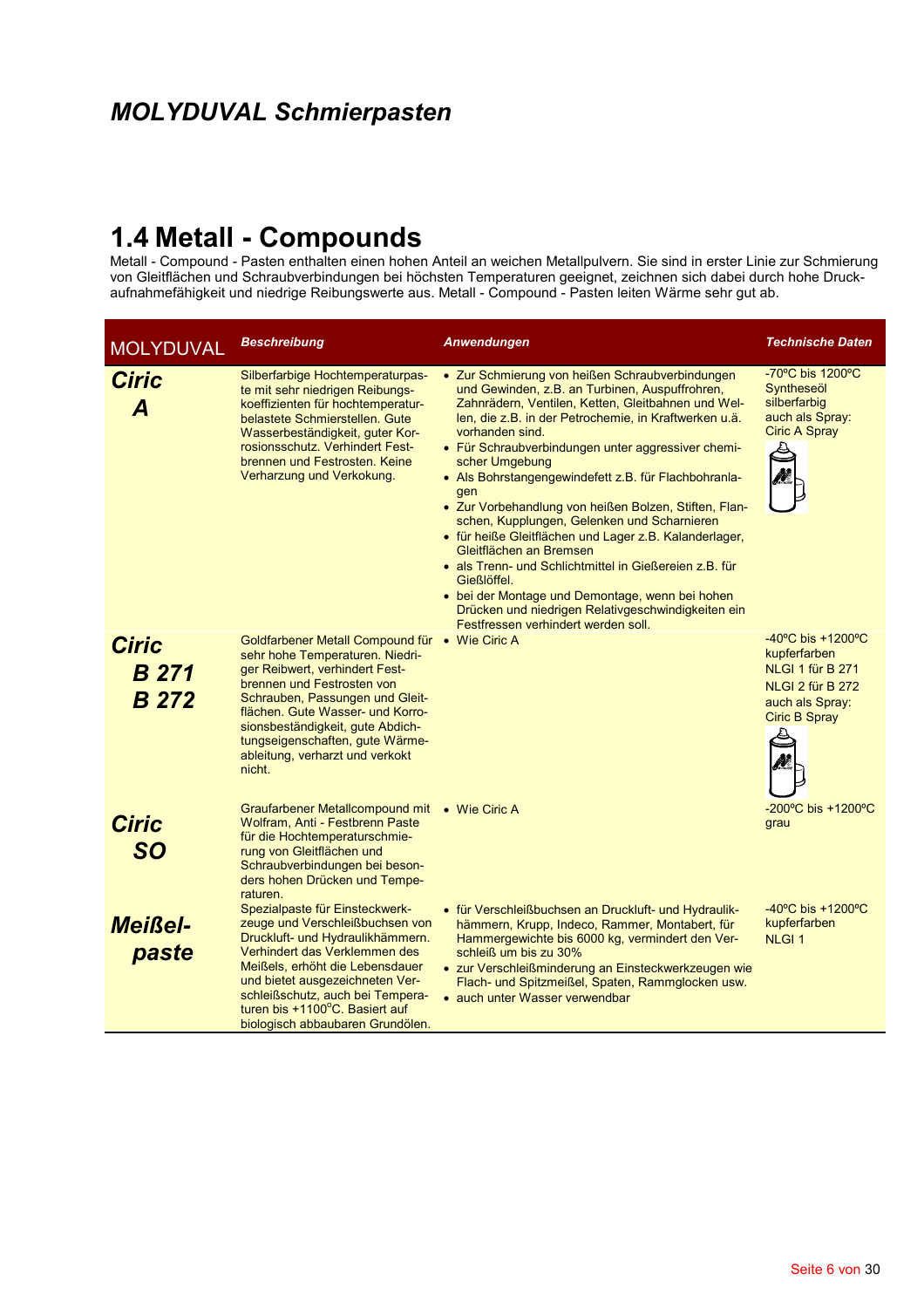## 2 MOLYDUVAL Schmierfette

## 2.1 Wälz- und Gleitlagerfette

#### 2.1.1 ..... für hohe Drücke (mit MoS<sub>2</sub>)

Um die Druckbeständigkeit konventioneller Schmierfette zu verbessern, können bis ca. 10%, meistens aber nur etwa 3%, Festschmierstoffe zugesetzt werden. Der Festschmierstoffe MoS<sub>2</sub> im Schmierfette zeichnet sich neben höherer Druckbeständigkeit durch verbesserte Einlauf- und Notlaufeigenschaften aus. Der Einsatz empfiehlt sich vor allem bei Wälz- und Gleitlagern mit hoher Belastung und/oder hohen Betriebstemperaturen. Reibung und Verschleiß werden vermindert.



| <b>MOLYDUVAL</b>                  | <b>Beschreibung</b>                                                                                                                                                                                                                                                                                                                                                      | Anwendungen                                                                                                                                                            | <b>Technische Date</b>                                                                                            |
|-----------------------------------|--------------------------------------------------------------------------------------------------------------------------------------------------------------------------------------------------------------------------------------------------------------------------------------------------------------------------------------------------------------------------|------------------------------------------------------------------------------------------------------------------------------------------------------------------------|-------------------------------------------------------------------------------------------------------------------|
| <b>Mona-Lisa</b>                  | Mehrzweck - Hochdruckfett mit MoS <sub>2</sub><br>und anderen EP Zusätzen für stark<br>druckbeanspruchte Fettschmierstellen<br>und zur Langzeitschmierung. Gut was-<br>serabweisend. Die Ausbildung von<br>Festschmierstoffschichten auf den<br>Metalloberflächen reduziert die Reibung<br>und gewährleistet Feststoffschmierung<br>bei Versagen der Ölträgerschmierung. | • für Wälz- und Gleitlager bei hohen Belastungen<br>• zur Schmierung von Führungen und Gewinde-<br>spindeln<br>• zur Fahrgestellschmierung bei Fahrzeugen aller<br>Art | $-25^{\circ}$ C bis<br>$+130/150^{\circ}$ C<br><b>NLGI2</b><br><b>Schwarz</b><br><b>Mineralölbasis</b><br>Lithium |
| <b>Mona-Lisa</b><br>1000          | Extrem - Hochdruckfett mit MoS <sub>2</sub> für<br>stark druckbeanspruchte, langsamlau-<br>fende Lager. Enthält hochviskoses<br>Basisöl. Gut wasserabweisend. Die<br>Ausbildung von Festschmierstoffschich-<br>ten auf den Metalloberflächen reduziert<br>die Reibung und gewährleistet Fest-<br>stoffschmierung bei Versagen der Ölträ-<br>gerschmierung.               | • für Wälz- und Gleitlager bei hohen Belastungen<br>aber langsamen Relativbewegungen<br>• zur Schmierung von Führungen und Gewinde-<br>spindeln                        | $-25^{\circ}$ C bis<br>+130/150°C<br><b>NLGI2</b><br><b>Schwarz</b><br><b>Mineralölbasis</b><br>Lithium           |
| <b>Long-Life</b><br><b>PIT 17</b> | Hellbraunes Hochdruck - Haftfett für die<br>Langzeitschmierung bei extremen Be-<br>lastungen und Feuchtigkeit/Wasser.<br>Außergewöhnlich haftfest und langzie-<br>hend, dichtet offene Lager nach außen<br>ab, vollkommen wasserbeständig, zu-<br>verlässiger Korrosionsschutz                                                                                           | • für Industrie-, Kfz-, Bau- und Landmaschinen<br>bei rauhem Betrieb und feuchter Umgebung.<br>• für Abfüll- und Verpackungsmachinen aller Art                         | $-25^{\circ}$ C bis<br>+130/150°C<br><b>NLGI2</b><br><b>Hellbraun</b><br><b>Mineralölbasis</b><br>Lithium         |
| <b>Pegasus C</b><br>46            | Spezielles Hochtemperaturfett mit MoS <sub>2</sub><br>mit bester Wasserbeständigkeit. Hoher<br>Tropfpunkt. Bildet auch bei Über-<br>schreiten der maximalen Temperaturen<br>keine Rückstände. Sehr gute Walkbe-<br>ständigkeit. Breiter Anwendungsbereich!<br>Weich und geschmeidig                                                                                      | • für hochbelastete Wälz- und Gleitlager, auch<br>bei hoher Belastung und hohen Temperaturen<br>sowie in staubiger/feuchter Umgebung                                   | $-20^{\circ}$ C bis<br>+180/200°C<br><b>NLGI2</b><br><b>Schwarz</b><br><b>Mineralölbasis</b><br><b>Alukomplex</b> |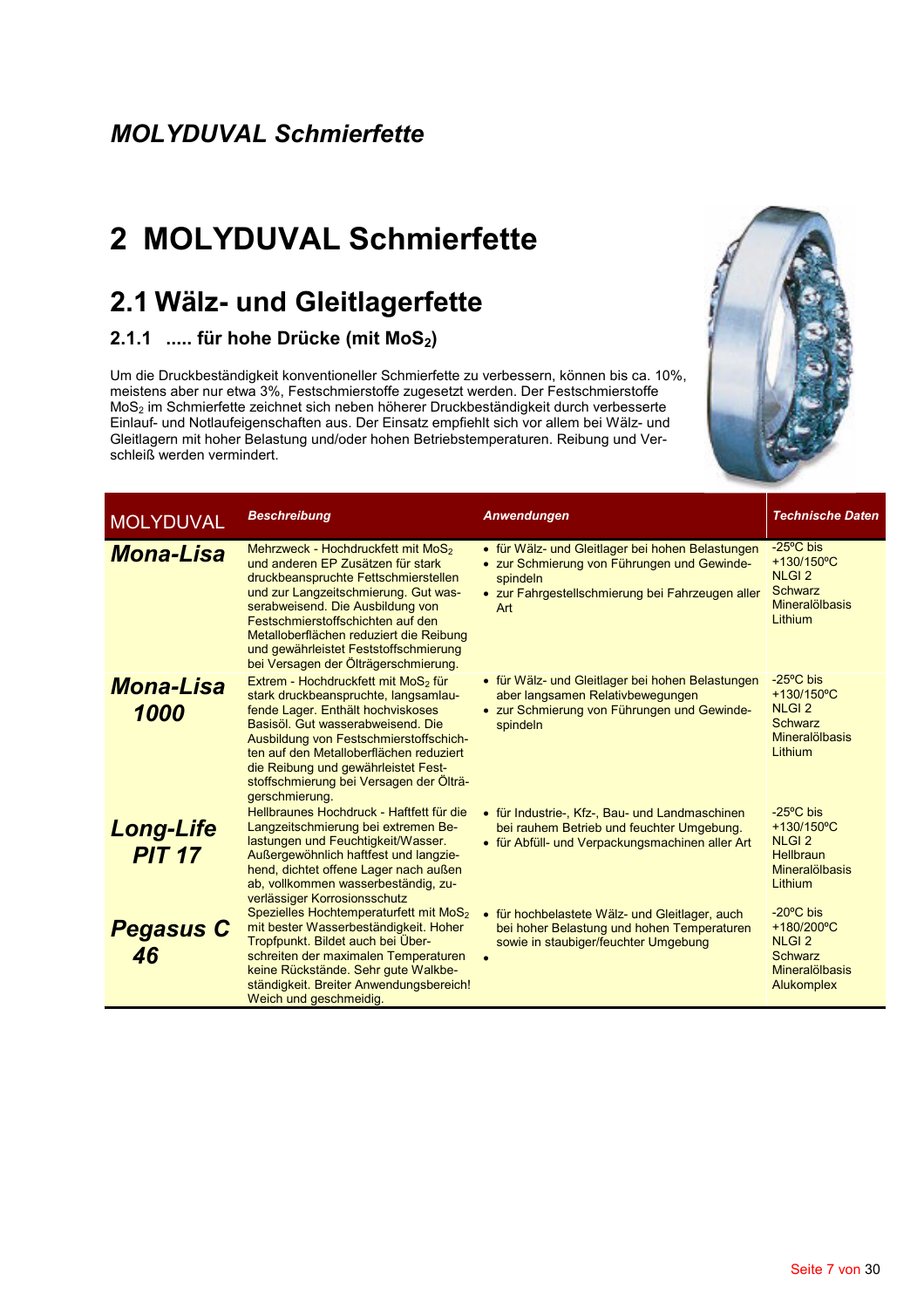#### 2.1.2 ..... für lange Lebensdauer (Langzeitfette)

Langzeitfette sind Schmierfette mit hoher Grundölviskosität und sehr walkstabilen Verdickern.

| <b>MOLYDUVAL</b>           | <b>Beschreibung</b>                                                                                                                                                                                                                                                                                                                                              | Anwendungen                                                                                                                                                                                                                                                                                                                                                                                                                                           | <b>Technische Daten</b>                                                           |
|----------------------------|------------------------------------------------------------------------------------------------------------------------------------------------------------------------------------------------------------------------------------------------------------------------------------------------------------------------------------------------------------------|-------------------------------------------------------------------------------------------------------------------------------------------------------------------------------------------------------------------------------------------------------------------------------------------------------------------------------------------------------------------------------------------------------------------------------------------------------|-----------------------------------------------------------------------------------|
| <b>Long-Life</b>           | Hellfarbiges Hochdruckfett für die<br>Langzeitschmierung bei extremen<br>Belastungen. Außergewöhnlich haft-<br>fest, besser wasserbeständig als<br>herkömmliche Lithiumfette, zuverläs-<br>siger Korrosionsschutz, verhütet<br>Passungsrost. Gutes Abdichtvermö-<br>gen, Dichtungs- und O-Ring - verträg-<br>lich, sehr gut walkstabil, weich und<br>geschmeidig | • für Abfüll- und Verpackungsmachinen aller Art<br>z.B. Flaschenwaschmaschinen<br>• für langsam und mittelschnell laufende Lager als<br>Langzeitschmierstoff(Abfüllmaschinen, Schließ-<br>maschinen), vor allem in feuchter Umgebung<br>• für Bau- und Landmaschinen in rauhem Betrieb,<br>schützt die Lager vor Staub und Nässe<br>• für die Kraftfahrzeugschmierung: Radnaben,<br>Kugelgelenke, Lager, Wasserpumpe, vor allem<br>bei rauhem Betrieb | -30°C bis<br>+120/130°C<br><b>NLGI2</b><br>hellgelb<br><b>Mineralöl</b>           |
| <b>Long-Life T</b><br>2    | Weißes Hochdruck - Haftfett mit PTFE<br>für die Langzeitschmierung bei extre-<br>men Belastungen, insbesondere<br>Schwingungsbeanspruchungen. Was-<br>serbeständig, bietet Korrosionsschutz<br>+ Notlaufeigenschaften und schützt<br>besser gegen Passungsrost als<br>Schmierfette ohne PTFE.                                                                    | • Wie Long-Life<br>• Insbesondere für Wälzlager bei stoßweiser<br>Belastung, Schwingungen und/oder staubiger<br>oder feuchter Umgebung.                                                                                                                                                                                                                                                                                                               | $-30^{\circ}$ C bis<br>+120/130°C<br><b>NLGI2</b><br>weiß<br><b>Mineralöl</b>     |
| <b>Long-Life Z</b><br>2    | Schneeweißes Hochdruck - Haftfett<br>für die Langzeitschmierung bei extre-<br>men Belastungen, insbesondere<br>Schwingungsbeanspruchungen.<br>Enthält eine Kombination synergetisch<br>wirkender weißer Festschmierstoffe.<br>Gut Wasserbeständig, bietet Korrosi-<br>onsschutz. Schützt sehr gut gegen<br>Passungsrost.                                         | • Wie Long-Life<br>• Insbesondere für Wälzlager bei stoßweiser<br>Belastung, Schwingungen und/oder staubiger<br>oder feuchter Umgebung.                                                                                                                                                                                                                                                                                                               | $-30^{\circ}$ C bis<br>+120/130°C<br><b>NLGI2</b><br>weiß<br><b>Mineralöl</b>     |
| <b>Long-Life L</b><br>1000 | Langzeitfett für die Schmierung bei<br>langsamen Bewegungen, bei Schwin-<br>gungsbeanspruchungen. Enthält ein<br>sehr hochviskoses Grundöl, bietet<br>guten Korrosionsschutz.                                                                                                                                                                                    | • Wie Long-Life<br>• Insbesondere zur Lebensdauerschmierung von<br>langsamlaufenden Lagern                                                                                                                                                                                                                                                                                                                                                            | $-25^{\circ}$ C bis<br>+140/150°C<br><b>NLGI2</b><br>Gelblich<br><b>Mineralöl</b> |
| <b>Bariplex</b>            | Sehr zähes Hochdruckfett für stark<br>wassergefährdete Schmierstellen,<br>Haftfest und extrem wasserbeständig                                                                                                                                                                                                                                                    | • für Gleitflächen und Schmierstellen, bei denen<br>häufiger Wasserkontakt unvermeidbar ist                                                                                                                                                                                                                                                                                                                                                           | $-20^{\circ}$ C bis $+170^{\circ}$ C<br><b>NLGI2</b><br>braun                     |

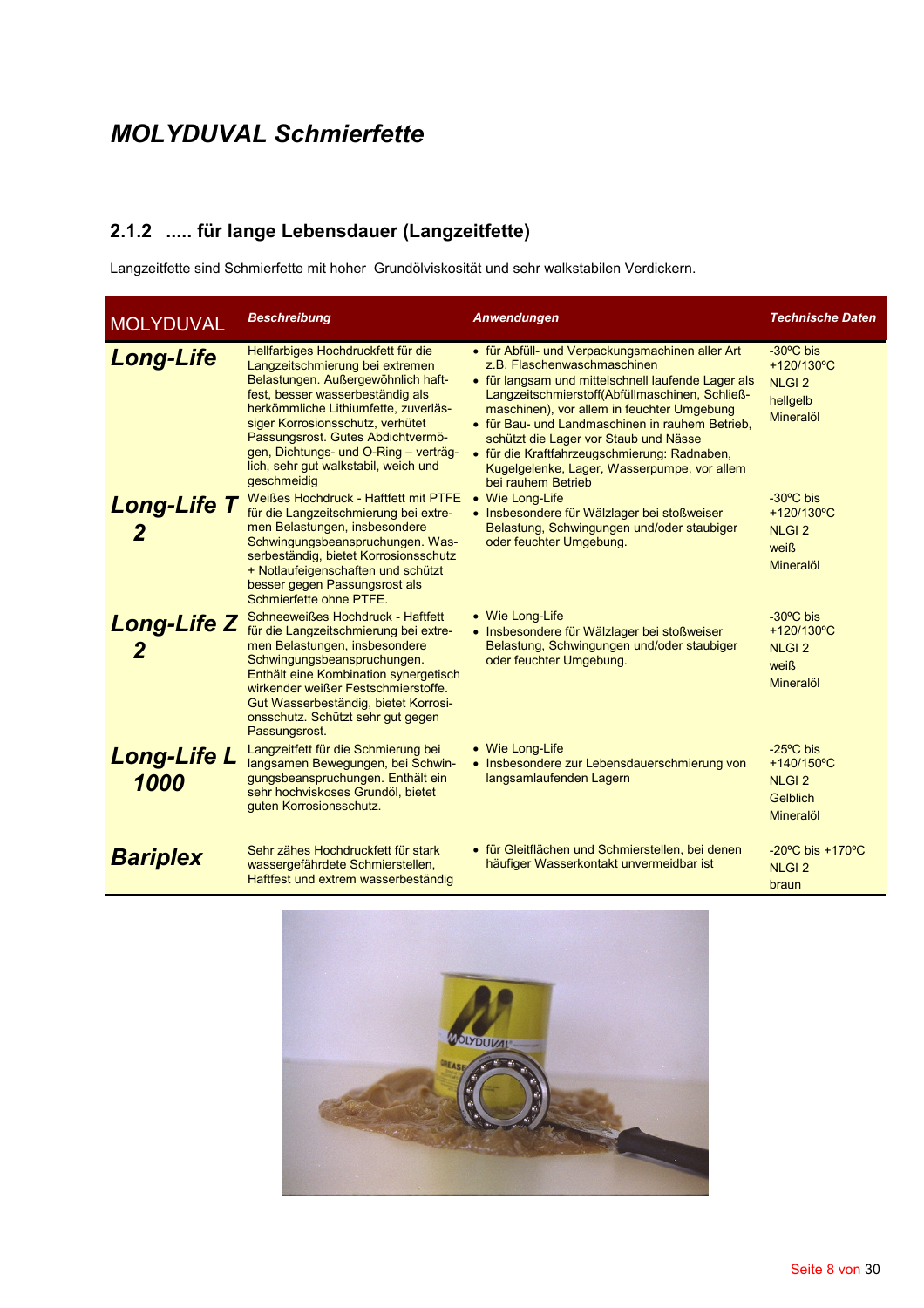#### 2.1.3 ..... für hohe Temperaturen

Hochtemperaturfette sind Schmierfette mit hoher Grundölviskosität und sehr temperaturstabilen Verdickern.

| <b>MOLYDUVAL</b>                         | <b>Beschreibung</b>                                                                                                                                                                                                                                                                                                              | Anwendungen                                                                                                                                                                                                                                          | <b>Technische Daten</b>                                                                                                                                                                   |
|------------------------------------------|----------------------------------------------------------------------------------------------------------------------------------------------------------------------------------------------------------------------------------------------------------------------------------------------------------------------------------|------------------------------------------------------------------------------------------------------------------------------------------------------------------------------------------------------------------------------------------------------|-------------------------------------------------------------------------------------------------------------------------------------------------------------------------------------------|
| <b>Valenzia</b><br><b>Pegasus C</b><br>6 | Hochwertiges Allround - Hochtemperatur-<br>fett mit breitem Anwendungsbereich.<br>Ausgezeichneter Verschleißschutz, gut<br>haftend, wasserbeständig<br>Hochtemperaturfett mit bester Wasserbe-<br>ständigkeit. Hoher Tropfpunkt. Bildet<br>auch bei Überschreiten der maximalen<br>Temperaturen keine harten Rückstände.         | • für hochtemperaturbelastete, schnelldre-<br>hende Lager<br>• insbesondere für Langzeit- und Lebens-<br>dauerschmierung<br>• für Wälz- und Gleitlager, auch bei hoher<br>Belastung und hohen Temperaturen so-<br>wie in staubiger/feuchter Umgebung | $-35^{\circ}C \rightarrow 170/200^{\circ}C$<br><b>NLGI2</b><br><b>Hellbraun</b><br>Mineralöl, Li-Komplex<br>-20°C bis +180/200°C<br>NLGI 2, Hellbraun<br>Mineralöl,<br><b>Alu Komplex</b> |
| <b>Pegasus C</b><br>46                   | wie Pegasus C 6, jedoch mit MoS <sub>2</sub> ,<br>daher druckbeständiger und mit Notlauf-<br>eigenschaften                                                                                                                                                                                                                       | • wie Pegasus C 6, jedoch besser für<br>hochdruckbelastete Lager                                                                                                                                                                                     | -20°C bis +180/200°C<br><b>NLGI2</b><br><b>Schwarz</b><br>Mineralöl<br>Alu Komplex                                                                                                        |
| <b>Bentogen</b><br>2                     | Nicht tropfendes Hochtemperaturfett mit<br>sehr guter Beständigkeit gegenüber<br>aggressiver Umgebung (Säuren, Laugen,<br>Dämpfe). Wird nicht weicher. Nicht ver-<br>flüssigend. Kann allerdings wie alle Ben-<br>tonefette bei zu hohen Temperaturen<br>verhärten.                                                              | • zur Schmierung von stark beanspruch-<br>ten, heißen Fettschmierstellen, z.B. im<br>Heißluftstrom oder bei starker Strah-<br>lungshitze.<br>• für Wälz- und Gleitlager, auch in staubi-<br>ger/feuchter Umgebung                                    | -30°C bis +180/200°C<br><b>NLGI2</b><br><b>Braun</b><br>Mineralöl<br><b>Bentone</b>                                                                                                       |
| <b>Duventon</b>                          | wie Bentogen 2, jedoch mit MoS <sub>2</sub> , daher<br>druckbeständiger und mit Notlaufeigen-<br>schaften                                                                                                                                                                                                                        | • wie Bentogen 2, jedoch besser für hoch-<br>druckbelastete Lager                                                                                                                                                                                    | $-30^{\circ}$ C bis $+180/200^{\circ}$ C<br>NLGI 2, Schwarz<br>Mineralöl, Bentone                                                                                                         |
| <b>Alcudia</b><br>460                    | Modernes, temperaturstabiles Spezialfett<br>auf Polyurethanbasis, bildet keine Rück-<br>stände auch bei Überschreiten der Maxi-<br>maltemperaturen, wird nicht weich, ver-<br>knüpft die positiven Eigenschaften von<br>Bentonefetten und Lithiumkomplexfetten                                                                   | • für Wälz- und Gleitlager im Hochtempe-<br>raturbereich, bewährt bei Elektromotoren                                                                                                                                                                 | $-10^{\circ}$ C bis $+200^{\circ}$ C<br><b>NLGI2</b><br>Mineralöl<br>Polyurethan                                                                                                          |
| <b>Pegasus</b><br><b>KPA2</b>            | Synthetisches Hochtemperaturfett für die<br>Langzeitschmierung bei hohen Belastun-<br>gen. Ausgezeichneter Korrosionsschutz,<br>Extrem wasserbeständig, sehr alterungs-<br>beständig, sehr gute Dichtungsverträg-<br>lichkeit                                                                                                    | • für die Schmierung von Wälz- und Gleit-<br>lagern<br>• für Getriebe, Gleitflächen und Nocken                                                                                                                                                       | -40°C bis +150/220°C<br>gelb<br><b>NLGI2</b><br>Syntheseöl                                                                                                                                |
| <b>Pegasus</b><br>KLE <sub>2</sub>       | Synthetisches Hochtemperaturfett mit<br>äußerst niedriger Verdampfung. Für die<br>Langzeitschmierung bei hohen Belastun-<br>gen. Hinterlässt keine Verkokungsrück-<br>stände, ausgezeichneter Korrosions-<br>schutz. Aufgrund der sehr guten Alte-<br>rungsbeständigkeit für Lebensdauer-<br>schmierung über Jahrzehnte geeignet | • für die Schmierung von Wälz- und Gleit-<br>lagern im Hochtemperaturbereich, aber<br>auch für Kleingetriebe, Gleitflächen und<br><b>Nocken</b>                                                                                                      | -40°C bis +180/200°C<br>beige<br><b>NLGI2</b><br>Lithiumkomplex                                                                                                                           |
| <b>Alcudia</b><br>461 S                  | Temperaturstabiles Spezialfett auf Polyu-<br>rethanbasis, bildet keine Rückstände<br>auch bei Überschreiten der Maximaltem-<br>peraturen, wird nicht weich, verknüpft die<br>positiven Eigenschaften von Bentonefet-<br>ten und Lithiumkomplexfetten                                                                             | • für die Schmierung von Wälz- und Gleit-<br>lagern im Hochtemperaturbereich                                                                                                                                                                         | $-10^{\circ}$ C bis $+200^{\circ}$ C<br><b>NLGI2</b><br>Syntheseöl<br>Polyurethan                                                                                                         |
| <b>Pegasus</b><br><b>KD 460</b>          | Höchsttemperaturfett auf Basis Polyalky-<br>lether mit PTFE                                                                                                                                                                                                                                                                      | • für Hochtemperatur - Wälzlager bei<br>Temperaturen bis +300 <sup>o</sup> C<br>• für Wälzlager an Ketten, die durch Öfen<br>laufen                                                                                                                  | $-15^{\circ}$ C bis $+290/300^{\circ}$ C<br><b>NLGI 2</b><br><b>PTFE Verdicker</b>                                                                                                        |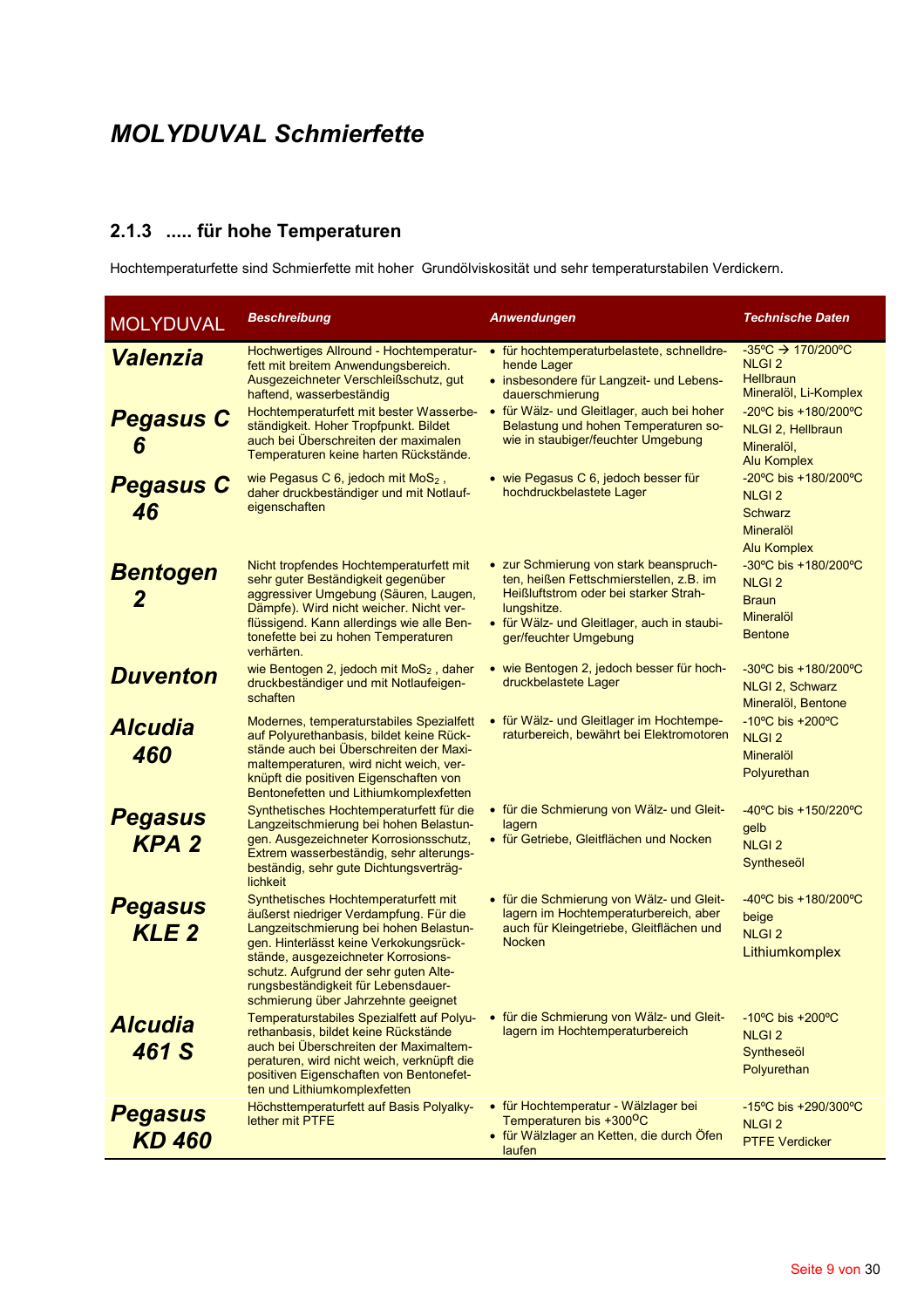#### 2.1.4 ..... für tiefe Temperaturen

Tieftemperaturfette sind Schmierfette mit niedriger Grundölviskosität.



| <b>MOLYDUVAL</b> | <b>Beschreibung</b>                                                                                                                                                                                                                              | Anwendungen                                                                                                                                                                                                                          | <b>Technische Daten</b>                                                                      |
|------------------|--------------------------------------------------------------------------------------------------------------------------------------------------------------------------------------------------------------------------------------------------|--------------------------------------------------------------------------------------------------------------------------------------------------------------------------------------------------------------------------------------|----------------------------------------------------------------------------------------------|
| Aero 55          | Tieftemperaturfett für die Langzeit-<br>und Lebensdauerschmierung von<br>Wälz- und Gleitlagern. Gute<br>Druckaufnahmefähigkeit in Verbin-<br>dung mit extremer Kältebeständig-<br>keit zeichnen dieses Fett aus                                  | • für Wälz- und Gleitlager bei tiefen oder schwanken-<br>den Temperaturen Drücken z.B. für Instrumente<br>und Geräte der Informationstechnik, Zähler, Klein-<br>motoren, Kälte- und Klimaanlagen, Flugsiche-<br>rungsanlagen u.s.w.  | $-55^{\circ}$ C bis $+100^{\circ}$ C<br><b>NLGI2</b><br><b>Hellbraun</b><br>Tieftemperaturöl |
| Aero 50          | wie Aero 55, jedoch mit $MoS2$ ,<br>daher druckbeständiger und mit<br>Notlaufeigenschaften                                                                                                                                                       | • wie Aero 55                                                                                                                                                                                                                        | $-55^{\circ}$ C bis $+100^{\circ}$ C<br><b>NLGI2</b><br>Schwarz<br>Tieftemperaturöl          |
| Aero 51          | wie Aero 55, jedoch mit PTFE,<br>daher druckbeständiger und mit<br>Notlaufeigenschaften, schneeweiß                                                                                                                                              | • wie Aero 55                                                                                                                                                                                                                        | $-55^{\circ}$ C bis +100 $^{\circ}$ C<br><b>NLGI2</b><br><b>Weiß</b><br>Tieftemperaturöl     |
| Aero 75          | <b>Synthetisches Tieftemperaturfett</b><br>für die Langzeitschmierung von<br>hochbelasteten Wälz- und Gleitla-<br>gern. Hervorragende Druckauf-<br>nahmefähigkeit in Verbindung mit<br>extremer Kältebeständigkeit zeich-<br>nen dieses Fett aus | • für Wälz- und Gleitlager bei tiefen und schwanken-<br>den Temperaturen und hohen Drücken z.B. für In-<br>strumente und Geräte der Informationstechnik.<br>Zähler, Kleinmotoren, Kälte- und Klimaanlagen,<br>Flugsicherungsanlagen. | $-60^{\circ}$ C bis $+150^{\circ}$ C<br><b>NLGI2</b><br><b>Weiß</b><br>Syntheseöl            |
| Aero 70          | wie Aero 75, jedoch mit $MoS2$ ,<br>daher druckbeständiger und mit<br>Notlaufeigenschaften                                                                                                                                                       |                                                                                                                                                                                                                                      |                                                                                              |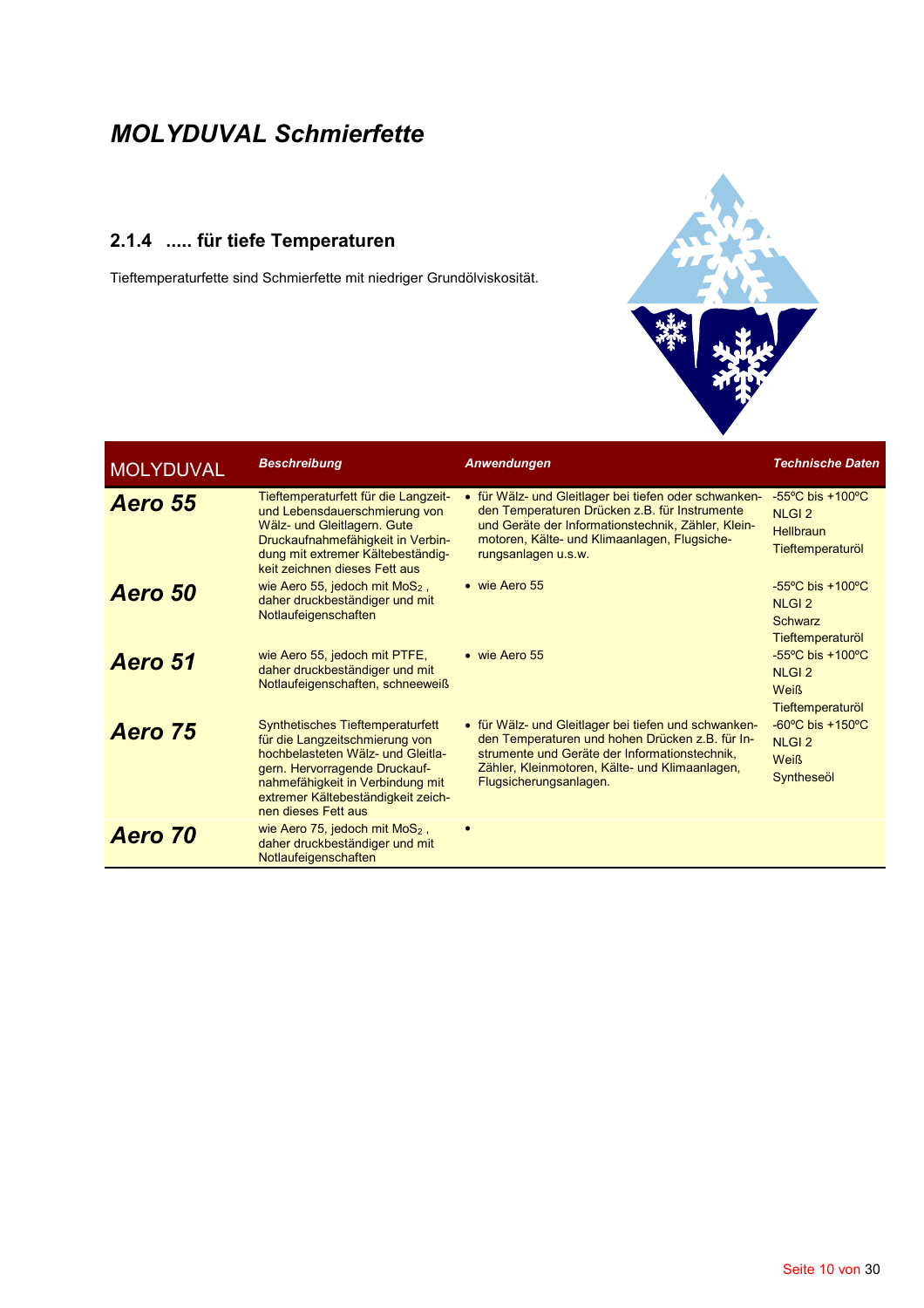# 2.1.5 ..... für hohe Drehzahlen

#### (Hochgeschwindigkeitsfette)

Hochgeschwindigkeitsfette sind Fette mit sehr niedriger Grundölviskosität. Diese ist forderlich, damit das Öl bei hohen Relativgeschwindigkeiten nicht zu träge ist, um einen rodynamischer Schmierfilm aufzubauen. Ein dickes OI kann nicht Nachfließen.



erhyd-

| <b>MOLYDUVAL</b>                 | <b>Beschreibung</b>                                                                                                                                                                                                                                                                                                                                                        | <b>Anwendungen</b>                                                                                                                                                                                                                                                                                                   | <b>Technische Daten</b>                                                            |
|----------------------------------|----------------------------------------------------------------------------------------------------------------------------------------------------------------------------------------------------------------------------------------------------------------------------------------------------------------------------------------------------------------------------|----------------------------------------------------------------------------------------------------------------------------------------------------------------------------------------------------------------------------------------------------------------------------------------------------------------------|------------------------------------------------------------------------------------|
| <b>Supravit 75</b><br>LS         | Synthetisches Hochgeschwindig-<br>keitsfett für hochbelastete und<br>schnellaufende Schmierstellen, an<br>denen sehr hohe Anforderungen<br>an den Schmierstoff gestellt wer-<br>den. Langlebig und extrem druck-<br>aufnahmefähig, ausgezeichneter<br>Korrosionsschutz, keine Verklum-<br>pungen, Verharzungen oder sons-<br>tige Ablagerungen, sehr gutes<br>Haftvermögen | • für Wälz- und Gleitlager bei hohen Drehzahlen und<br>hohen Drücken, auch bei stark schwankenden<br>Temperaturen<br>• zur Schmierung von Instrumenten und Geräten<br>aller Art, bei schnellen Bewegungen und tiefen<br>Temperaturen<br>• zur Schmierung von Führungen, Getrieben und<br>sogar Kleinmotoren geeignet | $-54^{\circ}$ C bis $+150^{\circ}$ C<br><b>NLGI2</b><br><b>Weiß</b><br>Syntheseöl  |
| <b>Supravit 75</b><br><b>LSF</b> | wie Supravit 75 LS, jedoch mit<br>MoS <sub>2</sub> , daher druckbeständiger und<br>mit Notlaufeigenschaften                                                                                                                                                                                                                                                                |                                                                                                                                                                                                                                                                                                                      |                                                                                    |
| <b>Supravit 75</b><br><b>LST</b> | wie Supravit 75 LS, jedoch mit<br>PTFE, daher druckbeständiger und<br>mit Notlaufeigenschaften                                                                                                                                                                                                                                                                             |                                                                                                                                                                                                                                                                                                                      |                                                                                    |
| <b>Supravit 55</b><br>LМ         | Hellfarbiges, mineralisches Hoch-<br>geschwindigkeitsfett für die<br>Schmierung von schnelldrehenden<br>Wälz- und Gleitlagern. Bietet<br>Langzeitschmierung und sehr<br>guten Korrosionsschutz                                                                                                                                                                             | • für Wälz- und Gleitlager bei hohen Drehzahlen und<br>schwankenden Temperaturen<br>• für schnellaufende Spindeln an Werkzeugmaschi-<br>nen                                                                                                                                                                          | $-55^{\circ}$ C bis $+110^{\circ}$ C<br><b>NLGI2</b><br>Gelblich<br>Mineralöl      |
| <b>Supravit 92</b><br>LP         | Modernes Hochgeschwindigkeits-<br>fett für hochbelastete und schnel-<br>laufende Schmierstellen, an denen<br>sehr hohe Anforderungen an den<br>Schmierstoff gestellt werden.<br>Langlebig und extrem druckauf-<br>nahmefähig                                                                                                                                               | • für Wälz- und Gleitlager bei hohen Drehzahlen und<br>hohen Drücken, auch bei stark schwankenden<br>Temperaturen<br>• zur Schmierung von Führungen, Getrieben und<br>sogar Kleinmotoren geeignet                                                                                                                    | $-60^{\circ}$ C bis $+130^{\circ}$ C<br><b>NLGI2</b><br><b>Beige</b><br>Syntheseöl |

Weitergehendes Infos. "Wälzlagerfette" entnehmen Sie bitte unserem Katalog "MOLYDUVAL Wälzlagerfette", erhältlich bei MOLYDUVAL, auch als CD-ROM, oder im Internet abrufbar unter http://www.molyduval.com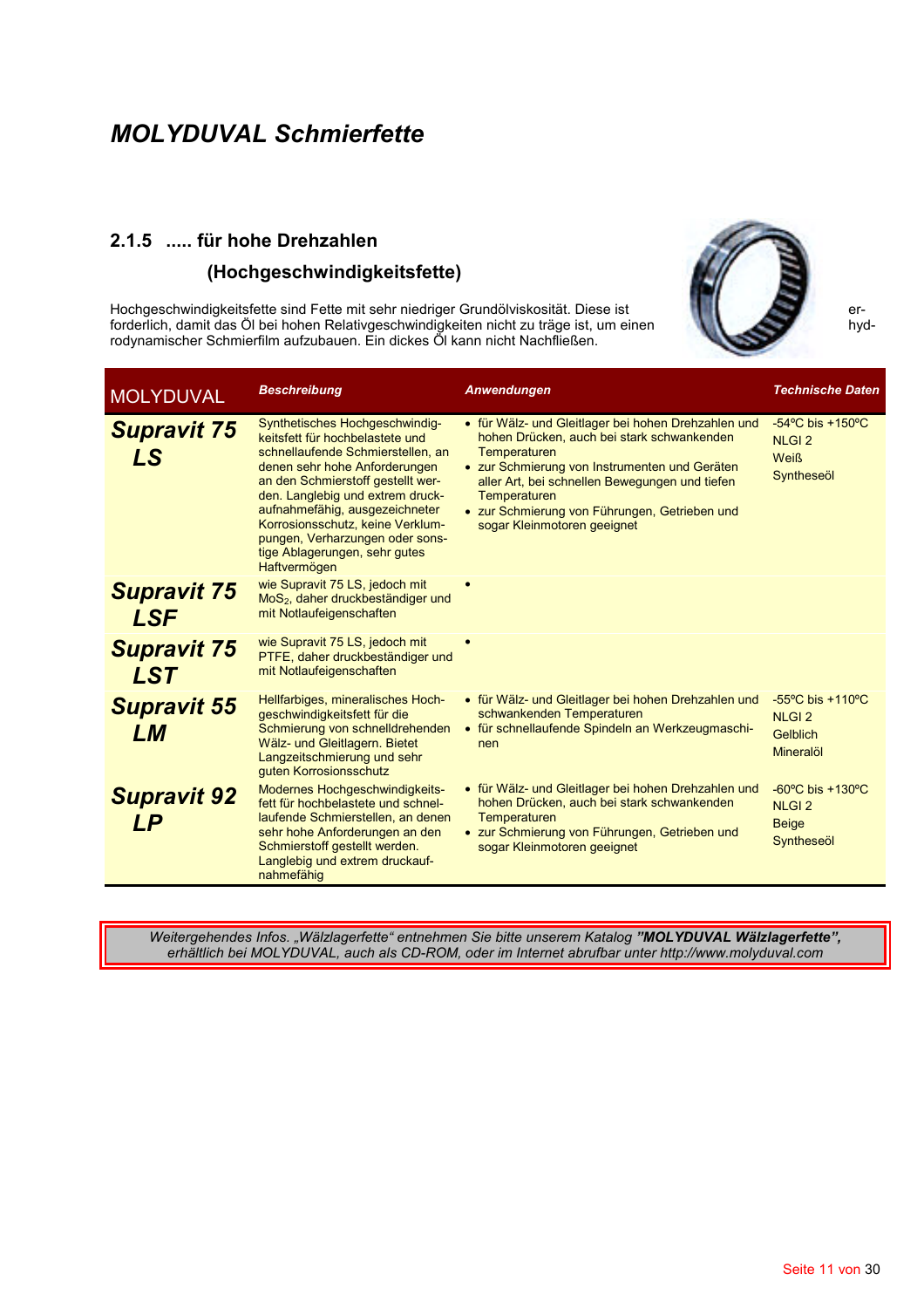## 2.2 Getriebefette

Fließfette mit MoS<sub>2</sub> sind sehr gut für hochdruckbelastete Getriebe geeignet und bieten Notlaufeigenschaften. MoS<sub>2</sub> bildet feststoffhaltige Oberflächenschichten, die im Mischreibungsgebiet den metallischen Kontakt zwische verhindern und die Gleiteigenschaften verbessern. MOLYDUVAL Fließfette mit MoS2 sind ein geeignetes Getriebeschmiermittel bei hohen Drücken, extremen Temperaturen und in Bereichen wo ein hydrodynamischer geschlossener Schmierfilm nicht aufgebaut werden kann.

| <b>MOLYDUVAL</b>                  | <b>Beschreibung</b>                                                                                                                                                                                                                                                                                                                                                                                                                                    | <b>Anwendungen</b>                                                                                                                                                                                                                                                                                 | <b>Technische Daten</b>                                                                                                                                            |
|-----------------------------------|--------------------------------------------------------------------------------------------------------------------------------------------------------------------------------------------------------------------------------------------------------------------------------------------------------------------------------------------------------------------------------------------------------------------------------------------------------|----------------------------------------------------------------------------------------------------------------------------------------------------------------------------------------------------------------------------------------------------------------------------------------------------|--------------------------------------------------------------------------------------------------------------------------------------------------------------------|
| <b>Prometheus</b><br><b>HD</b>    | Sehr hochdruckbeständige, ver-<br>schleißfeste Getriebefette ohne<br>Feststoffe. Besonders geeignet für<br>Pitting-gefährdete Getriebe                                                                                                                                                                                                                                                                                                                 | • für Getriebe bei höchsten Belastungen                                                                                                                                                                                                                                                            | $-20^{\circ}$ C bis +120 $^{\circ}$ C<br>NLGI 00 / 1 / 2<br><b>Braun</b><br>Mineralöl                                                                              |
| <b>Prometheus</b><br><b>MA1</b>   | Sehr zähes, weiches Spezialfett für<br>Ketten und Getriebe bei höchsten<br>Belastungen. Geeignet. Sehr wasser-<br>beständig                                                                                                                                                                                                                                                                                                                            | • für Getriebe bei höchsten Belastungen<br>• für größere Antriebs- und Warentransportketten                                                                                                                                                                                                        | $-20^{\circ}$ C bis $+100^{\circ}$ C<br><b>NLGI1</b><br><b>Schwarz</b><br>Syntheseöl                                                                               |
| <b>Prometheus</b><br><b>MC</b>    | Synthetisches Getriebefließfett mit<br>MoS <sub>2</sub> zur Schmierung von hoch-<br>druckbelasteten Getrieben mit vorge-<br>sehener Tauchschmierung sowie von<br>extrem beanspruchten Ketten aller<br>Art. Honigartig, zähfließend                                                                                                                                                                                                                     | • zur Getriebeschmierung bei hohen Lasten                                                                                                                                                                                                                                                          | $-10^{\circ}$ C bis $+185^{\circ}$ C<br><b>NLGI 00</b><br><b>Schwarz</b><br>Syntheseöl                                                                             |
| <b>Prometheus</b><br><b>B</b> 28  | Eine Reihe garantierter Spezialfette<br>zur Schmierung von hochtemperatur-<br>und hochdruckbelasteten, größeren,<br>offenen Zahnradantrieben. Extrem<br>haftfähig. Lieferbar in Konsistenz-<br>klasse 0, 00, und 2                                                                                                                                                                                                                                     | • für offene, langsam laufende Zahnkränze z.B. an<br>Kugelmühlen (Zement- und Kalkherstellung,<br>Ez gewinnung), Stabmühlen, Freifallmühlen,<br>Drehrohröfen, Rohrmühlen (Kohlemühlen in<br>Kraftwerken, Erzgewinnung)<br>· für die automatische Sprühschmierung von<br>Zahnradantrieben aller Art | $-30^{\circ}$ C bis<br>+200/250°C<br><b>Schwarz</b><br>Mineralöl<br><b>B 28-0 NLGI 0</b><br><b>B 28-00 NLGI 00</b><br><b>B 28-1 NLGI 1</b><br><b>B 28-2 NLGI 2</b> |
| <b>Prometheus</b><br><b>B</b> 290 | Modernes, neu entwickeltes Spezial-<br>schmierfett für offene Zahnradantrie-<br>be auf Basis neuartiger Komplexse<br>fen, die über extreme Hochdruckei-<br>genschaften verfügen. Aufgrund der<br>Metallaffinität dieser Komponenten<br>kann auf den Zusatz von Grafit als<br>Festschmierstoff verzichtet werden.<br>Ersetzt konventionelle Grafitschmier-<br>fette wie B 28. Sehr gut hitzebestän-<br>dig, hat gute Korrosionsschutzeigen-<br>schaften | • wie Prometheus B 28, nur moderner                                                                                                                                                                                                                                                                | $-30^{\circ}$ C bis $+150^{\circ}$ C<br>Dunkelbraun<br><b>Mineralöl</b><br><b>NLGI0</b>                                                                            |
| <b>Prometheus</b><br><b>OZ</b>    | Zahnrad Compound mit großer Haft-<br>fähigkeit und wasserabweisenden<br>Eigenschaften. Für langsam laufende<br>Antriebe, die in staubiger oder feuch-<br>ter Umgebung arbeiten und hohen<br>Beanspruchungen unterliegen. Bildet<br>einen festhaftender, zäher Schmier-<br>film. Enthält Grafit.                                                                                                                                                        | • für offene Zahnradantriebe und Drehkränze an<br>Baumaschinen, Pressen, Aufzüge, Drehöfen<br>u.ä., z.B. auch in der Landwirtschaft, Zementin-<br>dustrie, Schiffbau, Kläranlagen<br>• zur Schmierung von Drahtseilen                                                                              | $-25^{\circ}$ C bis<br>+80/300°C<br><b>Schwarz</b><br>Sehr klebrig<br><b>Mineralöl</b><br><b>Auch als</b><br>Spray:<br><b>Spray Z</b>                              |

Weitere Infos bzgl. Getriebeölen entnehmen Sie bitte unserem Katalog "MOLYDUVAL Getriebeschmierstoffe", erhältlich bei MOLYDUVAL, auch als CD-ROM, oder im Internet abrufbar unter http://www.molyduval.com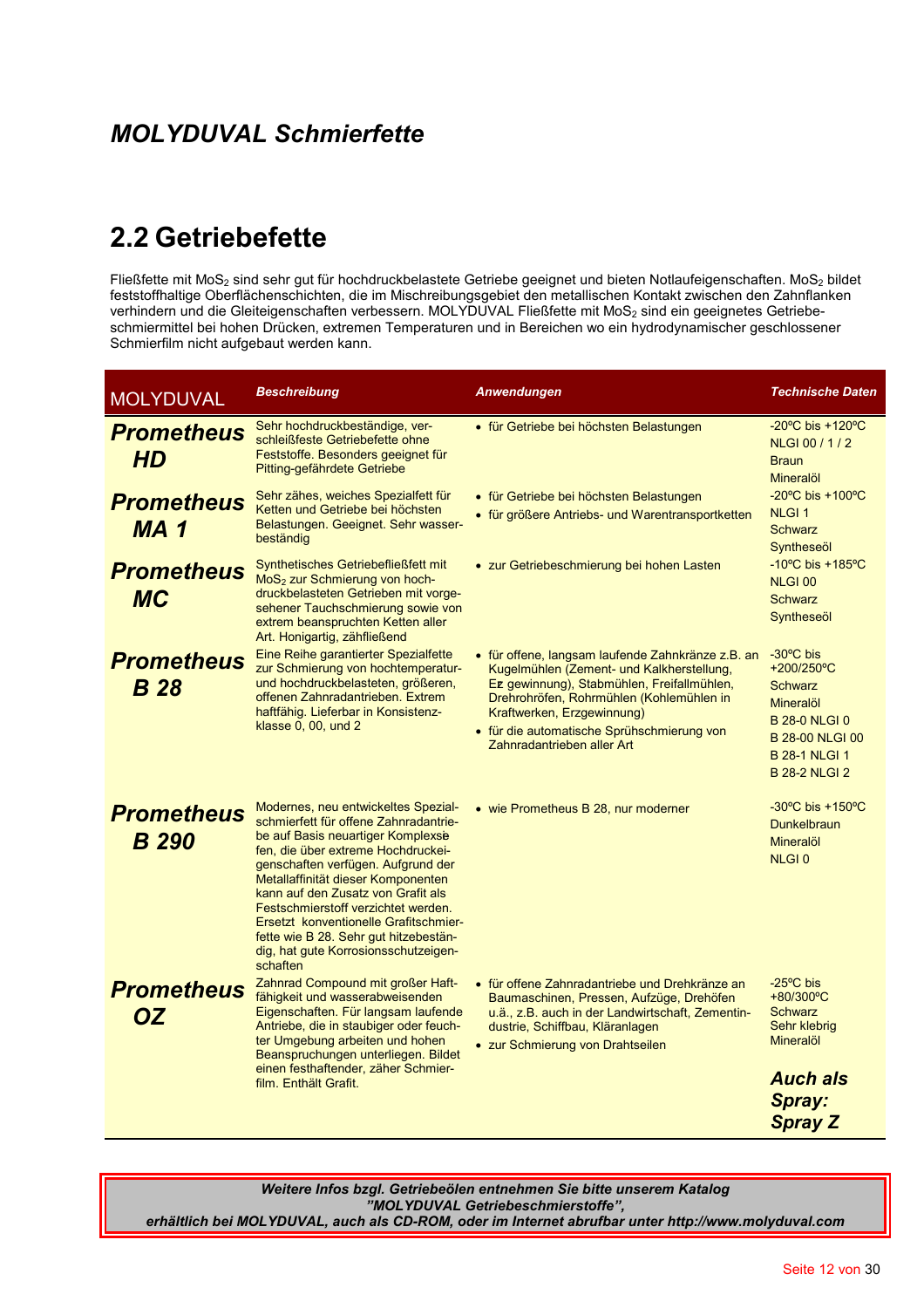## 2.3 Kettenfette

Hier nur eine kurze Übersicht!

Weitere Infos bzgl. Kettenölen entnehmen Sie bitte unserem Katalog wencre muss bzg. Renender eminement sie bite unserem Ratalog<br>"MOLYDUVAL Kettenschmierstoffe",<br>erhältlich bei MOLYDUVAL, auch als CD-ROM, oder im Internet abrufbar unter http://www.molyduval.com

| <b>MOLYDUVAL</b>             | <b>Beschreibung</b>                                                                                                                                                                                                                                                                                                                                                                                                                          | Anwendungen                                                                                                                                                                             | <b>Technische Daten</b>                                                                                                                |
|------------------------------|----------------------------------------------------------------------------------------------------------------------------------------------------------------------------------------------------------------------------------------------------------------------------------------------------------------------------------------------------------------------------------------------------------------------------------------------|-----------------------------------------------------------------------------------------------------------------------------------------------------------------------------------------|----------------------------------------------------------------------------------------------------------------------------------------|
| <b>Sekorex</b><br><b>PLX</b> | Kettenfließfett mit MoS <sub>2</sub> zur Schmie-<br>rung von hochbelasteten Antriebs- und<br>Warentransportketten. Nach Verduns-<br>tung des Lösungsmittels verbleibt ein<br>honigartiger, zähhaftender Schmier-<br>film, der auch bei sehr hohen Um-<br>fangsgeschwindigkeiten nicht abge-<br>schleudert wird. Wasserbeständig,<br>oxidationsbeständig korrosionsbestän-<br>dig, gutes Eindringvermögen, da<br>Lösungsmittel enthalten ist! | • Ketten an Baumaschinen (Triplo)<br>• Ketten an schnell laufenden Mühlen<br>• Motorradketten<br>• Warentransportketten und Ketten an Förderbän-<br>dern<br>• Ketten an Textilmaschinen | $-25^{\circ}$ C bis $+170^{\circ}$ C<br>Schwarz<br>Sehr klebrig<br>Syntheseöl<br>Auch als Spray:<br><b>Sekorex PLX</b><br><b>Spray</b> |
| <b>Sekorex D</b><br>2600     | Synthetisches Kettenfließfett mit her-<br>vorragendem Eindringvermögen und<br>bester Schmierwirksamkeit. Hält die<br>Ketten sauber.                                                                                                                                                                                                                                                                                                          |                                                                                                                                                                                         |                                                                                                                                        |
| <b>Sekorex L</b>             | Zähes, leichtfliessendes Kettenfließfett •<br>mit guter Wasserbeständigkeit                                                                                                                                                                                                                                                                                                                                                                  |                                                                                                                                                                                         |                                                                                                                                        |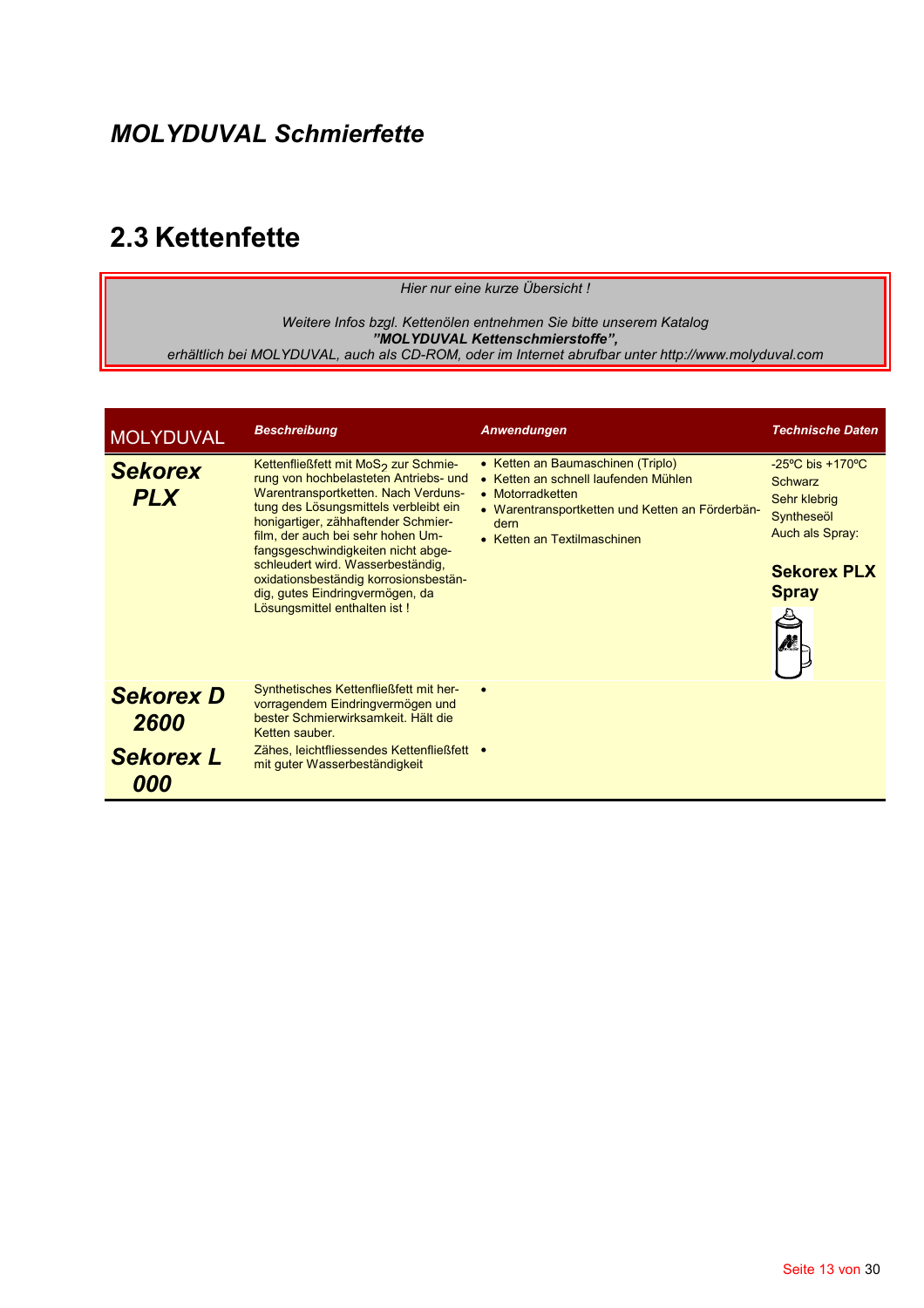## 2.4 Lebensmittel - Fette

#### Hier nur eine kurze Übersicht!

Weitere Infos bzgl. Lebensmittelfetten entnehmen Sie bitte unserem Katalog "MOLYDUVAL Schmierstoffe für die Lebensmittelindustrie",<br>erhältlich bei MOLYDUVAL, auch als CD-ROM, oder im Internet abrufbar unter http://www.molyduval.com



| <b>MOLYDUVAL</b>                         | <b>Beschreibung</b>                                                                                                                                                                                  | Anwendungen                                                                                                                                                                     | <b>Technische Daten</b>                                                                                                |
|------------------------------------------|------------------------------------------------------------------------------------------------------------------------------------------------------------------------------------------------------|---------------------------------------------------------------------------------------------------------------------------------------------------------------------------------|------------------------------------------------------------------------------------------------------------------------|
| Soraja C<br>532                          | <b>Transparentes Universalfett</b>                                                                                                                                                                   | • zur Schmierung von Wälz- und Gleitlagern in<br>der Lebensmittelindustrie                                                                                                      | -20°C bis +150/180°C<br><b>NLGI2</b><br>Spezialöl USDA H1                                                              |
| <b>Soraja C</b><br>402                   | Transparentes, sehr haftfähiges,<br>zähes Spezialfett zur Schmierung<br>und Abdichtung von Hähnen,<br>Ventilen und Lagern. Langzeit-<br>schmierfett mit starker Haftfähig-<br>keit.                  | • zur Schmierung von Gleitschienen, Rohrbah-<br>nen z.B. in Schlachthöfen<br>• als Abdichtungsschmierstoff in der Lebensmit-<br>telindustrie<br>• zur Schmierung von Bierhähnen | -35°C bis +160/200°C<br><b>NLGI2</b><br><b>Ohne Tropfpunkt</b><br>Syntheseöl USDA H1                                   |
| <b>Soraja C</b><br>302                   | Transparentes, sehr wasserbe-<br>ständiges Spezialschmierfett für<br>Wälz- und Gleitlager. Beste Was-<br>serbeständigkeit, auch für schnel-<br>laufende Lager geeignet.                              | • zur Schmierung von Wälz- und Gleitlagern in<br>der Lebensmittelindustrie                                                                                                      | -20 $^{\circ}$ C bis +120 $^{\circ}$ C<br><b>NLGI2</b><br>Spezialöl USDA H1                                            |
| Soraja T 2                               | Weißes, haftfähiges Spezial-<br>schmierfett mit einer Kombination<br>synergetisch wirkender weißer<br>Feststoffe (z.B. PTFE). Für sehr<br>druckbelastete Lager geeignet.<br>Verhindert Passungsrost. | • zur Schmierung von Wälz- und Gleitlagern in<br>der Lebensmittelindustrie                                                                                                      | -20°C bis +150/180°C<br><b>NLGI 2 USDA H1</b>                                                                          |
| <b>Prome-</b><br>theus A<br><b>00 LM</b> | Synthetisches Fließfett zur<br>Schmierung in der Le-<br>bensmittelindustrie auf der Basis<br>sehr oxidations- und langzeitstabi-<br>ler PAO's mit USDA/H1 Freigabe.                                  | • zur Schmierung von Getrieben in der Lebens-<br>mittelindustrie<br>• für Ketten aller Art                                                                                      | Soraja T 2 Spray<br>-30 <sup>o</sup> C bis +150 <sup>°C</sup><br><b>NLGI 00</b><br>Syntheseöl                          |
| <b>Soraja</b><br><b>B</b> 100            | Tieftemperaturfett für die Lebens-<br>mittelindustrie                                                                                                                                                | • zur Schmierung von Wälz- und Gleitlagern in<br>der Lebensmittelindustrie                                                                                                      | $-52^{\circ}$ C bis +120 $^{\circ}$ C<br><b>NLGI1</b><br>PAO Basis, Bentone-<br>verdicker                              |
| Soraja<br><b>B</b> 202                   | Hochtemperaturfett                                                                                                                                                                                   | • zur Schmierung von Wälz- und Gleitlagern in<br>der Lebensmittelindustrie                                                                                                      | $-20^{\circ}$ C bis $+200/220^{\circ}$ C<br><b>NLGI2</b><br><b>Ohne Tropfpunkt</b><br>PAO Basis, Bentone-<br>verdicker |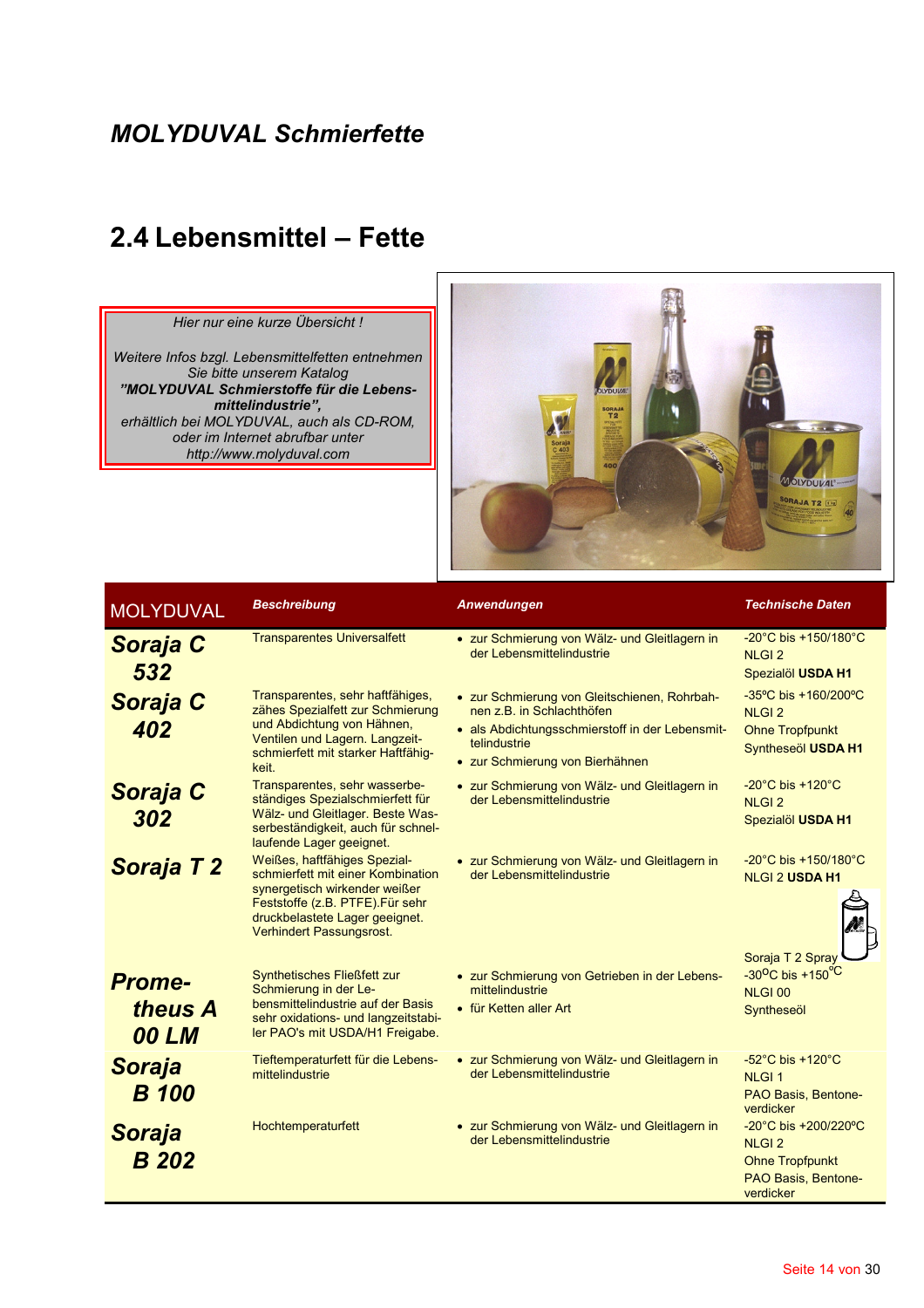## 2.5 Silikonfette

| <b>MOLYDUVAL</b>                | <b>Beschreibung</b>                                                                                                                                                                                                                                                                                            | Anwendungen                                                                                                                                                                                                                                          | <b>Technische Daten</b>                                                                                   |
|---------------------------------|----------------------------------------------------------------------------------------------------------------------------------------------------------------------------------------------------------------------------------------------------------------------------------------------------------------|------------------------------------------------------------------------------------------------------------------------------------------------------------------------------------------------------------------------------------------------------|-----------------------------------------------------------------------------------------------------------|
| <b>Silikonfett</b><br>GU        | Mehrzweckpaste auf Basis<br>Silikonöl. Bietet ausge-<br>zeichnetes Isoliervermögen bei<br>sehr weitem Tempera-<br>turbereich, außerdem sehr<br>große Beständigkeit gegen<br>Feuchtigkeitseinflüsse. Korrosi-<br>onsschützend und wasserbe-<br>ständig. Physiologisch unbe-<br>denklich. Kunststoffverträglich. | • zur Behandlung von Isolatoren und Schaltania-<br>gen<br>• als Trennmittel in der Gummi- und Kunststoffin-<br>dustrie<br>• als Trennmittel beim Schweißen<br>• zur Pflege von Gummidichtungen<br>· als Gleitmittel für Kunststoffe, Glas (Schliffe) | $-40^{\circ}$ C bis $+220^{\circ}$ C<br><b>Silikonöl</b>                                                  |
| <b>Silikonfett</b><br><b>GO</b> | wie Silikonpaste GU jedoch<br>etwas weicher                                                                                                                                                                                                                                                                    | • siehe Silikonfett GU                                                                                                                                                                                                                               | $-40^{\circ}$ C bis $+220^{\circ}$ C<br>Silikonöl                                                         |
| <b>Silikonfett</b><br>GI        | wie Silikonpaste GO jedoch<br>noch weicher                                                                                                                                                                                                                                                                     | • siehe Silikonfett GU                                                                                                                                                                                                                               | $-40^{\circ}$ C bis $+220^{\circ}$ C<br>Silikonöl                                                         |
| <b>Siligra HT 2</b>             | Hochtemperatur - Silikonfett mit<br>im Vergleich zu anderen Sili-<br>konfetten relativ hoher Druck-<br>belastbarkeit und niedrigem<br>Reibungskoeffizienten                                                                                                                                                    | • für Hochtemperaturlager, z.B. für Wälzlager an<br>Ketten, die durch Öfen laufen<br>• für Verstellspindeln in der Textilindustrie<br>• für Elektromotorenlager<br>• für Kunststoffextruder                                                          | -30°C bis +250°C kurzzei-<br>tiq $+300^{\circ}$ C<br><b>NLGI2</b><br>anorganisch<br>Phenylmethylsilikonöl |
| <b>Siligra LT 2</b>             | Tieftemperatur - Silikonfett mit<br>weitem Temperaturbereich.<br>Ändert seine Konsistenz nur<br>sehr gering innerhalb des<br>angegebenen Bereiches. Sehr<br>guter Korrosionsschutz auch<br>bei Kondenswasserbildung                                                                                            | • für Wälz- und Gleitlager in Tieftemperaturanla-<br>gen z.B. Signalanlagen, Flugzeuginstrumente,<br>Anlasser in Kraftfahrzeugen.                                                                                                                    | -70°C bis +160°C kurzzei-<br>tig $+200^{\circ}$ C<br><b>NLGI2</b><br>Phenylmethylsilikonöl                |
| <b>Siligra L 2</b>              | Silikonfett auf Lithiumbasis zur<br>Schmierung von Kunststoff-<br>Lagern bei feuchten Witterung-<br>seinflüßen                                                                                                                                                                                                 | • zur Lagerschmierung an Ventilatoren, Trans-<br>portgeräten, Motoren, auch in der Le-<br>bensmittelindustrie                                                                                                                                        | 30°C bis +180°C kurzzei-<br>tig $+200^{\circ}$ C<br><b>NLGI2</b><br>Phenylmethylsilikonöl                 |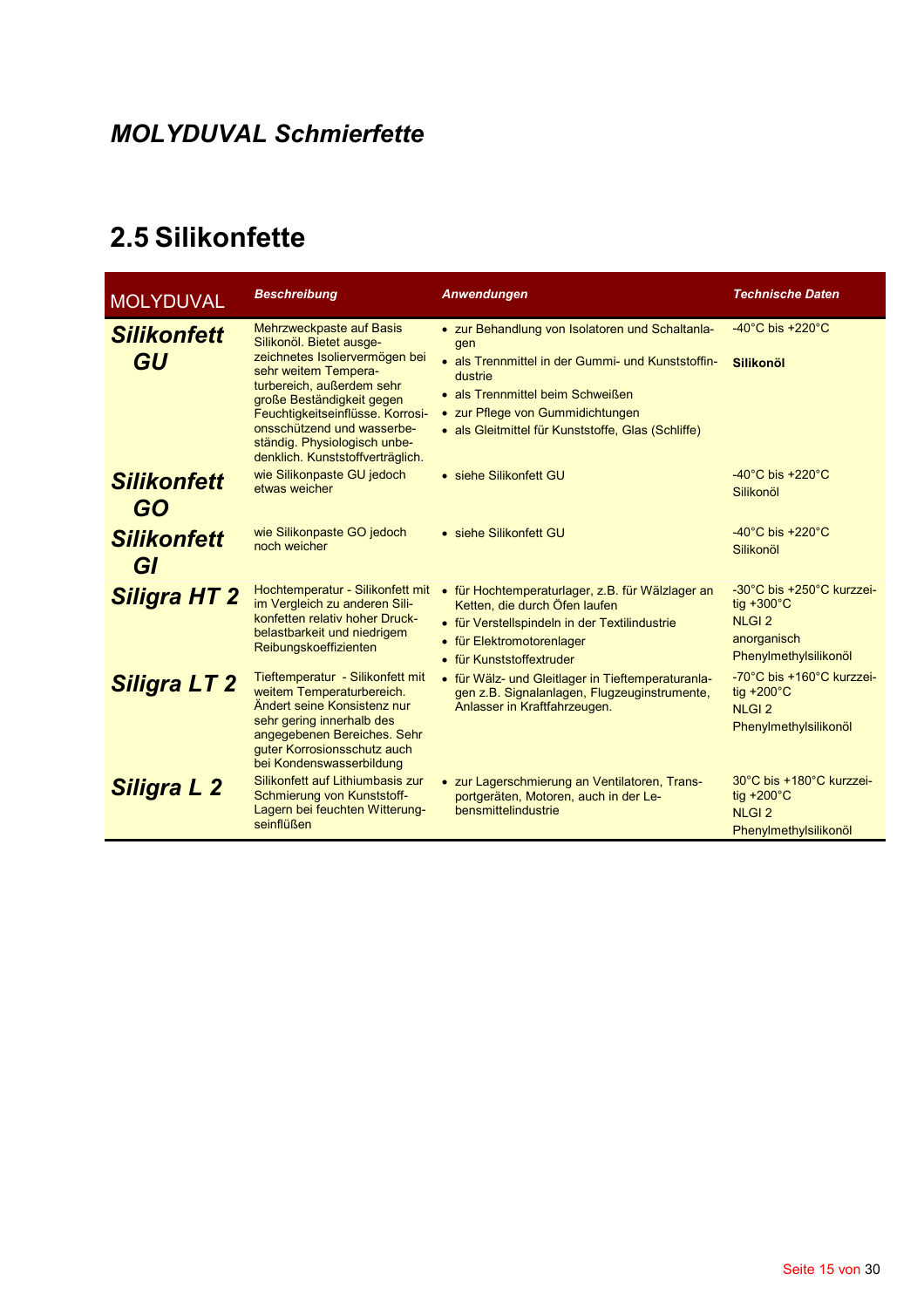### 2.6 Kontaktfette

| <b>MOLYDUVAL</b>              | <b>Beschreibung</b>                                                                                                                                                                                                                                                                                 | Anwendungen                                                                                                                                                                                                                                                                                                                                                                                                                                                      | <b>Technische Daten</b> |
|-------------------------------|-----------------------------------------------------------------------------------------------------------------------------------------------------------------------------------------------------------------------------------------------------------------------------------------------------|------------------------------------------------------------------------------------------------------------------------------------------------------------------------------------------------------------------------------------------------------------------------------------------------------------------------------------------------------------------------------------------------------------------------------------------------------------------|-------------------------|
| <b>Contactin</b><br>CU        | Kontaktfett auf der Basis hoch-<br>reinen elektrolytisch leitendem<br>Kupferpulver in Verbindung mit<br>sehr langzeitstabilen Grundölen.<br>Verhindert Funkenüberschlag<br>und vermindert Kontaktabbrand.<br>Reduziert die Reibung bei<br>leichtgängigen Kontakten.                                 | • für die Schmierung und Konservierung von elektri-<br>schen Kontakten aller Art, auch solchen die bei<br>extrem tiefen Temperaturen eingesetzt werden,<br>verhindert Funkenüberspringen, Abbrand, Lichtbo-<br>genbildung, Kontaktwanderung, Korrosion<br>• reduziert die Reibung von Schleifkontakten<br>• zur Erhöhung der Leitfähigkeit in Motoren (Schleif-<br>ringläufer, Leonardantriebe, Motoren mit regelba-<br>rer Drehzahl) und Generatoren aller Art. |                         |
| <b>Contactin</b><br><b>AL</b> | wie Contactin CU, jedoch mit<br>Aluminiumzusatz                                                                                                                                                                                                                                                     | • wie Contactin CU                                                                                                                                                                                                                                                                                                                                                                                                                                               |                         |
| <b>Contactin</b><br>AG        | enthält metallisches Silber als<br>Leitungswerkstoff für besonders<br>empfindliche Leitstellen                                                                                                                                                                                                      | • wie Contactin CU                                                                                                                                                                                                                                                                                                                                                                                                                                               |                         |
| <b>Contactin G</b>            | enthält eine Kombination elekt-<br>risch leitender Metalle                                                                                                                                                                                                                                          | • wie Contactin CU                                                                                                                                                                                                                                                                                                                                                                                                                                               |                         |
| <b>Contactin</b><br><b>AY</b> | ist ein besonders weiches.<br>leichtgängiges, synthetisches<br>Kontaktfett, welches Korrosion<br>verhindert und den Kontakt auch<br>bei sehr geringen Federdrücken<br>gewährleistet. Frei von Metall-<br>pulvern ! MOLYDUVAL Contac-<br>tin AY wird von einigen Kunden<br>mit Zinknulver vermischt. | • für Kontakte in Unterbrechern, Relais und mecha-<br>nischen Reglern<br>• sehr temperaturstabil                                                                                                                                                                                                                                                                                                                                                                 |                         |

## 2.7 Feinmechanik - Fette

| MOLYDUVAL                         | <b>Beschreibung</b>                                                                                                                                                         | Anwendungen                                                                                                                                                                                                                                                 | <b>Technische Daten</b>                                                                                                    |
|-----------------------------------|-----------------------------------------------------------------------------------------------------------------------------------------------------------------------------|-------------------------------------------------------------------------------------------------------------------------------------------------------------------------------------------------------------------------------------------------------------|----------------------------------------------------------------------------------------------------------------------------|
| <b>Promicron</b><br><b>LD 350</b> | Synthetisches Spezialfett für<br>Instrumente und Schalter mit<br>ausgezeichneten Langzeit-<br>schmiereigenschaften und<br>extrem niedriger Verdampfung                      | • für die wartungsfreie Schmierung von Gleitflä-<br>chen und Gleitlagern in Instrumenten und fein-<br>mechanischen Geräten<br>• zur Schmierung von Schaltern<br>· auch zur Schmierung von Wälzlagern und klei-<br>nen, offenen Getrieben geeignet           | $-40^{\circ}$ C bis $+120^{\circ}$ C<br><b>NLGI1</b><br>Syntheseöl<br>Auch mit MoS <sub>2</sub> :                          |
|                                   |                                                                                                                                                                             |                                                                                                                                                                                                                                                             | 2.7.1.1.1<br>Promic-<br>ron LD<br>350 M                                                                                    |
| <b>Promicron</b><br><b>YE 320</b> | Spezialschmierfett für Instru-<br>mente und Schalter bei höch-<br>sten Drücken und sehr hohen<br>Temperaturen. Hochadditiviert.<br>Niedrigste Reibwerte. Leicht-<br>gängig. | • für Wälz- und Gleitlager aller Art mit höchster<br>Präzision und bei hohen Belastungen<br>• auch für niedrigste Temperaturen und höchste<br>Drehzahlen z.B. für Luftfahrteinrichtungen und<br>Kontrollsystemen<br>• für kleine Getriebe bei hohen Drücken | <b>Auch mit PTFE:</b><br>Promicron LD 350 T<br>$-70^{\circ}$ C bis $+120/150^{\circ}$ C<br>NLGI <sub>2</sub><br>Syntheseöl |

Weitere Infos bzgl. Feinmechanikölen entnehmen Sie bitte unserem Katalog "MOLYDUVAL Schmierstoffe für die Feinmechanik", erhältlich bei MOLYDUVAL, auch als CD-ROM, oder im Internet abrufbar unter http://www.molyduval.com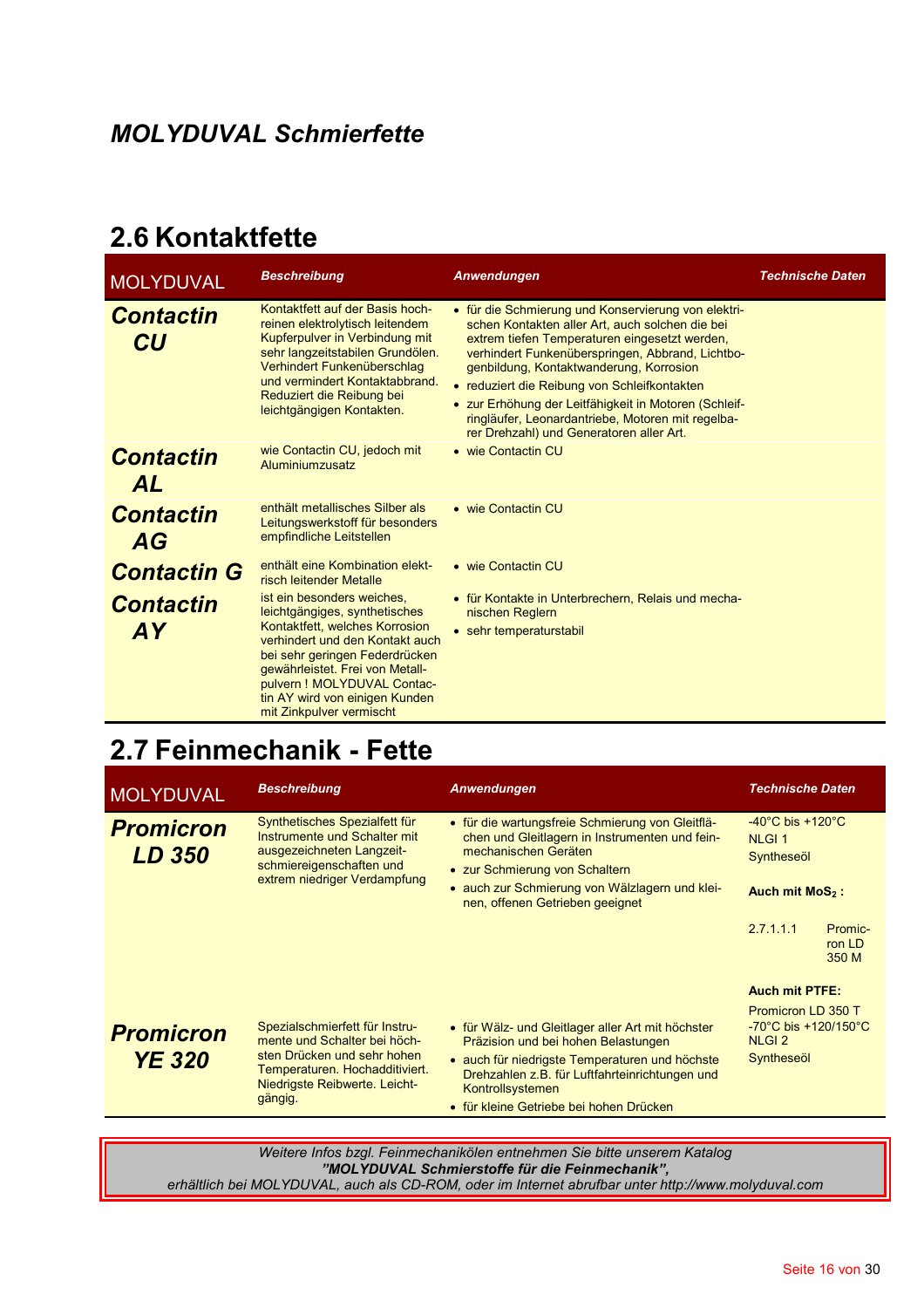## 2.8 Biologisch abbaubare Fette

| <b>MOLYDUVAL</b>                 | <b>Beschreibung</b>                                                                                                                                                                                       | <b>Anwendungen</b>                                                                                                      | <b>Technische Daten</b>                                                                                                                         |
|----------------------------------|-----------------------------------------------------------------------------------------------------------------------------------------------------------------------------------------------------------|-------------------------------------------------------------------------------------------------------------------------|-------------------------------------------------------------------------------------------------------------------------------------------------|
| <b>Rabilub</b>                   | Schmierfett auf Basis Rapsöl,<br>umweltfreundlich und<br>biologisch schnell abbaubar, qute<br>Schmiereigenschaften, gut haftend,<br>walkstabil                                                            | • dort, wo ausgetretenes Fett nicht nach Vorschrift<br>entsorgt werden kann, z.B. an Ketten, Zahnrad-<br>getrieben u.ä. | $-25^{\circ}$ C bis $+90^{\circ}$ C<br>kurzzeitig bis<br>$+100$ <sup>O</sup> C<br>NLGI 2 für Rabilub 2<br>NLGI 3 für Rabilub 3<br>nativer Ester |
| <b>Rabilub EP</b><br>2 Synth     | Biologisch abbaubares Hochles-<br>tungs - Schmierfett auf syntheti-<br>scher Ölbasis. Bietet hervorragende<br>Druckaufnahmefähigkeit und ist<br>wesentlich langzeitstabiler als Fette<br>auf Rapsölbasis. | • für Wälz- und Gleitlager bei hohen Belastungen                                                                        | $-30^{\circ}$ C bis<br>+120/130°C<br>NLGI <sub>2</sub><br>Syntheseöl                                                                            |
| <b>Monavera</b><br><b>CH 000</b> | Synthetisches Schmierfett für Gleit-<br>stellen Ketten und Getriebe. Um-<br>weltfreundlich und biologisch<br>schnell abbaubar, Gute Schmierei-<br>genschaften, Gut haftend, walksta-<br>bil               | • dort, wo ausgetretenes Fett nicht nach Vorschrift<br>entsorgt werden kann, z.B. an Ketten, Zahnrad-<br>getrieben u.ä. | synthetischer Ester                                                                                                                             |
| <b>Rabilub G</b><br>000          | Biologisch abbaubares Hochdruck -<br>Schmierfett auf Rapsölbasis mit<br>Grafit. Bietet hervorragende Druck-<br>aufnahmefähigkeit.                                                                         | • für Getriebe Gleitstellen Weichen bei hohen<br><b>Belastungen</b>                                                     | Rapsölbasis                                                                                                                                     |

Weitere Infos bzgl. Bioschmierfetten entnehmen Sie bitte unserem Katalog "MOLYDUVAL Biologisch abbaubare Schmierstoffe",<br>Schmierstoffe",<br>erhältlich bei MOLYDUVAL, auch als CD-ROM, oder im Internet abrufbar unter http://www.molyduval.com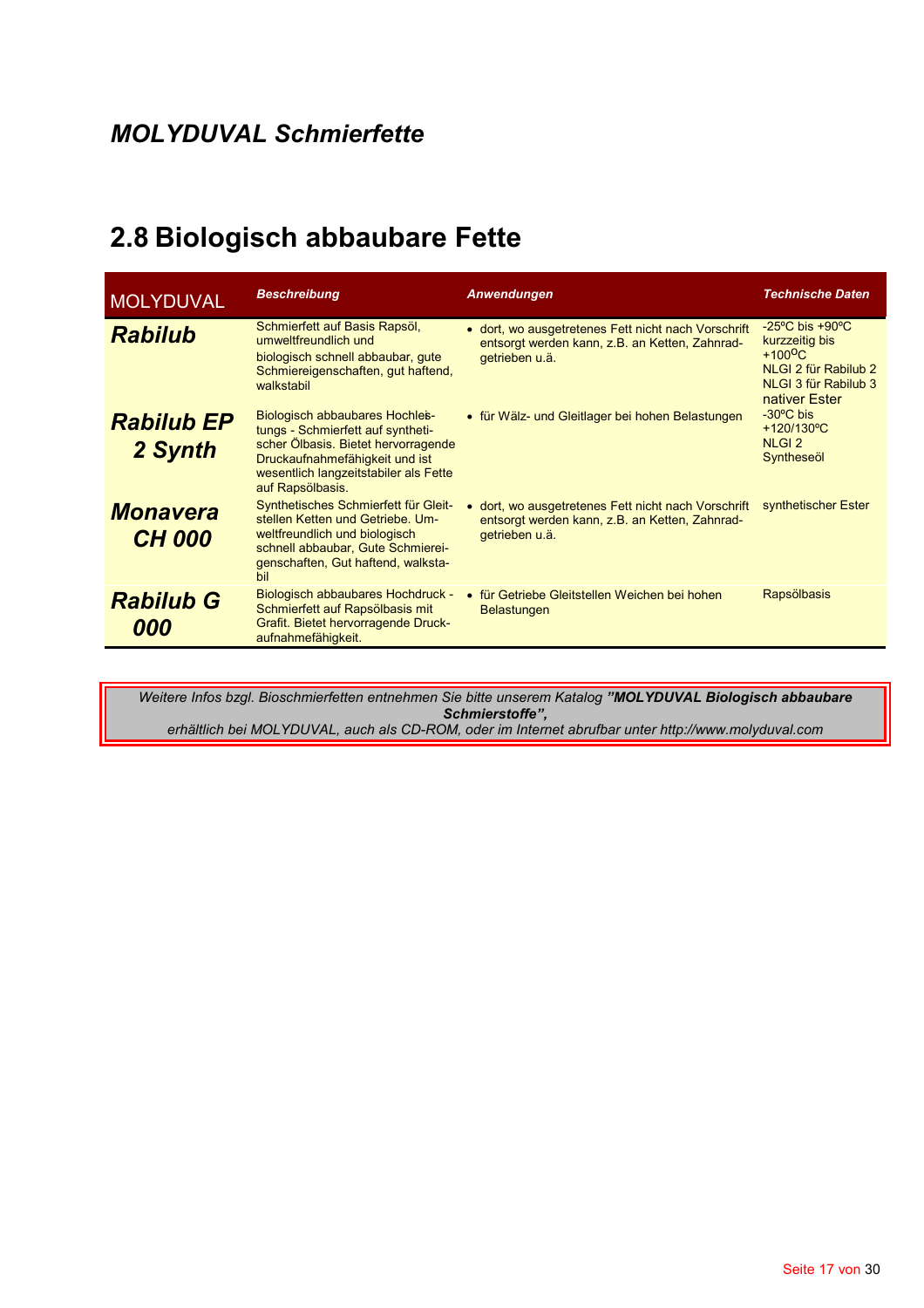## 2.9 Kunststoff - Fette (silikonfreie!)

| <b>MOLYDUVAL</b>                                | <b>Beschreibung</b>                                                                                                                                                                                                                                                                                                                                                                                                                                                                                                                                             | Anwendungen                                                                                                                          | <b>Technische</b><br><b>Daten</b>                                                                                                                          |
|-------------------------------------------------|-----------------------------------------------------------------------------------------------------------------------------------------------------------------------------------------------------------------------------------------------------------------------------------------------------------------------------------------------------------------------------------------------------------------------------------------------------------------------------------------------------------------------------------------------------------------|--------------------------------------------------------------------------------------------------------------------------------------|------------------------------------------------------------------------------------------------------------------------------------------------------------|
| <b>Polypan</b><br><b>PA</b>                     | sind völlig neu entwickelte kunststoffver-<br>trägliche Schmierfette auf synthetischer<br>Ölbasis, aber silikonfrei! Bietet eine Kom-<br>bination der hervorragenden Schmierei-<br>genschaften von synthetischen Fetten mit<br>der Kunststoffverträglichkeit von Silikonfet-<br>ten, d.h. es kann die relativ teuren Silikon-<br>fette in vielen Anwendungen ersetzen.<br>Ausgezeichnete Langzeitstabilität, sehr<br>wasserbeständig und gut haftend                                                                                                            | • zur Schmierung von Kunststoffteilen aller Art<br>z.B. Gleitflächen, Ventilsitzen, biegsame<br>Wellen, Kleingetriebe, Nocken, Seile | -40 $^{\circ}$ C bis +150 $^{\circ}$ C<br>kurzzeitig +200°C<br>Konsistenzklasse<br>NLGI <sub>2</sub><br><b>Syntheseöl</b><br>(PAO) / AI-<br><b>Komplex</b> |
| <b>Polypan</b><br><b>Cable</b><br><b>Grease</b> | Kabelfett zum Einziehen von Kabeln und<br>Leitungen aller Art. Greift Kunststoffum-<br>mantelungen nicht an.                                                                                                                                                                                                                                                                                                                                                                                                                                                    | • Zum Einziehen von Kabeln und Leitungen                                                                                             |                                                                                                                                                            |
| <b>Polypan</b><br><b>O-Ring</b><br><b>Fett</b>  | Kunststoffverträgliches, synthetisches und<br>silikonfreies Spezialschmierfett für O-<br>Ringe. Basierend auf neuartigen,<br>kunststoff- und gummiverträglichen Polyal-<br>faolefinen (PAO's) kann es die nur schlecht<br>druckbeständigen und häufig unerwünsch-<br>ten silikonhaltigen Schmierfette bei tiefen<br>aber auch bei hohen Temperaturen erset-<br>zen. MOLYDUVAL Polypan O-Ring-Fett<br>bietet Kunststoffverträglichkeit in Kombina-<br>tion mit den bewährten Verschleißschutz-<br>und Korrosionsschutzeigenschaften von<br>synthetischen Fetten. | • Zur Schmierung und Montage von O-Ringen                                                                                            |                                                                                                                                                            |

## 2.10 Sauerstoff - Fette

| <b>MOLYDUVAL</b>  | <b>Beschreibung</b>                                                                                                                                                                                                            | Anwendungen                                                                           | Technische Da-<br>ten |
|-------------------|--------------------------------------------------------------------------------------------------------------------------------------------------------------------------------------------------------------------------------|---------------------------------------------------------------------------------------|-----------------------|
| <b>Attila KDO</b> | Hochleistungs- Schmierfett für spezielle<br>Anwendungen. Aufgrund seiner chemi-<br>schen Inertheit ist es prädestiniert für<br>Einsatzfälle bei denen aggressive Medien<br>oder Strahlen auf die Schmierstelle ein-<br>wirken. | Bewährt zur Schmierung von Armaturen an<br>sauerstoffführenden Leitungen und Anlagen. |                       |

#### Benzin- und Säurebeständige Fette  $2.11$

| MOLYDUVAL            | <b>Beschreibung</b>                                                                                                                                                                                                                                                                                                                                         | Anwendungen | <b>Technische Daten</b> |
|----------------------|-------------------------------------------------------------------------------------------------------------------------------------------------------------------------------------------------------------------------------------------------------------------------------------------------------------------------------------------------------------|-------------|-------------------------|
| <b>Attila G 82 N</b> | Neuartiges, sehr druckbelastbares Spezialfett zum Abdichten und •<br>Schmieren. Beständig gegenüber Mineralölen, Benzinen, Erdgas,<br>Petroleum, Wasser, außerdem gegenüber einigen chlorierten<br>Kohlenwasserstoffen und Säuren. Lediglich mit wenigen Lö-<br>sungsmitteln ist es zu entfernen, z.B. mit 1.1.1. Trichlorethan und<br>Azeton.              |             |                         |
| <b>Attila KD</b>     | Hochleistungsschmierfette für spezielle Anwendungen wenn<br>aggressive Medien oder Strahlen auf die Schmierstelle einwirken.<br>Sie kommen besonders dann zum Einsatz, wenn konventionelle<br>Kohlenwasserstoffe oder andere synthetische Fette keine zufrie-<br>denstellende Schmierwirkung mehr haben, weil sie sich zerset-<br>zen oder zersetzt werden. |             |                         |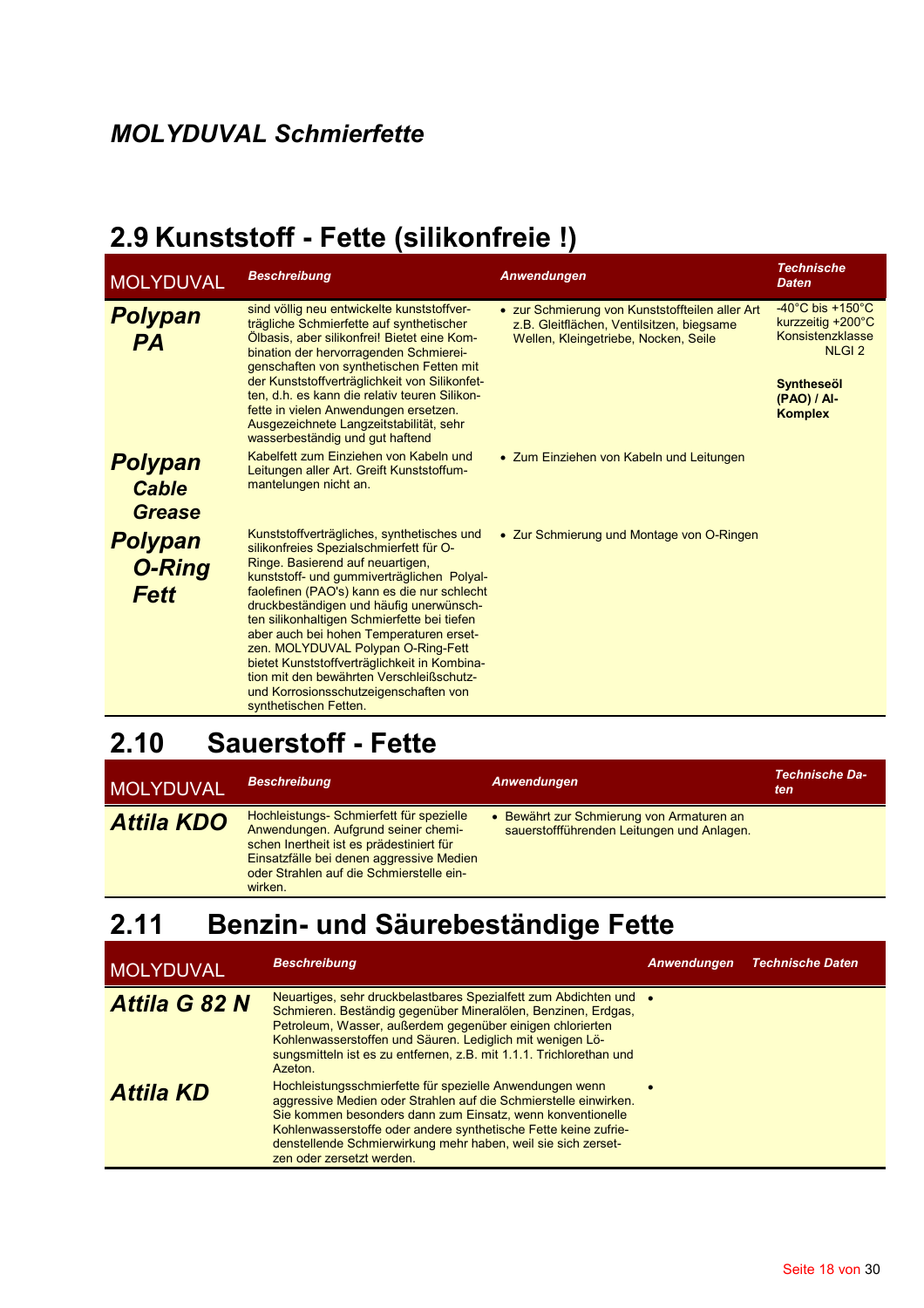## 3 Schmieröle

## 3.1 Feinmechaniköle

| <b>MOLYDUVAL</b>              | <b>Beschreibung</b>                                                                                                                                                                                                                                                                                                                                                                                                                                                                                                                                                                                                                                                                                                                                                                                                                                                                                                                                                                                                                                  | Anwendungen                                                                                                                                                                                                                                                                                                                                                                                                                                                                                                                                                                                                                                                                                                                                                                                                                                                                                                    | <b>Technische</b><br><b>Daten</b>                                                                                   |
|-------------------------------|------------------------------------------------------------------------------------------------------------------------------------------------------------------------------------------------------------------------------------------------------------------------------------------------------------------------------------------------------------------------------------------------------------------------------------------------------------------------------------------------------------------------------------------------------------------------------------------------------------------------------------------------------------------------------------------------------------------------------------------------------------------------------------------------------------------------------------------------------------------------------------------------------------------------------------------------------------------------------------------------------------------------------------------------------|----------------------------------------------------------------------------------------------------------------------------------------------------------------------------------------------------------------------------------------------------------------------------------------------------------------------------------------------------------------------------------------------------------------------------------------------------------------------------------------------------------------------------------------------------------------------------------------------------------------------------------------------------------------------------------------------------------------------------------------------------------------------------------------------------------------------------------------------------------------------------------------------------------------|---------------------------------------------------------------------------------------------------------------------|
| <b>Promicron</b><br><b>FL</b> | Synthetische, schwerflüchtige Hoch-<br>druckschmiermittel für sehr weite Tempe-<br>raturbereiche. Sie zeichnen sich vor<br>allem durch nur geringe Viskositätsände-<br>rungen bei ansteigenden Temperaturen<br>aus. Bewährt für die Langzeitschmierung<br>von feinmechanischen und Präzisionsge-<br>räten sowie zur Tränkung von kleinen<br>Sinterlagern, können aber auch als<br>Mehrzweck- und Langzeitschmierflüssig-<br>keit an besonders belasteten, vorwiegend<br>kleinen Schmierstellen verwendet wer-<br>den.<br>geringe Verdampfung sichert Langzeit-<br>schmierung<br>hohe Temperaturstabilität, hoher VI<br>keine Harzbildung auch nach jahrelanger<br>Verwendung<br>hoher Verschleißschutz, EP Eigenschaf-<br>ten<br>sehr weiter Temperaturbereich<br>hohe Alterungsbeständigkeit, keine Ver-<br>harzung<br>sehr guter Korrosionsschutz<br>verträglich mit konventionellen Schmier-<br>stoffen<br>silikonfrei<br>hohe Druckaufnahmefähigkeit<br>niedriger Reibungskoeffizient<br>sehr oxidationsstabil, daher lange Ge-<br>brauchszeiten | • für Gleit- und Wälzlager in feinmechanischen<br>und Präzisionsgeräten z.B. Geräten der Luft-<br>fahrt (Kreiselkompasse) und der Informations-<br>technik (Antennen, Sender, Regler usw.)<br>• für elektrische Motoren in Projektoren und<br>Recordern<br>· als Schmiermittel für feinmechanische Zahn-<br>räder, diese in MOLYDUVAL Fluiden längere<br>Zeit tauchen.<br>• für Lager an kardanischen Aufhängungen von<br>Kreiselgeräten<br>· als Langzeitschmieröl für Sinterlager, Hoch-<br>temperaturketten, Förderanlagen, Gleitflächen,<br>Getriebe und andere Schmierstellen, wo ein<br>schwerflüchtiges Öl für hohe und niedrige Be-<br>triebstemperaturen gefordert wird.<br>· als Lagerschmieröl für Elektromotoren, Büro-<br>maschinen, Haushaltsmaschinen u.s.w.<br>• für alle Schmierstellen, an denen ein schwer-<br>flüchtiges Öl bei hohen und tiefen Betriebstem-<br>peraturen gefordert wird. | erhältlich in<br>allen gängi-<br>gen ISO VG<br>Viskositäts-<br>klassen von<br><b>ISO VG 5</b><br>bis ISO VG<br>1000 |
|                               |                                                                                                                                                                                                                                                                                                                                                                                                                                                                                                                                                                                                                                                                                                                                                                                                                                                                                                                                                                                                                                                      |                                                                                                                                                                                                                                                                                                                                                                                                                                                                                                                                                                                                                                                                                                                                                                                                                                                                                                                |                                                                                                                     |

Weitere Infos bzgl. Feinmechanikölen entnehmen Sie bitte unserem Katalog "MOLYDUVAL Schmierstoffe für die Feinmechanik", erhältlich bei MOLYDUVAL, auch als CD-ROM, oder im Internet abrufbar unter http://www.molyduval.com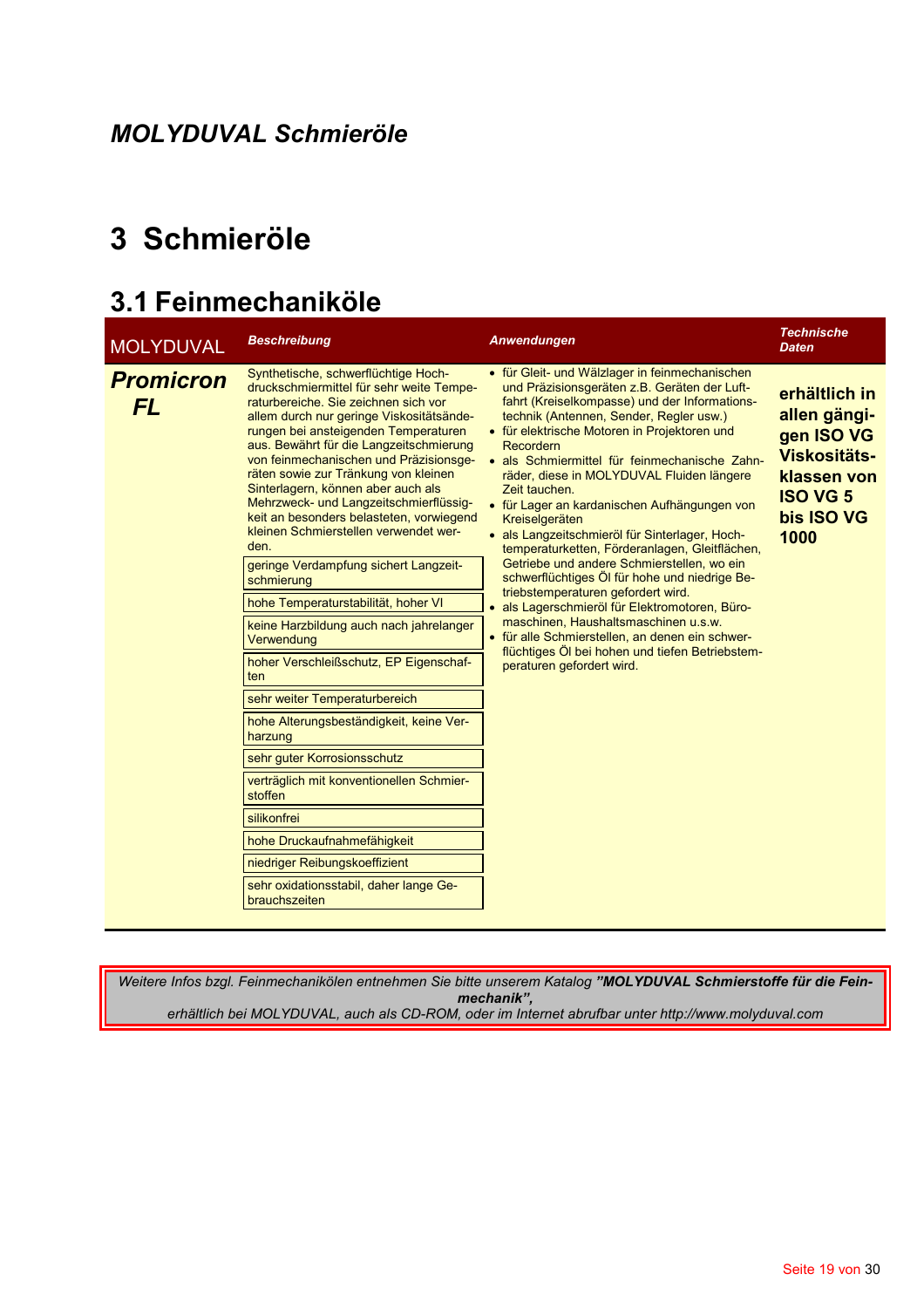## 3.2 Kettenöle

| <b>MOLYDUVAL</b>                    | Beschreibung                                                                                                                                                                                                                                                                                                                                                                      | Anwendungen                                                                                                                                                                                                                                                                                                                       | <b>Technische Daten</b>                                                                                                                                                                                                                                                                                                                                                                                                                                                                                  |
|-------------------------------------|-----------------------------------------------------------------------------------------------------------------------------------------------------------------------------------------------------------------------------------------------------------------------------------------------------------------------------------------------------------------------------------|-----------------------------------------------------------------------------------------------------------------------------------------------------------------------------------------------------------------------------------------------------------------------------------------------------------------------------------|----------------------------------------------------------------------------------------------------------------------------------------------------------------------------------------------------------------------------------------------------------------------------------------------------------------------------------------------------------------------------------------------------------------------------------------------------------------------------------------------------------|
| <b>Sekorex</b>                      | Eine Reihe von synthetischen,<br>besonders stark additivierten<br>Hochtemperaturölen für Ketten,<br>Gleitflächen und Lager. Tempe-<br>raturstabil, geringe Verdamp-<br>fung, haftfest und alterungsbe-<br>ständig, hervorragendes Ein-<br>dringvermögen, hoher Flamm-<br>und Brennpunkt, O-Ring ver-<br>träglich, lebensmittelverträglich<br>(USDA H2), zieht keinen Staub<br>an. | • für Hochtemperaturketten,<br>zieht sofort in die Ringspalte<br>der Ketten ein.<br>• für Antriebs- und Transportket-<br>ten<br>• für Gleitflächen und Lager bei<br>hohen Temperaturen<br>• für Ketten an Motorrädern,<br>Staplern, Baumaschinen<br>• für Ketten in Trockenöfen,<br>Pasteurisieranlagen, Lackier-<br>und Backöfen | $-40^{\circ}$ C bis +300 $^{\circ}$ C<br>grünlich, Syntheseöl<br>in allen ISO VG Klasse erhältlich !<br><b>Alle Sekorex Typen sind auch</b><br>mit MoS <sub>2</sub> lieferbar (Zusatz-<br>buchstabe M), für besonders<br>stark druckbeanspruchte und<br>hochtemperaturbelastete Ket-<br>ten. Verbessert die Einlaufbe-<br>dingungen und gewährleistet<br>Notlaufeigenschaften.<br>Auch als Spray:<br><b>Sekorex Kettenspray</b><br><b>Sekorex H Spray</b><br>Sekorex 46 Spray<br><b>Sekorex IL Spray</b> |
| <b>Sekorex</b><br>OK <sub>8</sub>   | Hochtemperatur - Schmierflüs-<br>sigkeit mit MoS <sub>2</sub> . Das syntheti-<br>sche Trägeröl verdampft ab ca.<br>200°C rückstandsfrei, und es<br>setzt Trockenschmierung ein.<br>Keine Verkokungsrückstände!                                                                                                                                                                    | · für Wälz- und Gleitlager bei<br>Temperaturen über 180 <sup>o</sup> C<br>• für Ketten und Führungsrollen<br>an Ketten sowie Gleitbahnen<br>in Öfen oder Galvanisieranla-<br>gen (in der Glas- und kerami-<br>sche Industrie)                                                                                                     | 3.2.1.1.1<br><b>Sekorex NAS Spray</b><br>$-40^{\circ}$ C bis $+450^{\circ}$ C<br>Syntheseöl                                                                                                                                                                                                                                                                                                                                                                                                              |
| <b>Sekorex</b><br><b>POE 100</b>    | Top Hochtemperaturöl mit<br>ausgezeichneter Schmierwirk-<br>samkeit für hohe Belastungen.<br>Weist äußerst niedrige Ver-<br>dampfung auf. Ist wesentlich<br>besser schmierwirksam als<br>Sekorex D 26, allerdings auch<br>wesentlich teurer.                                                                                                                                      | • für Hochtemperaturlager z.B.<br>in Elektromotoren, Öfen, Tur-<br>binen Heißluftgebläsen<br>• für Antriebs- und Förderketten<br>besonders bei Dauerbetrieb in<br>Öfen<br>• für Sinterlager                                                                                                                                       | $-40^{\circ}$ C bis $+250^{\circ}$ C<br>Temperaturbereich<br>Verdampfung<br>3.7% bei 250 <sup>o</sup> C<br>Grundöl Syntheseöl (Polyolester)<br>Farbe<br>hell transparent                                                                                                                                                                                                                                                                                                                                 |
| <b>Sekorex</b><br><b>PMO</b><br>200 | Top Hochtemperaturöl für<br>Ketten mit bester Schmierwir-<br>kung. Hervorragende Oxidati-<br>onsstabilität, bildet keinerlei<br>Rückstände, niedrigste Ver-<br>dampfungsraten.                                                                                                                                                                                                    | • für Ketten<br>• für Wälzlager bei hohen Tem-<br>peraturen z.B. in Motoren,<br>Gebläsen, Turbinen                                                                                                                                                                                                                                | Temperaturbereich<br>$-40^{\circ}$ C bis $+250^{\circ}$ C,<br>kurzzeitig +300°C<br>Grundöl Synthetischer Polyolester<br>Farbe gelblich                                                                                                                                                                                                                                                                                                                                                                   |

Weitere Infos bzgl. Kettenölen entnehmen Sie bitte unserem Katalog<br>"MOLYDUVAL Kettenschmierstoffe",<br>erhältlich bei MOLYDUVAL, auch als CD-ROM, oder im Internet abrufbar unter http://www.molyduval.com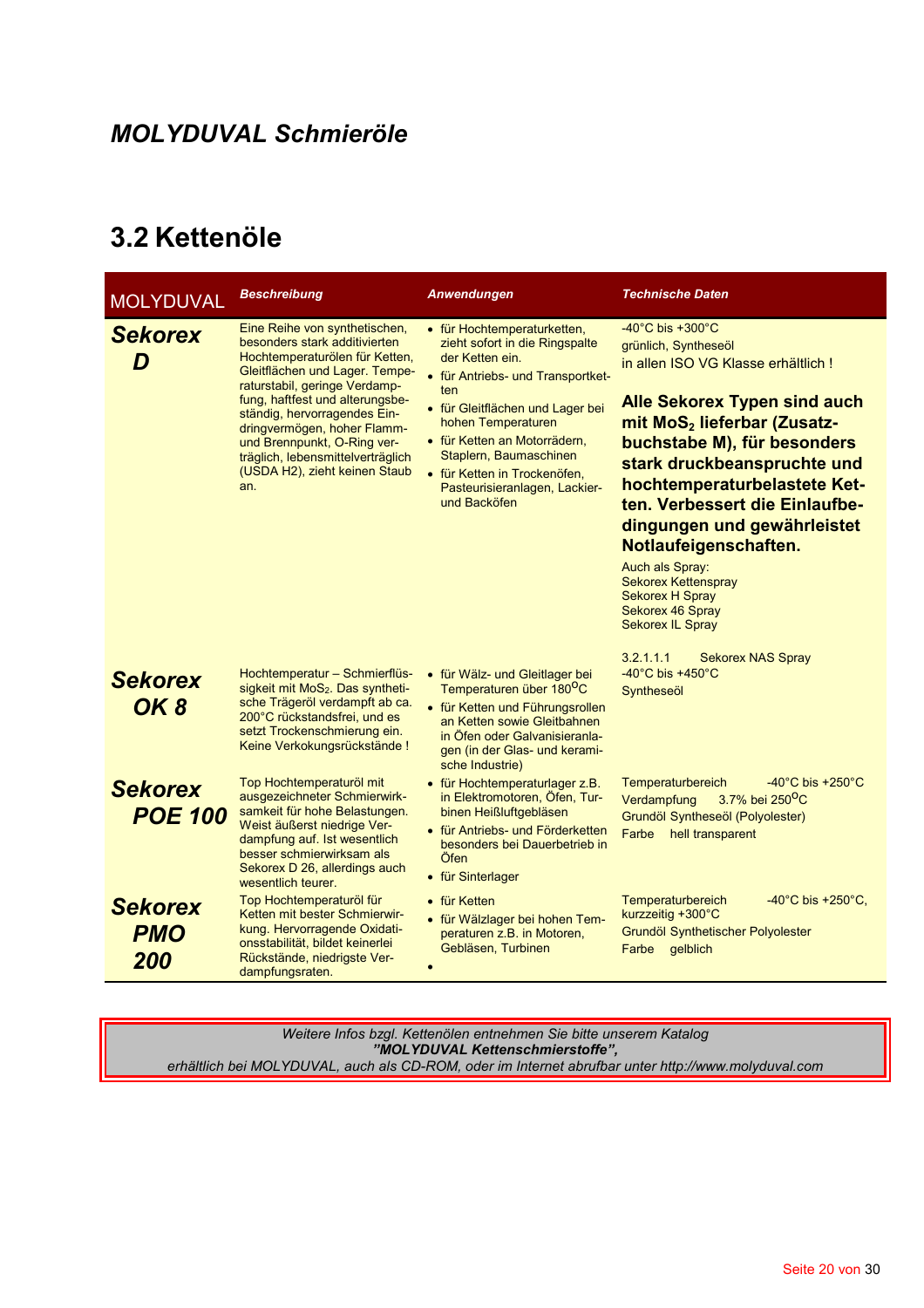### 3.3 Motorenöle

| <b>MOLYDUVAL</b>                     | <b>Beschreibung</b>                                                                                                                                         | Anwendungen                                                                                                                                                    | <b>Technische Daten</b>                                                                                                                        |
|--------------------------------------|-------------------------------------------------------------------------------------------------------------------------------------------------------------|----------------------------------------------------------------------------------------------------------------------------------------------------------------|------------------------------------------------------------------------------------------------------------------------------------------------|
| SL <sub>1</sub>                      | <b>Vollsynthetisches Leichtlaufmoto-</b><br>renöl SAE 5W50 für PKW's.<br>Kraftstoffsparend, für lange Öl-<br>wechselintervalle,                             | • für alle Hochleistungs - PKW's: Benzin,<br>Gas, Diesel, Ansaug- und Turbomaschi-<br>nen, auch mit Kat!                                                       | entspricht API SF * API CD *<br>CCMC G3, G2, PD1, D2 * FORD *<br>GM * VW 500.00 505.00 * DB<br>226.1                                           |
| SL <sub>2</sub>                      | Vollsynthetische Leichtlaufmoto-<br>renöl für Pkws mit MoS <sub>2</sub> ! Bietet<br>Notlaufeigenschaften und Rei-<br>bungsverminderung, sonst wie<br>$SL-1$ | • für alle Hochleistungs PKW's: Benzin,<br>Gas, Diesel, Ansaug- und Turbomaschi-<br>nen, auch mit Kat!                                                         | <b>SAE-Klasse</b><br>5W/50                                                                                                                     |
| <b>TLM</b>                           | Das Hochleistungs - Leichtlauf -<br>Motorenöl für Lkws und Pkws!                                                                                            | • für alle Hochleistungs - Pkws: Benzin,<br>Gas, Diesel, Ansaug- und Turbomotoren,<br>auch mit Kat!<br>• für Diesel Lkws und den gemischten<br><b>Fuhrpark</b> | Entspricht API SG, API CD+,<br>CE, CCMC D5, G5, PD2, VW<br>500.00 505.00, DB 228.1, 227.5,<br>KHD, MTU, MAN 271<br><b>SAE-Klasse</b><br>10W/40 |
| <b>TLMN</b>                          | wie MOLYDUVAL TLM, jedoch<br>mit MoS <sub>2</sub> ! Bietet Notlaufeigen-<br>schaften und Reibungsverminde-<br>rung                                          |                                                                                                                                                                |                                                                                                                                                |
| <b>Zweitakt-</b><br>öle KMM<br>+ KSM | Mineralische bzw. synthetische<br>Zweitaktmotorenöle mit MoS <sub>2</sub> !<br>Bieten Notlaufeigenschaften und<br>Reibungsverminderung.                     | • für alle Zweitaktmotoren                                                                                                                                     |                                                                                                                                                |

### **Additiv für Motorenöle:**

#### **MOLYDUVAL Additiv VM**

Flüssiger, vollstabilisierter, und hochkonzentrierter MoS2-Zusatz für Motoren- und Getriebeöle, vorwiegend für Kraftfahrzeuge. Bietet Kolbenschutz bei Kaltstart und Kurzstreckenbetrieb, Notlaufschmierung bei zu geringem Ölstand, Verbesserung der Kompression, Verschleißminderung, ruhigerer Lauf von Motor, Getriebe und Differential. MOLYDUVAL VM ist vollkolloidal, besitzt sehr hohe Feinheit und wird durch Filter und Siebe nicht zurückgehalten

- für 4T-Otto- und Dieselmotoren: 20 ml auf 1 Liter Öl
- für Getriebe und Differential: 50 ml auf 1 Liter Öl
- für die Lenkung 50 ml auf 1 Liter Öl Feinheit ca. 0,3 µm

Trägeröl Mineralöl, motorenölverträglich Farbe dunkelgrau



Weitere Infos bzgl. Motorenölen entnehmen Sie bitte unserem Katalog "MOLYDUVAL Schmierstoffe für Kraftfahrzeuge", erhältlich bei MOLYDUVAL, auch als CD-ROM, oder im Internet abrufbar unter http://www.molyduval.com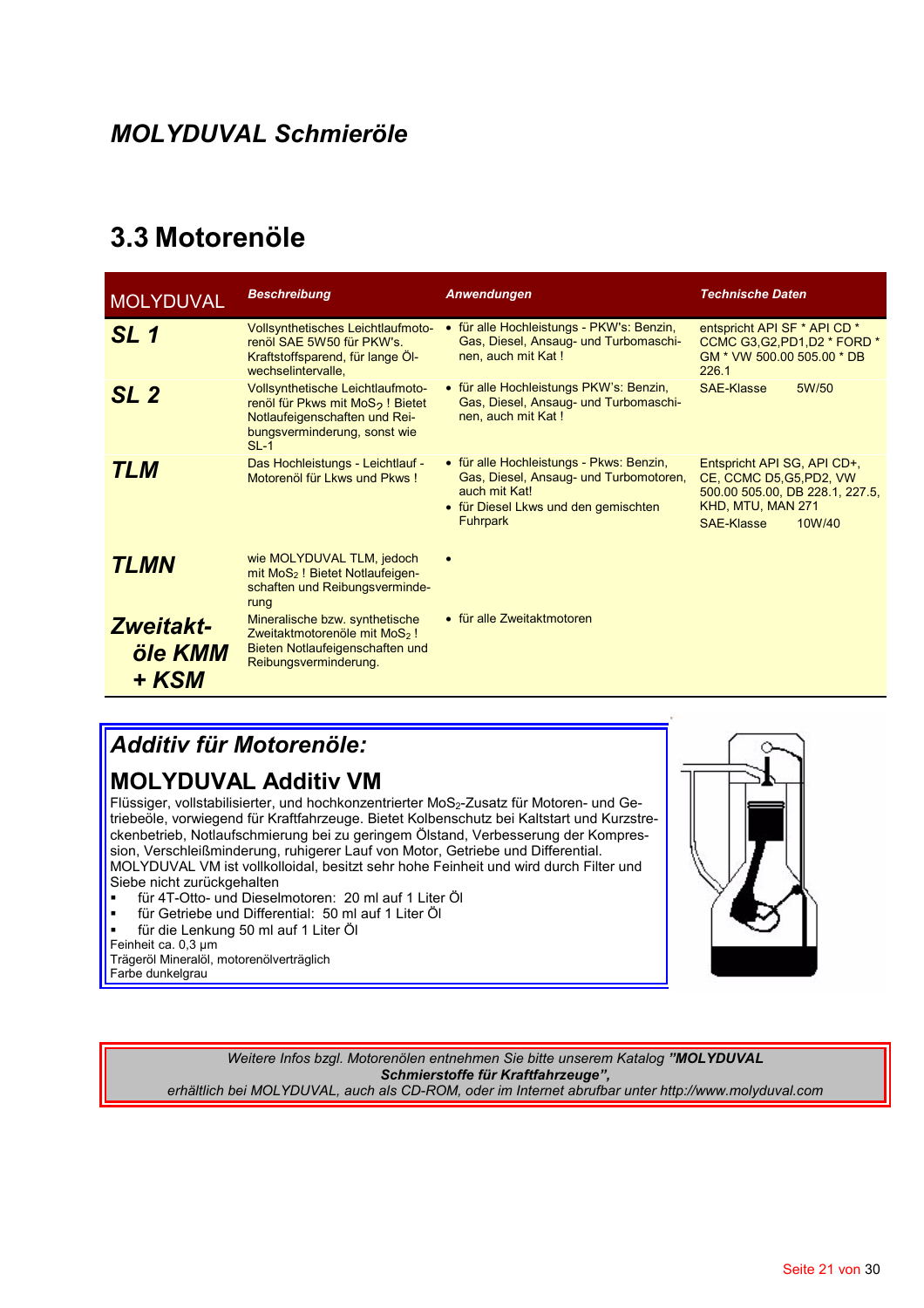## 3.4 Getriebeöle

Weitere Infos bzgl. Getriebeölen entnehmen Sie bitte unserem Katalog "MOLYDUVAL Getriebeschmierstoffe", erhältlich bei MOLYDUVAL, auch als CD-ROM, oder im Inter-<br>net abrufbar unter http://www.molyduval.com



| <b>MOLYDUVAL</b>                        | <b>Beschreibung</b>                                                                                                                                                                                                                                                                                                                                                                                   | Anwendungen                                                                                                                                                                                                                                                                                                                                                                                                                                                                                                                                                                                                                                                                                   | <b>Technische Daten</b>                                                              |
|-----------------------------------------|-------------------------------------------------------------------------------------------------------------------------------------------------------------------------------------------------------------------------------------------------------------------------------------------------------------------------------------------------------------------------------------------------------|-----------------------------------------------------------------------------------------------------------------------------------------------------------------------------------------------------------------------------------------------------------------------------------------------------------------------------------------------------------------------------------------------------------------------------------------------------------------------------------------------------------------------------------------------------------------------------------------------------------------------------------------------------------------------------------------------|--------------------------------------------------------------------------------------|
| <b>Tantalus</b><br><b>MO</b>            | hochadditivierte Industriegetrie-<br>beöle mit feinstverteiltem, hoch-<br>druckaufnahmefähigem MoS <sub>2</sub><br>Tantalus MO ist für Getriebe<br>geeignet, in denen besonders<br>hohe Drücke auftreten.                                                                                                                                                                                             | · als Getriebeöl für hochbelastete Industriegetriebe<br>· als Umlauföl für Systeme unter extrem schweren<br>Belastungen und/oder ungünstigsten Betriebsbedin-<br>gungen<br>· als Wälz- und Gleitlagerschmieröl vorwiegend bei<br>hohen Belastungen                                                                                                                                                                                                                                                                                                                                                                                                                                            | Erhältlich in allen<br>Viskositätsklassen<br>von ISO VG 5 bis<br><b>ISO VG 1500</b>  |
| <b>Tantalus</b><br><b>HD</b>            | Hochadditivierte Industriegetrie-<br>beöle mit spezieller Wirkstoff-<br>kombination, die eine Oberflä-<br>cheneinglättung bewirkt. Für<br>besonders hochbelastete Getrie-<br>be geeignet, z.B. Druckmaschi-<br>nen, Papiermaschinen, Schmie-<br>depressen.                                                                                                                                            | · als Getriebeöl für hochbelastete Industriegetriebe,<br>kann Pitting verhindern<br>· als Getriebeöl für stark stoßbelastete und/oder vibra-<br>tionsbelastete Getriebe<br>• auch für Getriebe zu empfehlen, bei denen bereits<br>Verschleißerscheinungen aufgetreten sind<br>· als Wälz- und Gleitlagerschmieröl vorwiegend bei<br>hohen Belastungen                                                                                                                                                                                                                                                                                                                                         | Erhältlich in allen<br>Viskositätsklassen<br>von ISO VG 10 bis<br><b>ISO VG 1500</b> |
| <b>Syntholu-</b><br>be $G$<br><b>EP</b> | Synthetische Getriebeöle auf<br>Polyglykol - Basis mit EP Zusät-<br>zen. Für hochbelastete Getriebe,<br>bei denen ein synthetisches Öl<br>gefordert wird. Bewährt für<br>Schneckengetriebe, weil es ge-<br>genüber konventionellen Ölen<br>einen geringeren Reibungskoeffi-<br>zienten aufweist und damit eine<br>Verringerung der Öltemperatur<br>und eine Erhöhung des Wir-<br>kungsgrades bewirkt. | • für Getriebe in der Industrie unter sehr hohen Tem-<br>peraturbelastungen und ungünstigsten Betriebsbe-<br>dingungen, z.B. in Walzwerken, Papiermaschinen,<br>Betonmischern, Mühlen, Knetern und Förderanla-<br>gen, Motorreduziergetriebe in Straßenbahnen.<br>• für Umlaufsysteme und Kalander in der Kunststoff-<br>industrie, in Walzwerken und in der Papierindustrie.<br>Etwa 3-5 fach höhere Lebensdauer als bei Mineralöl.<br>· als Wärmeübertragungsflüssigkeit bei der drucklo-<br>sen Vulkanisation, beim Tempern von Kunststofftei-<br>len und bei der Herstellung von Leiterplatten, beson-<br>ders dort wo die Heizbadflüssigkeit mit Wasser leicht<br>zu entfernen sein muß. | Erhältlich in allen<br>Viskositätsklassen<br>von ISO VG 32 bis<br><b>ISO VG 1500</b> |
| <b>Syntholu-</b><br>be $A_{}$           | Neuentwickelte synthetische TOP<br>- Getriebeöle für höchste Belas-<br>tungen. (PAO-Basis), dichtungs-<br>verträglich, hoher VI, für tiefe<br>Temperaturen geeignet, sehr<br>guter Korrosionsschutz.                                                                                                                                                                                                  | • für Getriebe, Lager und Umlaufsysteme als Lang-<br>zeitschmierung, auch unter sehr hohen Belastungen<br>und ungünstigsten Betriebsbedingungen z.B. bei Öl-<br>sumpftemperaturen bis +180 <sup>o</sup> C oder runter bis unter<br>$-50^{\circ}$ C<br>• zur Schmierung hochtemperaturbelasteter Walzen-<br>lagerungen an Papiermaschinen                                                                                                                                                                                                                                                                                                                                                      | Erhältlich in allen<br>Viskositätsklassen<br>von ISO VG 5 bis<br><b>ISO VG 1500</b>  |
| <b>Additiv</b><br>DU <sub>5</sub>       | Flüssiges, vollstabilisiertes Fest-<br>schmierstoff Konzentrat für Ge-<br>triebe. Unter Grenzreibungsbe-<br>dingungen bildet sich eine Schicht<br>MoS <sub>2</sub> aus der Suspension auf der<br>Oberfläche, die einen direkten<br>metallischen Kontakt der Reib-<br>partner verhindert. Verschleiß-<br>mindernd, vollkolloidal                                                                       | · als Zusatz zu Getriebeölen und Lagerschmierölen<br>bei hohen Beanspruchungen.<br>· als Zusatz zu Metallbearbeitungsölen zur Standzeit-<br>erhöhung<br>• unverdünnt einzusetzen um die maximale Betriebs-<br>temperatur von Heißläufern zu erhöhen<br>• zur Vermeidung von Quitschgeräuschen aller Art                                                                                                                                                                                                                                                                                                                                                                                       | Feinheit ca. 0.3 um<br>Grundöl Mineralöl<br>dunkelgrau<br>Farbe                      |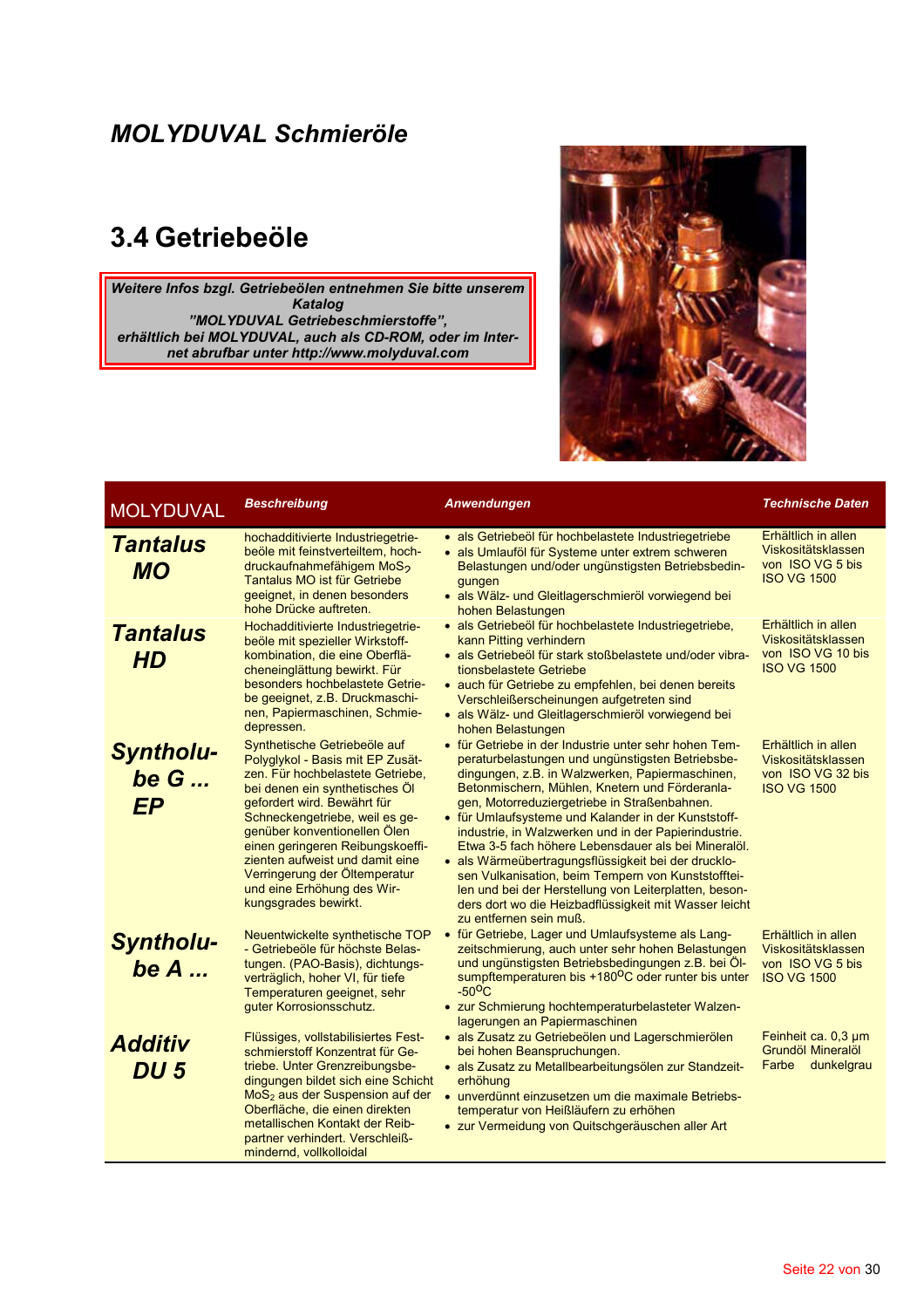## 3.5 Sinterlageröle



#### **Stribeck**

Eine reihe spezieller Sinterlageröle auf Mineralölbasis, mit und ohne Grafit, aber auch synthetische Sinterlageröle für Lebensdauerschmierung z.B. an Haushaltmaschinen, Kfz-Elektromotoren u.ä.

Weitere Infos bzgl. Sinterlagerölen entnehmen Sie bitte unserem Katalog "MOLYDUVAL Stribeck Synthetische Sinterlageröle", erhältlich bei MOLYDUVAL, auch als CD-ROM, oder im Internet abrufbar unter http://www.molyduval.com

## 3.6 Biologisch abbaubare Öle

| <b>MOLYDUVAL</b>   | <b>Beschreibung</b>                                                                                                                                                                 | Anwendungen                                                                                                                                                                           | <b>Technische Daten</b>                                                                 |
|--------------------|-------------------------------------------------------------------------------------------------------------------------------------------------------------------------------------|---------------------------------------------------------------------------------------------------------------------------------------------------------------------------------------|-----------------------------------------------------------------------------------------|
| <b>Rabilub</b>     | Schmieröle für Hydraulik und<br>Getriebe auf pflanzlicher (nativer)<br>Basis. Empfehlenswert auch bei<br>Verlustschmierungen aller Art in<br>sensiblen Bereichen.                   | • als Hydraulikmedium für Bagger, Bauma-<br>schinen, Schleusen, Anlagen in der Forst-<br>wirtschaft<br>• zum Einsprühen von Kfz - Unterböden<br>· als Korrosionsschutz für Stahlteile | Erhältlich in verschie-<br>denen Viskositäts-<br>klassen von ISO VG 5<br>bis ISO VG 680 |
| <b>Tantalus SE</b> | Hochwertige synthetische<br>Schmieröle auf Basis syntheti-<br>scher Ester. Wesentlich bessere<br>Langzeit- und Schmiereigen-<br>schaften als bei pflanzlichen Öle<br>(wie Rabilub). | • Getriebe<br>• Hydraulikanlagen<br>$\bullet$ Ketten<br>• Förderanlagen                                                                                                               | Erhältlich in verschie-<br>denen Viskositäts-<br>klassen von ISO VG 5<br>bis ISO VG 680 |



Weitere Infos bzgl. Sinterlagerölen entnehmen Sie bitte unserem Katalog "MOLYDUVAL Biologisch abbaubare Schmierstoffe", erhältlich bei MOLYDUVAL, auch als CD-ROM, oder im Internet abrufbar unter http://www.molyduval.com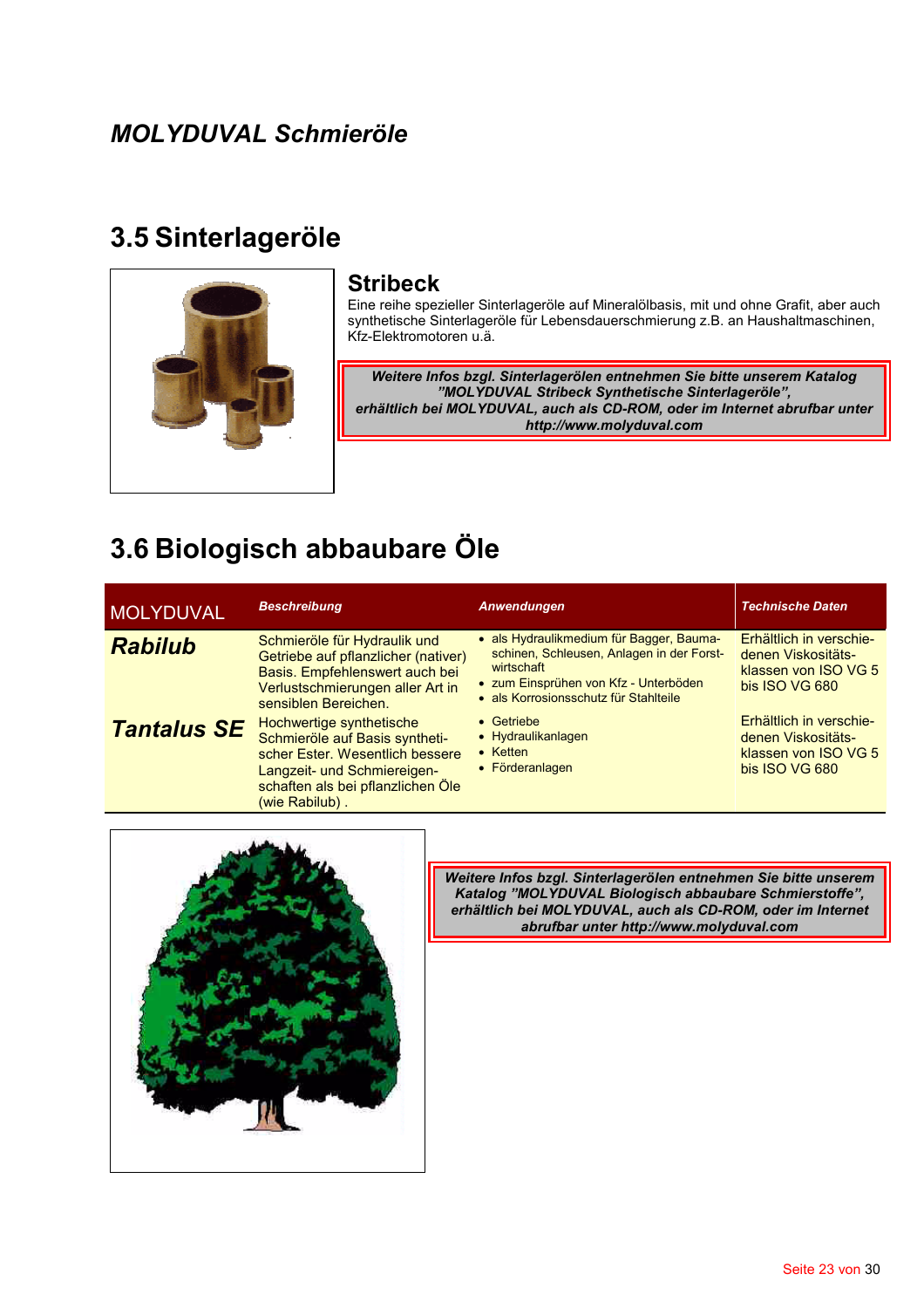## 3.7 Lebensmittel - Öle

Medizinisch reine Spezialöle für die Schmierung von Maschinenelementen in der Lebensmittelindustrie. Sie können die "medizinischen Weißöle" ersetzen, die den hohen Anforderungen bzgl. Verschleißschutz und Standzeit häufig nicht genügen und aufgrund der in den Verarbeitungsprodukten enthaltenen Säuren viel zu schnell altern oder hydrolisieren, was mit der Zeit zu weiter verschlechtertem Verschleißverhalten und niedrigerem Korrosionsschutz führt. Die verwendeten Grundöle entsprechen den Reinheitsanforderungen der deutschen und amerikanischen Vorschriften (DAB und FDA), die enthaltenen Verschleißschutzadditive, Korrosionsschutzadditive und Antioxidantien entsprechen Sektion 178.3570 und 178.3620 der FDA. Einsatzgebiete sind z.B. Gelenke, Ketten, Förderanlagen und Transportgeräte an Verpackungs- und Abfüllmaschinen, zur Schmierung von Maschinenelementen wie Lagern und Getrieben in der Nahrungsmittel-, Brauerei- und Getränkeindustrie, Maschinenelementen in der Brot-, Brotwaren, Süßwaren und Soßenfabrikation die mit Lebensmitteln in Kontakt kommen könnten.

| <b>MOLYDUVAL</b>                          | <b>Beschreibung</b>                                                                                                                                                                                                                                                                                                                                                                                                                        | Anwendungen                                                                                                                                                                                                                                                                                                                                  | <b>Technische Daten</b>                                                                                 |
|-------------------------------------------|--------------------------------------------------------------------------------------------------------------------------------------------------------------------------------------------------------------------------------------------------------------------------------------------------------------------------------------------------------------------------------------------------------------------------------------------|----------------------------------------------------------------------------------------------------------------------------------------------------------------------------------------------------------------------------------------------------------------------------------------------------------------------------------------------|---------------------------------------------------------------------------------------------------------|
| <b>Biolube</b>                            | Universalöle auf Basis medizinischer · als Allround - Schmiermittel in der<br>Weißöle, additiviert, in verschiede-<br>nen Viskositäten von ISO-VG 5 bis<br><b>ISO-VG 4600</b>                                                                                                                                                                                                                                                              | Lebensmittelindustrie z.B. für Ketten,<br>Getriebe, Umlaufsysteme und Hydrau-<br>lik                                                                                                                                                                                                                                                         | Auch als Spray:<br>Biolube Spray ISO VG 460<br>Biolube OEL Spray ISO VG 68<br>Biolube L Spray ISO VG 15 |
| <b>Biolube H</b>                          | Hydrauliköle auf Basis medizinischer · als Hydrauliköl<br>Weißöle, additiviert, in verschiede-<br>nen Viskositäten von ISO-VG 22 bis<br><b>ISO-VG 68</b>                                                                                                                                                                                                                                                                                   |                                                                                                                                                                                                                                                                                                                                              |                                                                                                         |
| <b>Syntholube</b><br>A  LM                | Hochleistungsöle für Lager, Getriebe<br>und Hydraulik bei sehr hohen und<br>sehr tiefen Betriebstemperaturen,<br>langlebig, wartungsarm. Neben der<br>Lebensmittelverträglichkeit bieten<br>sie ausgezeichnete Hochtempera-<br>turstabilität und hervorragenden<br>Verschleißschutz. Ist absolut dich-<br>tungsverträglich. Die Standzeiten<br>sind etwa dreimal so hoch wie beim<br>Einsatz von MOLYDUVAL Biolube<br>(bis ca. 10.000 Bh). | • z.B. für Industriegetriebe, Umlauf- und<br>Hydrauliksysteme, die nahezu alle<br>Schmierungsanforderungen in einem<br>lebensmittelverarbeitendem Betrieb<br>bewältigen können<br>• für Getriebe und Umlaufsysteme auch<br>unter sehr hohen Belastungen und un-<br>günstigsten Betriebsbedingungen z.B.<br>bei Ölsumpftemperaturen bis 120°C | Verschiedene Viskositäten von<br>ISO-VG 5 bis ISO-VG 1500<br><b>PAO Basis</b>                           |
| <b>Soraja</b><br>HLPD                     | Detergierende Hydrauliköle mit<br>Reinigungseffekt                                                                                                                                                                                                                                                                                                                                                                                         | · als Hydrauliköl                                                                                                                                                                                                                                                                                                                            | <b>PAO Basis</b>                                                                                        |
| <b>Biocut</b>                             | Neuartiges Hochleistungs - Schneid-<br>und Kühlmittel, dass für die Herstel-<br>lung von Gewinden an Trinkwasser-<br>rohren entwickelt wurde. Erfüllt die<br>Anforderungen des DVGW Arbeits-<br>blatt W 521                                                                                                                                                                                                                                | • zum Gewindeschneiden und anderen<br>Zerspanungsarbeiten an Trinkwasser-<br>leitungen nach DIN 1988 und DIN<br>19630                                                                                                                                                                                                                        |                                                                                                         |
| Soraja                                    | Reiniger                                                                                                                                                                                                                                                                                                                                                                                                                                   | • Allgemeiner Reiniger für Fett- und<br>Ölverschmutzungen                                                                                                                                                                                                                                                                                    |                                                                                                         |
| CL                                        |                                                                                                                                                                                                                                                                                                                                                                                                                                            | • Als Kaltreiniger                                                                                                                                                                                                                                                                                                                           |                                                                                                         |
| <b>Biolube</b><br><b>W</b> 22             | Spezialanfertigung, die mit Wasser<br>mischbar und durch Wasser ab-<br>waschbar ist.                                                                                                                                                                                                                                                                                                                                                       | • Mit Wasser gemischt wird es z.B. in<br>der Zuckerverarbeitung als Zuckerlö-<br>seöl verwendet.                                                                                                                                                                                                                                             | $0^{\circ}$ C bis +60 $^{\circ}$ C                                                                      |
| <b>Soraja SD</b><br>(früher Zuckerlöseöl) | Zuckerlöseöl                                                                                                                                                                                                                                                                                                                                                                                                                               | • Als Zuckerlöseöl und Reiniger                                                                                                                                                                                                                                                                                                              |                                                                                                         |
| <b>Soraja</b><br><b>CDA</b>               | Vollsynthetische Kompressorenöle<br>modernster Technologie auf der<br>Basis lebensmittelgeeigneter PAO's.                                                                                                                                                                                                                                                                                                                                  | • für Schraubenkompressoren<br>• für Kolbenkompressoren                                                                                                                                                                                                                                                                                      | Erhältlich in vielen verschiede-<br>nen Viskositätsklassen: ISO<br>VG 22 bis ISO VG 220                 |
|                                           | Freigegeben nach USDA H1.                                                                                                                                                                                                                                                                                                                                                                                                                  |                                                                                                                                                                                                                                                                                                                                              |                                                                                                         |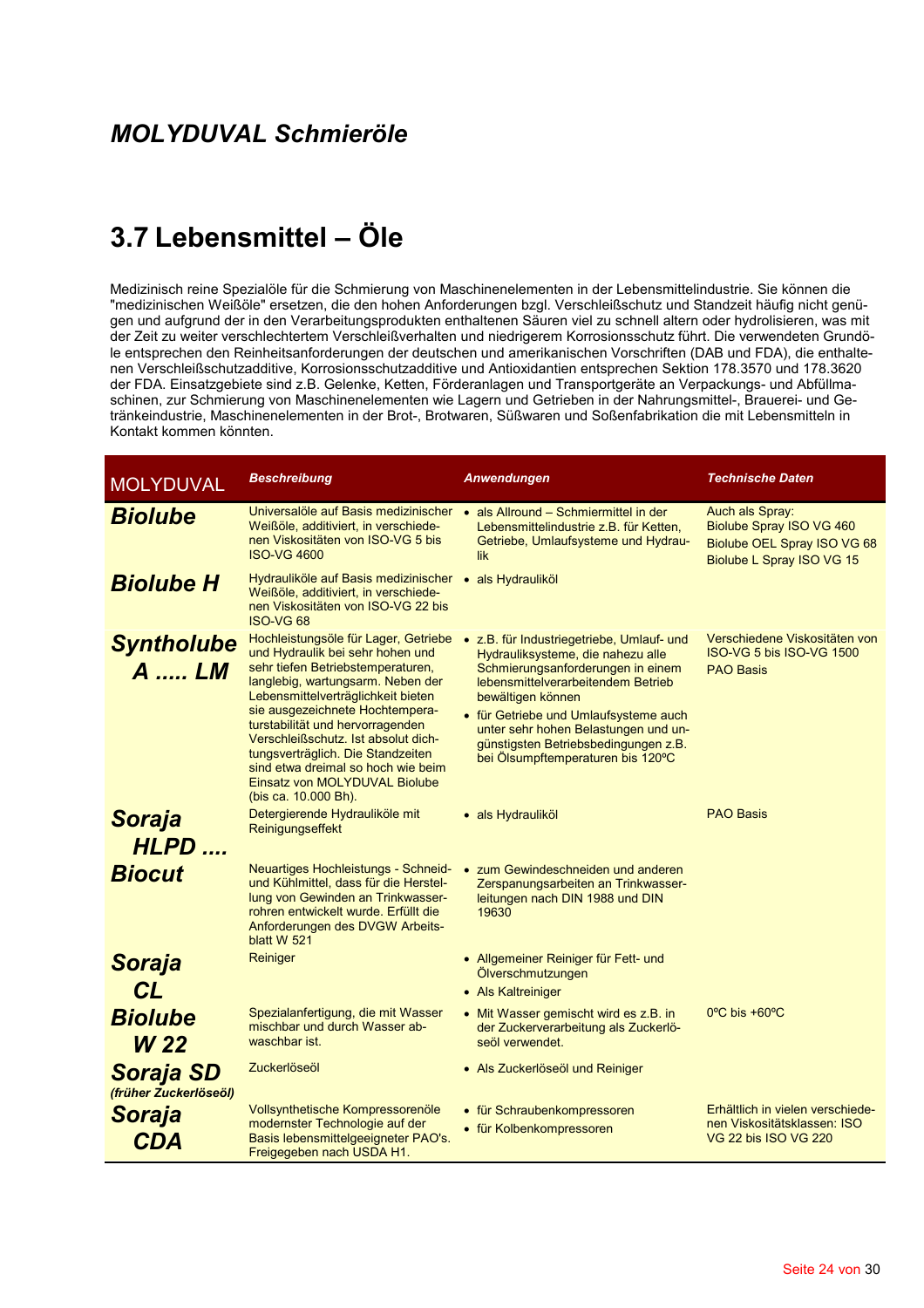## 3.8 Korrosionsschutzmittel + Rostlöser

| <b>MOLYDUVAL</b>               | <b>Beschreibung</b>                                                                                                                                                                                                                                                                                     | Anwendungen                                                                                                                                | <b>Technische Daten</b>                                                                                                                                                                                       |
|--------------------------------|---------------------------------------------------------------------------------------------------------------------------------------------------------------------------------------------------------------------------------------------------------------------------------------------------------|--------------------------------------------------------------------------------------------------------------------------------------------|---------------------------------------------------------------------------------------------------------------------------------------------------------------------------------------------------------------|
| <b>Ferroxin</b>                | Hellfarbiges Rostlöse- und Rostschutzmit-<br>tel zum Lösen, Schmieren und Konservie-<br>ren von Maschinenteilen, Werkzeugen<br>u.v.a. Verdrängt Wasser, hat gute Kriech-<br>eigenschaften und bietet Korrosionsschutz.                                                                                  | $\bullet$                                                                                                                                  | $-30^{\circ}$ C bis $+80^{\circ}$ C<br>auch als Spray:<br><b>Ferroxin Spray</b><br>auch als Ferroxin CO Spray<br>mit unbrennbarem Treibgas<br>CO <sub>2</sub><br>auch als Ferroxin T Spray<br>mit PTFE Zusatz |
| <b>Tutela</b><br><b>Fluid</b>  | Eine Reihe von Korrosionsschutzmitteln für<br>viele Anwendungen. Von trockenen<br>wachsartigen und griffesten Schutzfilmen<br>bis zu öligen Kurzzeit - Überzügen.                                                                                                                                       |                                                                                                                                            | auch als<br><b>MOLYDUVAL Tutela Spray</b>                                                                                                                                                                     |
| <b>No-Rost</b><br><b>Fluid</b> | Mehrzweckwirkstoff mit MoS <sub>2</sub> . Bietet De-<br>watering Effekt (unterwandert Wasser-<br>schichten), Schnellrostlockerung, Korrosi-<br>onsschutz auf Metallteilen und Gleitflächen.<br>Gleithilfe durch Festschmierstoffe im Film,<br>Kriechvermögen. Dringt in enge Ritzen und<br>Spalten ein. |                                                                                                                                            | auch als<br>MOLYDUVAL No-Rost Spray                                                                                                                                                                           |
| <b>Ferroxin W</b>              | Langzeit - Korrosionsschutz zum Konser-<br>vieren von Teilen, die gelagert oder trans-<br>portiert werden müssen. Ausgeprägte<br>Netz- und Kriechfähigkeit, festhaftender,<br>trockener, wachsartiger Film                                                                                              | · als Korrosionsschutz bei der<br>Lagerung von Werkzeugen, Ma-<br>schinen und Maschinenteilen im<br>Freien und bei Überseetranspor-<br>ten | $-40^{\circ}$ C bis $+75^{\circ}$ C<br>auch als Spray:<br><b>Ferroxin W Spray</b>                                                                                                                             |
| <b>Ferroxin</b><br>DS          | Drahtseilpflegemittel: biete Langzeit -<br>Korrosionsschutz und hervorragende<br>Schmiereigenschaften. Ausgeprägte Netz-<br>und Kriechfähigkeit, festhaftender, leicht<br>wachsartiger Film                                                                                                             | • zur Drahtseilpflege                                                                                                                      | -20 $\mathrm{^{\circ}C}$ bis +50 $\mathrm{^{\circ}C}$<br>auch als Spray:<br><b>Ferroxin DS Spray</b>                                                                                                          |

## 3.9 Silikonöle

| <b>MOLYDUVAL</b>        | <b>Beschreibung</b>                                                                                                                                                                                               | Anwendungen                                                                                                                                                                                                                                                                                                                                                                                                | <b>Technische Daten</b>                                                                                                         |
|-------------------------|-------------------------------------------------------------------------------------------------------------------------------------------------------------------------------------------------------------------|------------------------------------------------------------------------------------------------------------------------------------------------------------------------------------------------------------------------------------------------------------------------------------------------------------------------------------------------------------------------------------------------------------|---------------------------------------------------------------------------------------------------------------------------------|
| <b>Silikonöl</b><br>ISO | Sehr hochtemperaturstabile Sili-<br>konöle mit hohem Viskositätsindex<br>für eine Vielzahl von Anwendun-<br>gen.                                                                                                  | • als Dämpfungsmedium<br>als Trennmittel z.B. für alle Kunststoffe, Gummi,<br>Kautschuk, Glas u.ä. Verhindert das Anhaften<br>an Formen, Walzen und Gleitflächen. Erzeugt<br>Oberflächenglanz                                                                                                                                                                                                              | Erhältlich in vielen<br>verschiedenen Viskosi-<br>tätsklassen: ISO VG 10<br>bis ISO VG 10.000                                   |
|                         |                                                                                                                                                                                                                   | • als Trennmittel für Formlinge aus Kunststoff,<br>Kautschuk, Glas und Metall<br>• als spezielle Hydraulikflüssigkeit<br>• als Wärmeübertragungsflüssigkeit<br>• zur Schmierung von Kunststofflagerungen<br>• als Antihaftmittel für Schweißperlen beim Elekt-<br>ro- und Schutzgasschweißen                                                                                                               | auch als Spray:<br><b>Silikon Spray</b><br>auch als Spray:<br>Silikon 2200 Spray<br>(hochviskos)                                |
| <b>Silikonöle</b>       | ähnlich wie Silikonöle D, aber mit<br>wesentlich besserer Schmierwir-<br>kung. Kann auch zur Schmierung<br>von Wälzlagern und Kleingetrie-<br>ben verwendet werden, besonders<br>geeignet bei hohen Temperaturen. | • als Dämpfungsmedien und hydraulische Kupp-<br>lungsmedien im Maschinenbau z. B. für feinme-<br>chanische Geräte, für Stoßdämpfer, Regler oder<br>Kompasse, auch bei sehr tiefen Temperaturen<br>• zur Schmierung von Diffusionspumpen<br>als Gleitmittel besonders für die Schmierung<br>Kunststoffen auf Metall geeignet, z.B. für Lager<br>und Werkzeuge<br>• zur Schmierung von Wälz- und Gleitlagern | Erhältlich in verschie-<br>denen Viskositäten: :<br>20, 50, 100, 350, 500,<br>1000, 1500, 5000,<br>10000, 100.000,<br>2.000.000 |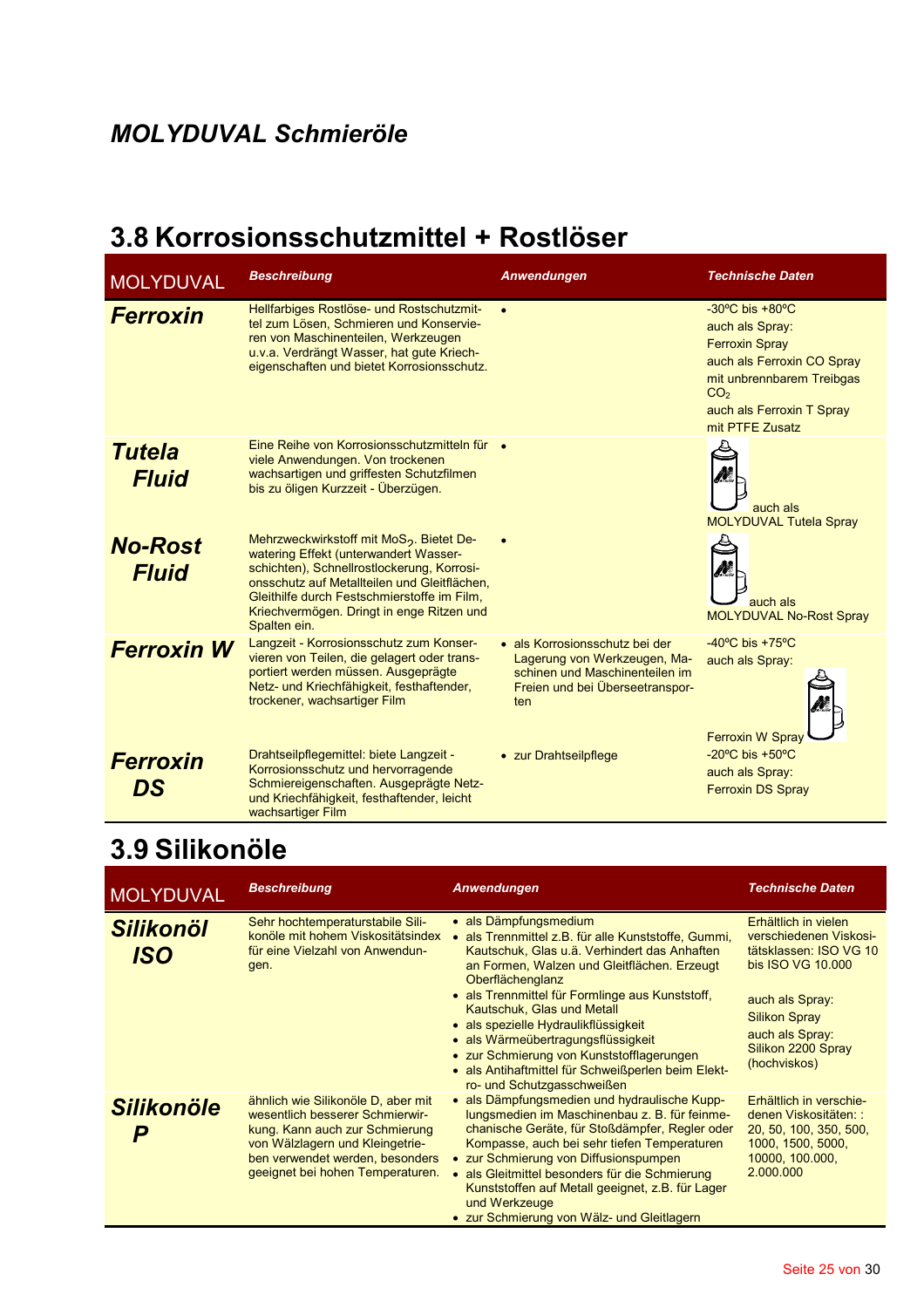#### Kompressorenöle  $3.10$

| <b>MOLYDUVAL</b>              | <b>Beschreibung</b>                                                                                                                                                                                     | <b>Anwendungen</b>                                      | <b>Technische Daten</b>                                                                 |
|-------------------------------|---------------------------------------------------------------------------------------------------------------------------------------------------------------------------------------------------------|---------------------------------------------------------|-----------------------------------------------------------------------------------------|
| <b>Patricia</b><br><b>CDA</b> | Eine Reihe von synthetischen Komp-<br>ressorenölen auf PAO-Basis für verlän-<br>gerte Ölwechselintervalle und/oder<br>hohe Temperaturen. Sowohl für Kol-<br>ben- und Schraubenverdichter geeig-<br>net. | • Für Kolbenkompressoren<br>• Für Schraubenkompressoren | Erhältlich in vielen verschie-<br>denen Viskositätsklassen: ISO<br>VG 22 bis ISO VG 220 |
| <b>Soraja</b><br><b>CDA</b>   | Vollsynthetische Kompressorenöle<br>modernster Technologie auf der Basis<br>lebensmittelgeeigneter PAO's. Freige-<br>geben nach USDA H1.                                                                | • für Schraubenkompressoren<br>• für Kolbenkompressoren | Erhältlich in vielen verschie-<br>denen Viskositätsklassen: ISO<br>VG 22 bis ISO VG 220 |

## 3.11 Textilmaschinenöle

| <b>MOLYDUVAL</b> | <b>Beschreibung</b>                                                                                                                                                                                                                                                                                                                                    | <b>Anwendungen</b>                                                                                                                                                                                                                                                                                                                                      | <b>Technische Daten</b> |
|------------------|--------------------------------------------------------------------------------------------------------------------------------------------------------------------------------------------------------------------------------------------------------------------------------------------------------------------------------------------------------|---------------------------------------------------------------------------------------------------------------------------------------------------------------------------------------------------------------------------------------------------------------------------------------------------------------------------------------------------------|-------------------------|
| <b>Corona</b>    | Textilmaschinenöle mit ausgewählten<br>Verschleißschutzzusätzen, sowie<br>Zusätzen, die eine extreme Auswasch-<br>barkeit der Schmierstoffe ermöglichen.                                                                                                                                                                                               | • zum Einsatz in allen Arten Rundstrickmaschinen<br>auch an Schnelläufern und Flachstrickmaschi-<br>nen<br>• zum Einsatz in Strumpfstrickmaschinen                                                                                                                                                                                                      |                         |
| <b>Corona E</b>  | Synthetische, wasserauswaschbare<br>Schmieröle für hochtourige Textilma-<br>schinen. Auf Basis synthetischer Ester,<br>diese zeigen hervorragende Schmier-<br>wirkung unter extremen Belastungen,<br>entsprechen den höchsten Anforde-<br>rungen und sind seit Jahren der be-<br>währte Schmierstoff bei Textilmaschi-<br>nen und in der Feinmechanik. | • zum Einsatz in allen Arten von Spinnmaschinen,<br>Nähmaschinen, Rundstrickmaschinen auch an<br>Schnelläufern und Flachstrickmaschinen<br>· als Ringöl zur Schmierung von Ringspinn- und<br>Zwirnmaschinen auch bei hohen Läuferge-<br>schwindigkeiten<br>• zur Schmierung von feinmechanischen Teilen<br>aller Art, auch in der Lebensmittelindustrie |                         |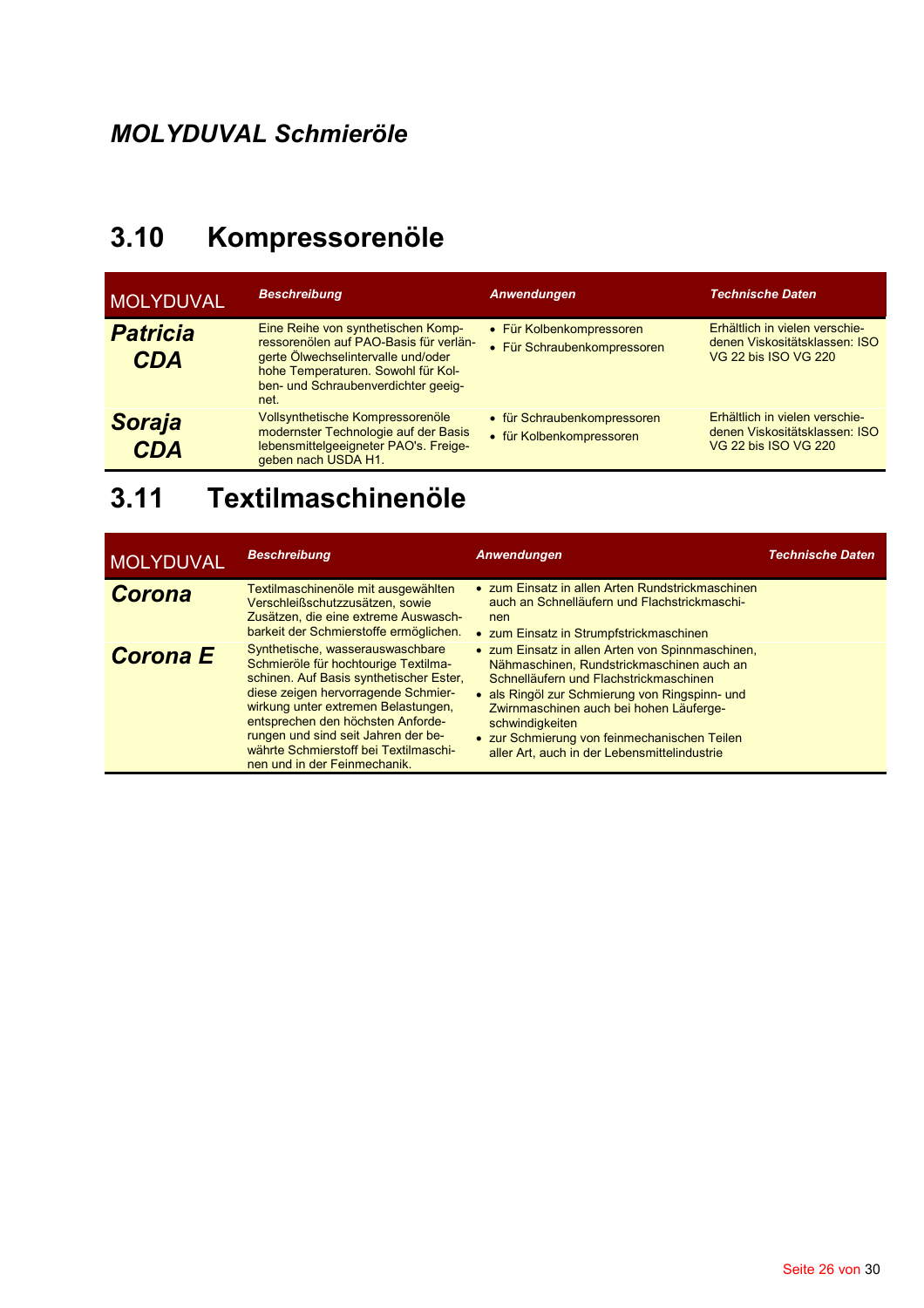#### $3.12$ Schneid- und Zerspanungsöle

#### 3.12.1 Nicht Wassermischbare

MOLYDUVAL bietet eine ganze Reihe wassermischbarer und nichtwassermischbarer Kühlschmierstoffe an. Aufgrund der Komplexität und des Umfangs dieser Produktreihe haben wir einen eigenen Katalog hierüber erstellt, den wir Ihnen gerne auf Anfrage zusenden !

#### 3.12.2 Wassermischbare

MOLYDUVAL bietet eine ganze Reihe wassermischbarer und nichtwassermischbarer Kühlschmierstoffe an. Aufgrund der Komplexität und des Umfangs dieser Produktreihe haben wir einen eigenen Katalog hierüber erstellt, den wir Ihnen gerne auf Anfrage zusenden!

#### Umformöle  $3.13$

Innerhalb der Reihe Umformöle "Moralub" sind zahlreiche Trenn- und Schmierstoffe, die für verschiedene Gießund Umformverfahren geeignet sind, erhältlich, z.B.:

| <b>MOLYDUVAL</b>   | <b>Beschreibung</b>                                                                                                                                                                                                                                                                                                              | Anwendungen | <b>Technische Daten</b> |
|--------------------|----------------------------------------------------------------------------------------------------------------------------------------------------------------------------------------------------------------------------------------------------------------------------------------------------------------------------------|-------------|-------------------------|
| <b>Moralub G</b>   | Gesenkschmiermittel für die Warmumformung                                                                                                                                                                                                                                                                                        |             |                         |
| <b>Moralub KFP</b> | Kaltfließpressöle und Tiefziehöle                                                                                                                                                                                                                                                                                                |             |                         |
| <b>Moralub S</b>   | Formentrennmittel für den Druckguss                                                                                                                                                                                                                                                                                              |             |                         |
| <b>Moralub SK</b>  | Kolbenschmierstoffe für den Druckguss                                                                                                                                                                                                                                                                                            |             |                         |
| <b>Moralub AS</b>  | Silberpasten für den Druckguss                                                                                                                                                                                                                                                                                                   |             |                         |
| <b>Moralub T</b>   | Umformöle für Pressvorgänge mit weißen Feststoffen                                                                                                                                                                                                                                                                               |             |                         |
| <b>Aqualub M</b>   | Wässrige Molybdändisulfidlösung als Kokillenschlichte im Metall-<br>formguss, in der spanlosen Umformung und in der Glasherstellung                                                                                                                                                                                              |             |                         |
| <b>Aqualub G</b>   | Wässrige Grafitaufschwemmung für Metallformguss, spanlosen<br>Umformung und Glasherstellung.                                                                                                                                                                                                                                     |             |                         |
| <b>Aqualub OS</b>  | Wassermischbares, silikonfreies Formentrennmittel für die<br>Kunststoffverarbeitende Industrie. Auf der Oberfläche der Werkstü-<br>cke verbleibt ein dünner, öliger Film mit guten Gleiteigenschaften<br>und hervorragender Trennwirkung. Die Werkstücke können nach<br>dem Formvorgang problemios lackiert und bedruckt werden. |             |                         |

Weitere Infos bzgl. Umformölen entnehmen Sie bitte unserem Katalog "MOLYDUVAL Schmierstoffe für die Umformtechnik", erhältlich bei MOLYDUVAL, auch als CD-ROM, oder im Internet abrufbar unter http://www.molyduval.com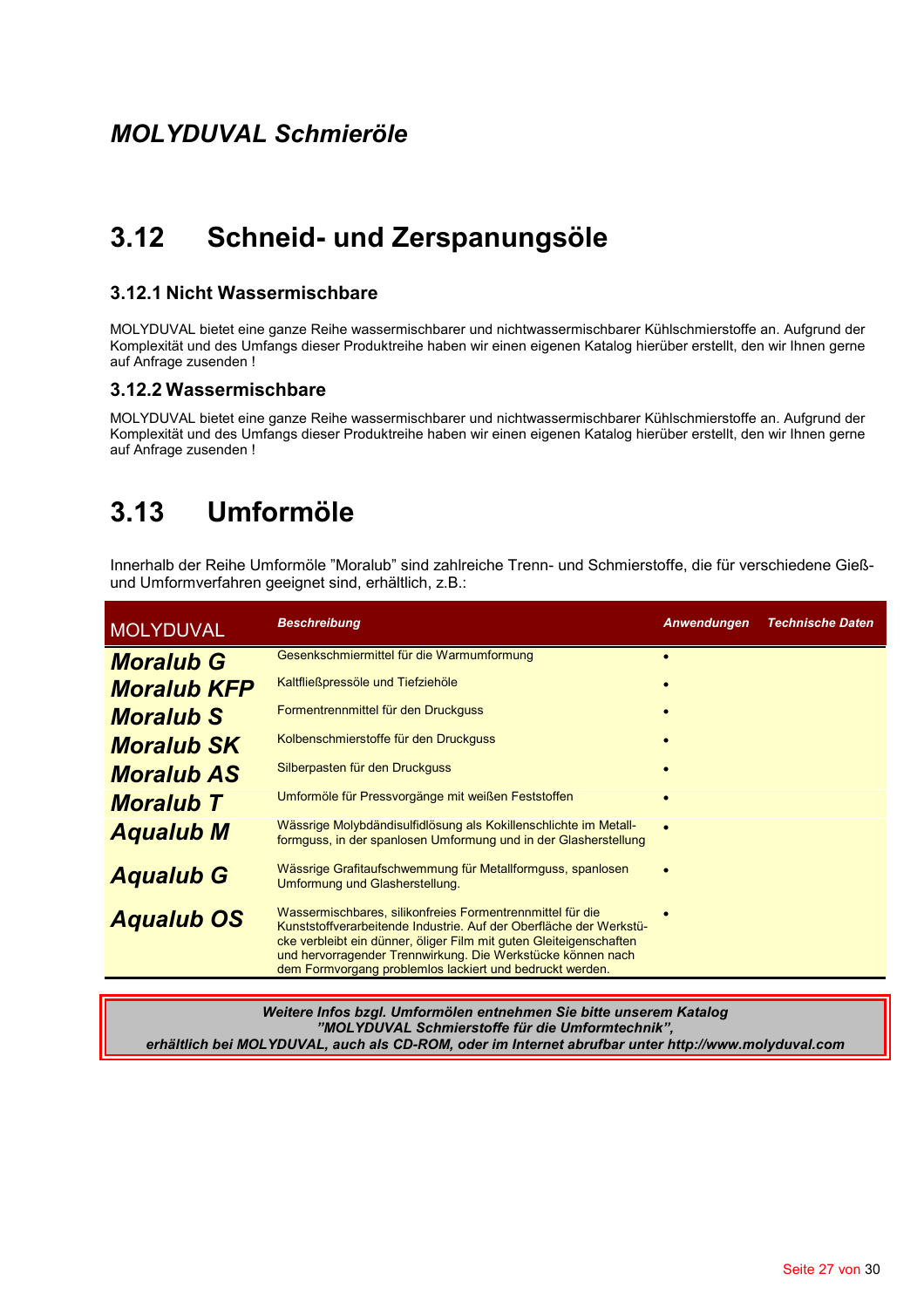## 4 Trockenschmierstoffe

## 4.1 Gleitlacke

| <b>MOLYDUVAL</b>               | <b>Beschreibung</b>                                                                                                                                                                                                                                                                                    | Anwendungen                                                                                                                                                                                                                                                                                                                                                                                   | Technische Daten                                                                                                                                |
|--------------------------------|--------------------------------------------------------------------------------------------------------------------------------------------------------------------------------------------------------------------------------------------------------------------------------------------------------|-----------------------------------------------------------------------------------------------------------------------------------------------------------------------------------------------------------------------------------------------------------------------------------------------------------------------------------------------------------------------------------------------|-------------------------------------------------------------------------------------------------------------------------------------------------|
| <b>Aladin</b><br><b>ACC 21</b> | Lufttrocknender Kunstharzgleit-<br>lack auf $MoS2 - Basis zur Hers-$<br>tellung von wartungsfreien, ver-<br>schleißfesten Gleitfilmen bei<br>hohen Belastungen und relativ<br>niedrigen Gleitgeschwindigkei-<br>ten. Gute Haftfähigkeit auf<br>Metall, Gummi, Kunststoff,<br>guter Korrosionsschutz.   | • für Gleitflächen aller Art<br>• für Maschinenteile bei Staubeinwirkung<br>• für die Luftfahrt<br>• für Brems- und Kupplungsbeläge<br>• zur Schmierung von Ketten und Lagern bei<br>feuchten oder staubigen Umgebungsein-<br>flüssen z.B. in Stahlwerken                                                                                                                                     | Trockenzeit: 5 Min./20°C<br>Aushärtezeit: 30 Min/20°C<br>Filmdicke: 3-5 µm<br>$-185^{\circ}$ C bis +450 $^{\circ}$ C<br>grau<br>Aladin 21 Spray |
| <b>Aladin</b><br><b>ACC 19</b> | <b>Gleitlack auf Grafitbasis zur</b><br>Anwendung in Kernreaktoren.<br>Schmiert bewegliche Teile und<br>aufeinander reibende Oberflä-<br>chen ausgezeichnet. Verhindert<br>Verschleiß und Passungsrost.<br>Entsprechend MIL-L-24131 B,<br>sehr gut haftend auf Metalltei-<br>len.                      | • zur Schmierung von mechanischen Teilen<br>im Kernreaktoren und deren Hilfsaggrega-<br>ten, z.B. Gewindestangen und -muttern                                                                                                                                                                                                                                                                 | <b>Schwarz</b><br><b>Binder thermoplastischer</b><br>Harz<br><b>Aladin GP Spray</b>                                                             |
| <b>Aladin</b><br><b>FC</b>     | Gleitlacke auf PTFE - Basis.<br>Ideale Trockenschmierfilme für<br>hohe Gleitgeschwindigkeiten<br>und Belastungen. Niedriger<br>Reibungskoeffizient, hervorra-<br>gende Trenn- und Gleiteigen-<br>schaften, gute Haftung auf<br>Metall, Gummi, Kunststoff,<br>Glas, Holz. Farblos, leicht weiß-<br>lich | • für Gleitflächen, Wälz- und Gleitlager bei<br>hohen Geschwindigkeiten<br>• zur Gleitverbesserung bei Holz und Plastik-<br>flächen<br>· als Trennmittel bei der Kunststoffbe- und -<br>verarbeitung, erlaubt das anschließende<br><b>Bedrucken</b><br>• als trockenes Schmiermittel, wenn Sauber-<br>keit gewünscht ist<br>• als Rostschutzmittel z.B. für Werkzeuge,<br><b>Batteriepole</b> | $-180^{\circ}$ C bis $+240^{\circ}$ C<br>kurzzeitig bis +260°C<br>Aladin FC Spray                                                               |
| <b>Zink Spray</b>              | Neuartiger Zinkmetallschutz-<br>lack auf der Basis von elektro-<br>chemisch aktivem Zink in Ver-<br>bindung mit anderen schützen-<br>den Metallpigmenten.                                                                                                                                              | • als Korrosionsschutz z.B. nach dem<br><b>Schweißen</b><br>• als Korrosionsschutz für Auspuffanlagen<br>und Felgen                                                                                                                                                                                                                                                                           |                                                                                                                                                 |
| <b>Zink HG</b><br><b>Spray</b> | Neuartiger Zinkmetallschutz-<br>lack auf der Basis von elektro-<br>chemisch aktivem Zink in Ver-<br>bindung mit anderen schützen-<br>den Metallpigmenten.                                                                                                                                              | • als Korrosionsschutz z.B. nach dem<br>Schweißen<br>• zur Aufrechterhaltung des Korrosionsschut-<br>zes von beschädigten Stellen an verzinkten<br><b>Oberflächen</b><br>• als Korrosionsschutz für Auspuffanlagen<br>und Felgen                                                                                                                                                              |                                                                                                                                                 |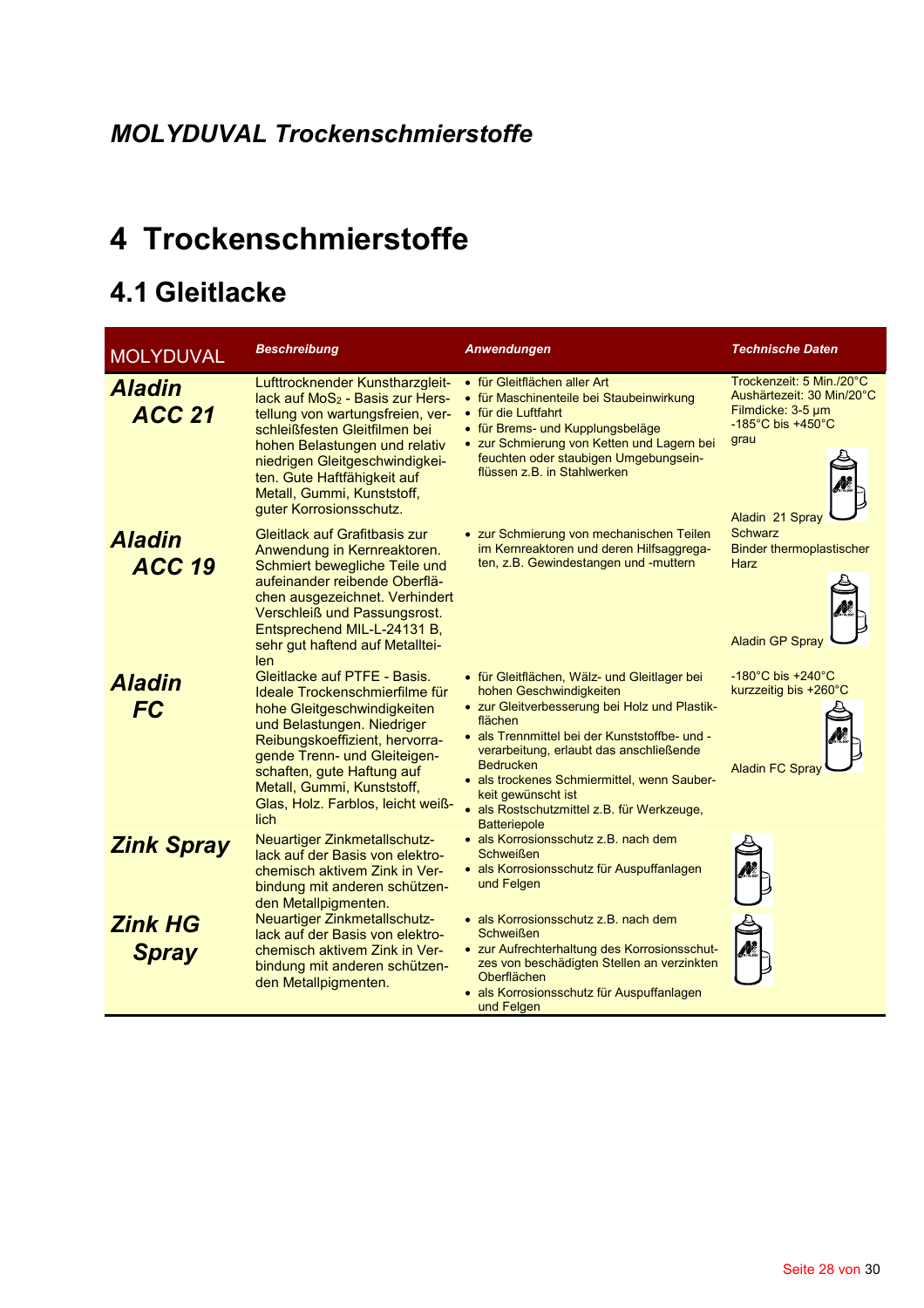### **MOLYDUVAL Trockenschmierstoffe**

## **4.2 Schmierpulver**

Schmierpulver bieten eine Trockenschmierung und sind dann sinnvoll, wenn flüssige Schmierstoffe wegen zu großer Hitzeoder Kälteeinwirkung, wegen sehr staubiger Umgebung, im Vakuum oder in Sauerstoffumgebung nicht mehr verwendet werden können. Mit Schmierpulvern kann häufig eine Lebensdauerschmierung gewährleistet werden. MOLYDUVAL Schmierpulver können effektive Komponenten in einer selbstschmierenden Kunststoff- und Metallmatrix sein, wie sie z.B. zur Herstellung selbstschmierender Kunststoffzahnräder, selbstschmierender Gleitlager oder Compound gefüllter Wälzlager verwendet werden.

| <b>MOLYDUVAL</b>                  | <b>Beschreibung</b>                                                                                                                                                                    | Anwendungen                                                                                                                                                                                                                             | <b>Technische Daten</b>                                                                                |
|-----------------------------------|----------------------------------------------------------------------------------------------------------------------------------------------------------------------------------------|-----------------------------------------------------------------------------------------------------------------------------------------------------------------------------------------------------------------------------------------|--------------------------------------------------------------------------------------------------------|
| <b>Hymol</b>                      | Reinstes, natürliches Molybdändi-<br>sulfid als Trockenschmiermittel,<br>wenn flüssige Schmierfilme nicht<br>mehr ausreichen z.B. wegen zu<br>großer Wärme- oder Kälte-<br>einwirkung. | • als Schmiermittel beim Kaltfließpressen<br>• zur Schmierung bei Staubeinwirkung, im Va-<br>kuum, für Sauerstoffarmaturen<br>• zum Einarbeiten in Kunststoffe und Sinterme-<br>talle<br>• als Zusatz zu konventionellen Schmiermitteln | -185 $^{\circ}$ C bis +450 $^{\circ}$ C,<br>im Vakuum +1000°C<br>Farbe graublau<br>Feinheit ca. 2.1 µm |
| <b>Hymol S</b>                    | Reinstes natürliches MoS <sub>2</sub> als<br>Trockenschmiermittel für feins-<br>tbearbeitete Oberflächen, Sonst<br>wie Standard-Pulver fein.                                           | • zur Schmierung in feinmechanischen Geräten.<br>• zum Einarbeiten in Gleitwerkstoffe, Fette und<br>Ziehmittel.                                                                                                                         | Feinheit ca. 0.6 um<br>sonst wie oben                                                                  |
| <b>Hymol XS</b>                   | Reinstes natürliches MoS <sub>2</sub> als<br>Trockenschmiermittel für feins-<br>tbearbeitete Oberflächen.                                                                              | • zur Trockenschmierung in der Feinmechanik<br>und im Vakuum<br>• zum Einarbeiten in Flüssigkeiten und Fette                                                                                                                            | Feinheit ca. 0.3 µm<br>Sonst wie oben                                                                  |
| <b>Hymol XXS</b>                  | Reinstes natürliches MoS <sub>2</sub> als<br>Trockenschmiermittel für feins-<br>tbearbeitete Oberflächen.                                                                              | • zur Trockenschmierung in der Feinmechanik<br>und im Vakuum<br>• zum Einarbeiten in Flüssigkeiten und Fette                                                                                                                            | <b>Pulver Spray</b><br>Feinheit ca. 0.1 µm<br>Sonst wie oben                                           |
| <b>Grafitpulver</b><br>fein       | reinstes natürliches Grafitpulver<br>hoher Feinheit                                                                                                                                    | $\bullet$                                                                                                                                                                                                                               |                                                                                                        |
| <b>Grafitpulver</b><br>extra fein | Reinstes Grafitpulver noch höherer •<br><b>Feinheit</b>                                                                                                                                |                                                                                                                                                                                                                                         |                                                                                                        |
| <b>Carat BN</b>                   | Weißes Hochleistungspulver auf<br>Basis Bornitrid.                                                                                                                                     | • als Schmier- und Trennmittel bei hohen Tem-<br>peraturen<br>• zum Einarbeiten in Schmierpasten                                                                                                                                        |                                                                                                        |
| <b>Carat FC</b>                   | Weiße Hochleistungspulver auf<br><b>Basis PTFE</b>                                                                                                                                     | • als Schmier- und Trennmittel bei hohen Tem-<br>peraturen<br>• zum Einarbeiten in Schmierpasten                                                                                                                                        |                                                                                                        |

#### Aufbringung von Pulvern

Vor dem Aufbringen der Pulver müssen die Werkstückoberflächen sauber, fettfrei und trocken sein. Vorheriges Phosphatieren erhöht die Haftung und damit die Gebrauchsdauer der Trockenschmierfilme.

In vielen Fällen, z.B. im Großmaschinenbau, genügt einfaches Einreiben der Pulver mit einem Lappen oder einem Pinsel. Dabei ist intensives Einreiben in mehreren Richtungen wesentlich wirkungsvoller als bloßes Aufstreuen, welches zu Plattierungen führen kann. Je intensiver das Einreiben erfolgt, um so besser haftet der Festschmierstoffe an der Oberfläche, gleichzeitig dringt er besser in die Rauhigkeitstäler ein.

#### Trommeln

Kleine Bauteile wie Schrauben, Muttern, Scharnierteile, Zahnräder, Achsen, Buchsen oder Kunststoffteile können zweckmäßig durch Trommeln behandelt werden. Hierbei werden die Werkstücke zusammen mit Trägerkörpern in einer Trommel kontinuierlich bewegt. Die Trägerkörper wurden zuvor mit dem Pulver vorgetrommelt, wobei die gesamte Pulvermenge auf die Oberfläche der Trommelkörper übergegangen sein sollte. Dann erfolgt das eigentliche Trommeln der Werkstücke mit den Trommelkörpern, wobei sich ein etwa 1µm dicker Film auf den Werkstücken bilden sollte. Schwahheln

Größere Teile können durch Schwabbeln mit einem Festschmierstoff-Film versehen werden. Eine zuvor mit Pulver behandelte Schwabbelscheibe wird auf dem Werkstück mechanisch gedreht. Ggf. kann Pulver kontinuierlich nachgeführt werden. Kathodenzerstäubung im Vakuum

Wälzlager und feinmechanische Bauteile werden sehr verschleißfest durch Kothodenzerstäubung von MoS2 im Vakuum